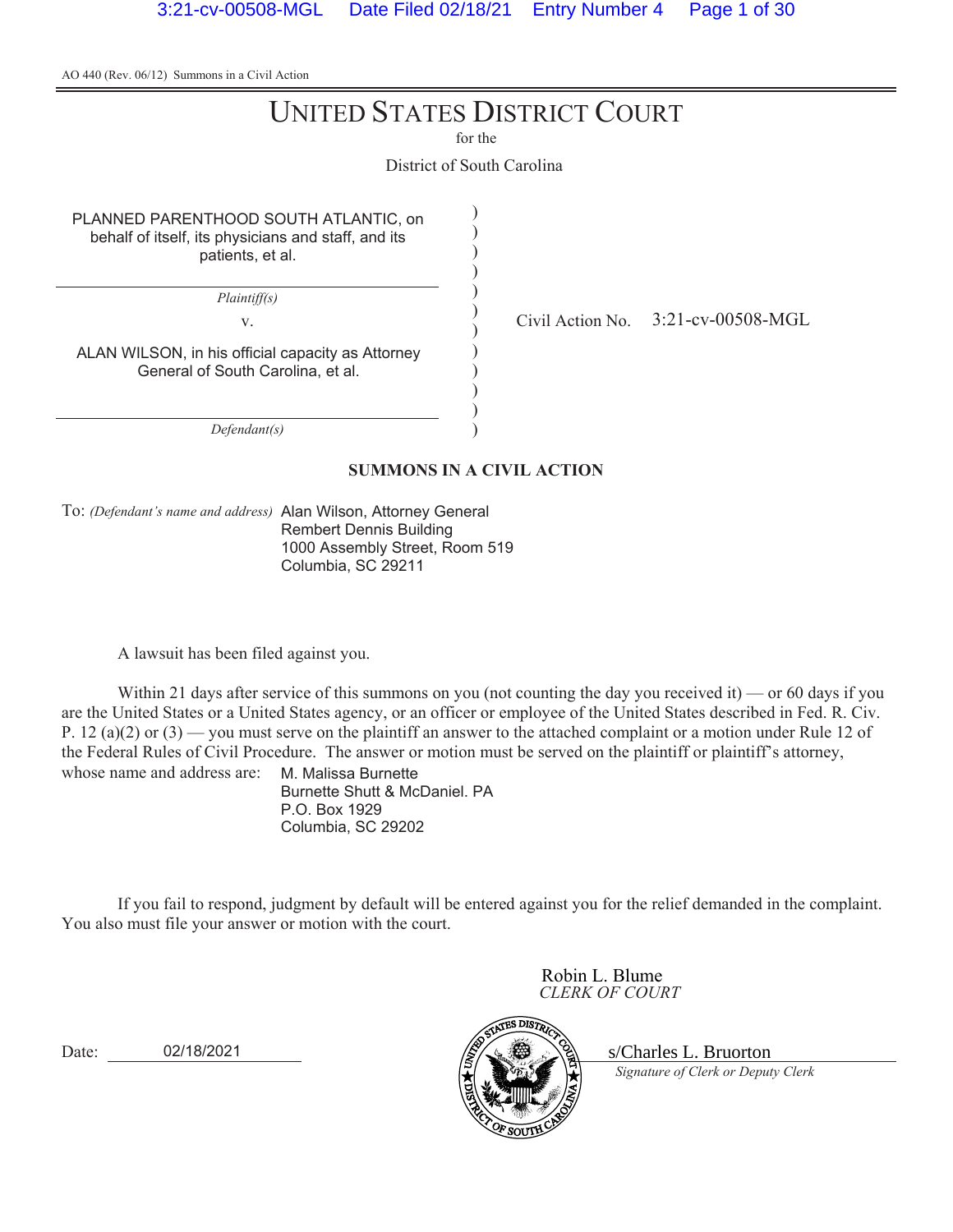Civil Action No.

# **PROOF OF SERVICE**

# *(This section should not be filed with the court unless required by Fed. R. Civ. P. 4 (l))*

|       |                                                                                           | This summons for (name of individual and title, if any)                                     |                                                                                                                        |                  |  |
|-------|-------------------------------------------------------------------------------------------|---------------------------------------------------------------------------------------------|------------------------------------------------------------------------------------------------------------------------|------------------|--|
|       | was received by me on (date)                                                              |                                                                                             |                                                                                                                        |                  |  |
|       |                                                                                           | $\Box$ I personally served the summons on the individual at (place)                         |                                                                                                                        |                  |  |
|       |                                                                                           |                                                                                             | on <i>(date)</i>                                                                                                       | ; or             |  |
|       |                                                                                           | $\Box$ I left the summons at the individual's residence or usual place of abode with (name) |                                                                                                                        |                  |  |
|       |                                                                                           |                                                                                             | , a person of suitable age and discretion who resides there,                                                           |                  |  |
|       | on (date)                                                                                 |                                                                                             | , and mailed a copy to the individual's last known address; or                                                         |                  |  |
|       | $\Box$ I served the summons on (name of individual)                                       |                                                                                             | <u> 1990 - Johann Barbara, politik eta politik eta politik eta politik eta politik eta politik eta politik eta p</u>   | , who is         |  |
|       | designated by law to accept service of process on behalf of <i>(name of organization)</i> |                                                                                             |                                                                                                                        |                  |  |
|       |                                                                                           |                                                                                             | on (date)<br>$\overline{\phantom{a}}$ ; or                                                                             |                  |  |
|       |                                                                                           | $\Box$ I returned the summons unexecuted because                                            | <u> 1989 - Johann Stoff, deutscher Stoffen und der Stoffen und der Stoffen und der Stoffen und der Stoffen und der</u> | $\frac{1}{2}$ or |  |
|       | $\Box$ Other (specify):                                                                   |                                                                                             |                                                                                                                        |                  |  |
|       | My fees are \$                                                                            | for travel and \$                                                                           | for services, for a total of \$                                                                                        | 0.00             |  |
|       |                                                                                           | I declare under penalty of perjury that this information is true.                           |                                                                                                                        |                  |  |
| Date: |                                                                                           |                                                                                             |                                                                                                                        |                  |  |
|       |                                                                                           |                                                                                             | Server's signature                                                                                                     |                  |  |
|       |                                                                                           |                                                                                             | Printed name and title                                                                                                 |                  |  |

*Server's address*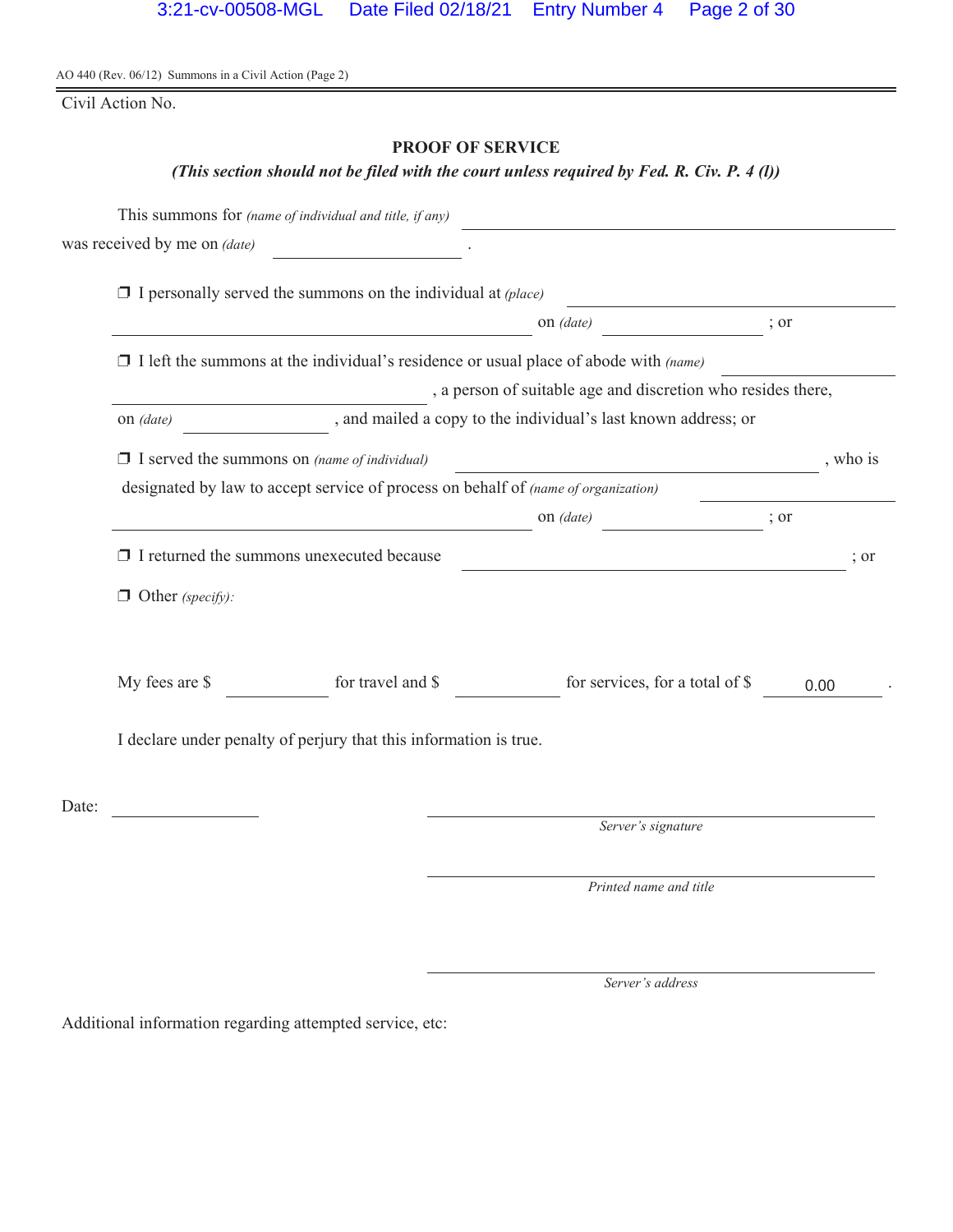# UNITED STATES DISTRICT COURT

for the

District of South Carolina

) ) ) ) ) ) ) ) ) ) ) )

PLANNED PARENTHOOD SOUTH ATLANTIC, on behalf of itself, its physicians and staff, and its patients, et al.

*Plaintiff(s)*

v. Civil Action No.

ALAN WILSON, in his official capacity as Attorney General of South Carolina, et al.

*Defendant(s)*

#### **SUMMONS IN A CIVIL ACTION**

To: *(Defendant's name and address)* Edward Simmer, Director

South Carolina Department of Health and Environmental Control 2600 Bull St. Columbia, SC 29201

A lawsuit has been filed against you.

Within 21 days after service of this summons on you (not counting the day you received it) — or 60 days if you are the United States or a United States agency, or an officer or employee of the United States described in Fed. R. Civ. P. 12 (a)(2) or (3) — you must serve on the plaintiff an answer to the attached complaint or a motion under Rule 12 of the Federal Rules of Civil Procedure. The answer or motion must be served on the plaintiff or plaintiff's attorney, whose name and address are: M. Malissa Burnette

Burnette Shutt & McDaniel. PA P.O. Box 1929 Columbia, SC 29202

If you fail to respond, judgment by default will be entered against you for the relief demanded in the complaint. You also must file your answer or motion with the court.

*CLERK OF COURT*

Date: 02/18/2021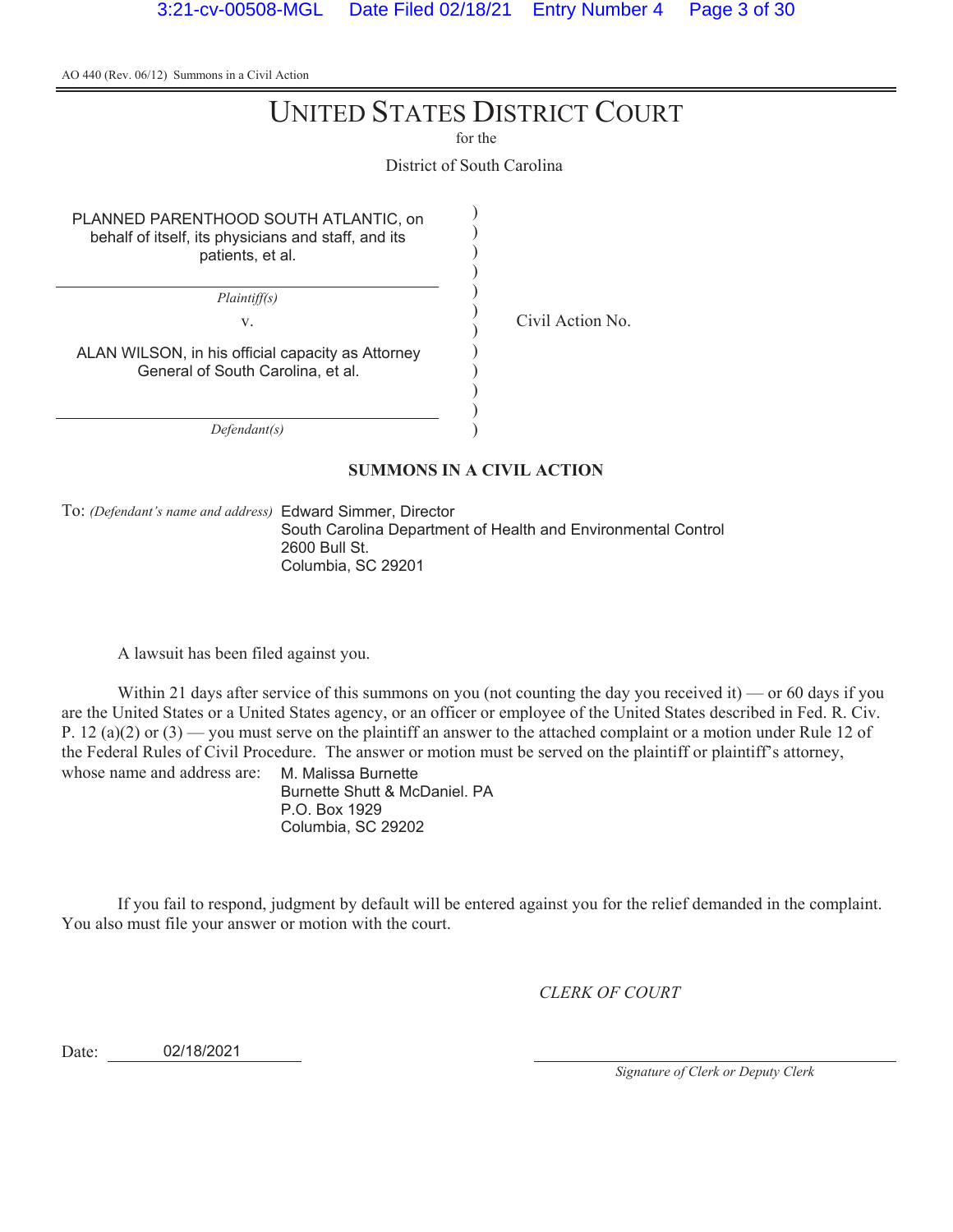Civil Action No.

# **PROOF OF SERVICE**

# *(This section should not be filed with the court unless required by Fed. R. Civ. P. 4 (l))*

|       |                                                     | This summons for (name of individual and title, if any)                                     |                                                                                                                        |      |                  |
|-------|-----------------------------------------------------|---------------------------------------------------------------------------------------------|------------------------------------------------------------------------------------------------------------------------|------|------------------|
|       | was received by me on (date)                        |                                                                                             |                                                                                                                        |      |                  |
|       |                                                     | $\Box$ I personally served the summons on the individual at (place)                         |                                                                                                                        |      |                  |
|       |                                                     |                                                                                             | on (date)                                                                                                              | ; or |                  |
|       |                                                     | $\Box$ I left the summons at the individual's residence or usual place of abode with (name) |                                                                                                                        |      |                  |
|       |                                                     |                                                                                             | , a person of suitable age and discretion who resides there,                                                           |      |                  |
|       | on (date)                                           |                                                                                             | , and mailed a copy to the individual's last known address; or                                                         |      |                  |
|       | $\Box$ I served the summons on (name of individual) |                                                                                             | <u> 1980 - Johann Stoff, deutscher Stoffen und der Stoffen und der Stoffen und der Stoffen und der Stoffen und der</u> |      | , who is         |
|       |                                                     | designated by law to accept service of process on behalf of (name of organization)          |                                                                                                                        |      |                  |
|       |                                                     |                                                                                             | on (date)<br>$\frac{1}{2}$ or                                                                                          |      |                  |
|       |                                                     | $\Box$ I returned the summons unexecuted because                                            | <u> 1989 - Johann Stoff, fransk politik (d. 1989)</u>                                                                  |      | $\frac{1}{2}$ or |
|       | $\Box$ Other (specify):                             |                                                                                             |                                                                                                                        |      |                  |
|       | My fees are \$                                      | for travel and \$                                                                           | for services, for a total of \$                                                                                        | 0.00 |                  |
|       |                                                     | I declare under penalty of perjury that this information is true.                           |                                                                                                                        |      |                  |
| Date: |                                                     |                                                                                             |                                                                                                                        |      |                  |
|       |                                                     |                                                                                             | Server's signature                                                                                                     |      |                  |
|       |                                                     |                                                                                             | Printed name and title                                                                                                 |      |                  |

*Server's address*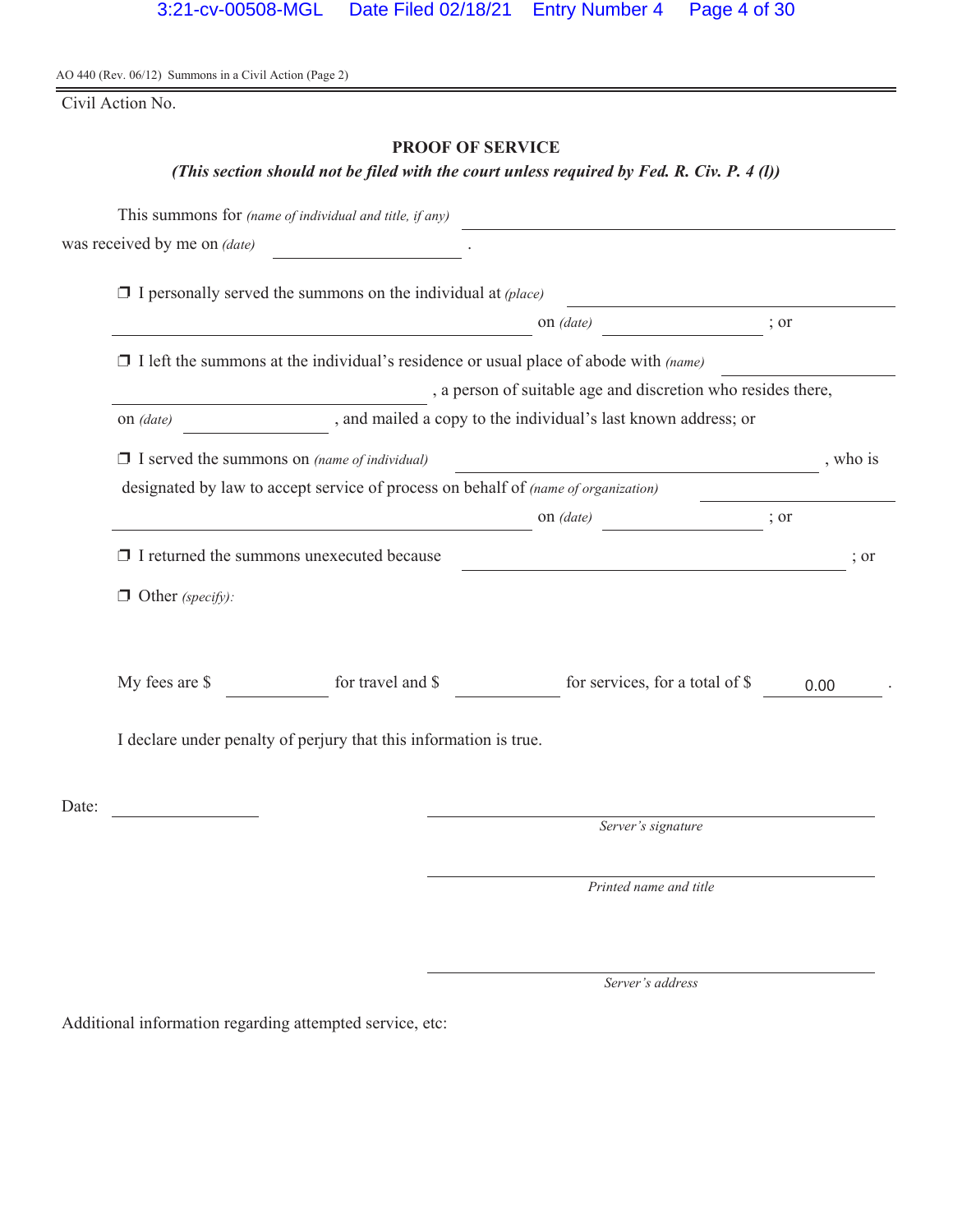# UNITED STATES DISTRICT COURT

for the

District of South Carolina

) ) ) ) ) ) ) ) ) ) ) )

PLANNED PARENTHOOD SOUTH ATLANTIC, on behalf of itself, its physicians and staff, and its patients, et al.

*Plaintiff(s)*

v. Civil Action No.

ALAN WILSON, in his official capacity as Attorney General of South Carolina, et al.

*Defendant(s)*

#### **SUMMONS IN A CIVIL ACTION**

To: *(Defendant's name and address)* Anne G. Cook, President Board of Medical Examiners 110 Centerview Dr. Columbia, SC 29210

A lawsuit has been filed against you.

Within 21 days after service of this summons on you (not counting the day you received it) — or 60 days if you are the United States or a United States agency, or an officer or employee of the United States described in Fed. R. Civ. P. 12 (a)(2) or (3) — you must serve on the plaintiff an answer to the attached complaint or a motion under Rule 12 of the Federal Rules of Civil Procedure. The answer or motion must be served on the plaintiff or plaintiff's attorney, whose name and address are: M. Malissa Burnette

Burnette Shutt & McDaniel. PA P.O. Box 1929 Columbia, SC 29202

If you fail to respond, judgment by default will be entered against you for the relief demanded in the complaint. You also must file your answer or motion with the court.

*CLERK OF COURT*

Date: 02/18/2021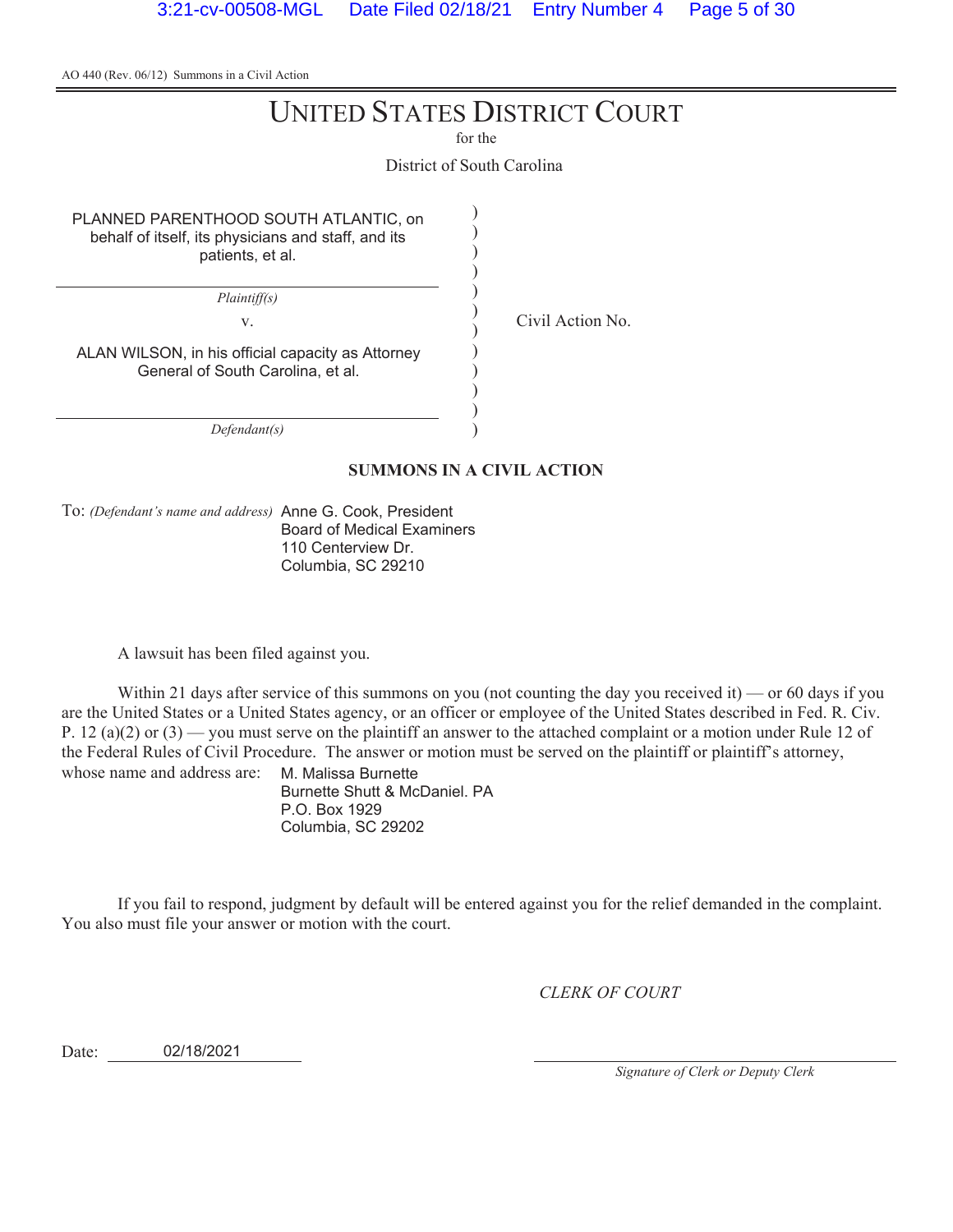Civil Action No.

# **PROOF OF SERVICE**

# *(This section should not be filed with the court unless required by Fed. R. Civ. P. 4 (l))*

|       |                              | This summons for (name of individual and title, if any)                                     |                                                                |      |          |
|-------|------------------------------|---------------------------------------------------------------------------------------------|----------------------------------------------------------------|------|----------|
|       | was received by me on (date) |                                                                                             |                                                                |      |          |
|       |                              | $\Box$ I personally served the summons on the individual at (place)                         |                                                                |      |          |
|       |                              |                                                                                             | on (date)                                                      | ; or |          |
|       |                              | $\Box$ I left the summons at the individual's residence or usual place of abode with (name) |                                                                |      |          |
|       |                              |                                                                                             | , a person of suitable age and discretion who resides there,   |      |          |
|       | on (date)                    |                                                                                             | , and mailed a copy to the individual's last known address; or |      |          |
|       |                              | $\Box$ I served the summons on (name of individual)                                         |                                                                |      | , who is |
|       |                              | designated by law to accept service of process on behalf of (name of organization)          |                                                                |      |          |
|       |                              |                                                                                             | on (date)                                                      | ; or |          |
|       |                              | $\Box$ I returned the summons unexecuted because                                            | <u> 1989 - Johann Barbara, martin amerikan personal (</u>      |      | ; or     |
|       | $\Box$ Other (specify):      |                                                                                             |                                                                |      |          |
|       | My fees are \$               | for travel and \$                                                                           | for services, for a total of \$                                |      | 0.00     |
|       |                              | I declare under penalty of perjury that this information is true.                           |                                                                |      |          |
| Date: |                              |                                                                                             |                                                                |      |          |
|       |                              |                                                                                             | Server's signature                                             |      |          |
|       |                              |                                                                                             | Printed name and title                                         |      |          |

*Server's address*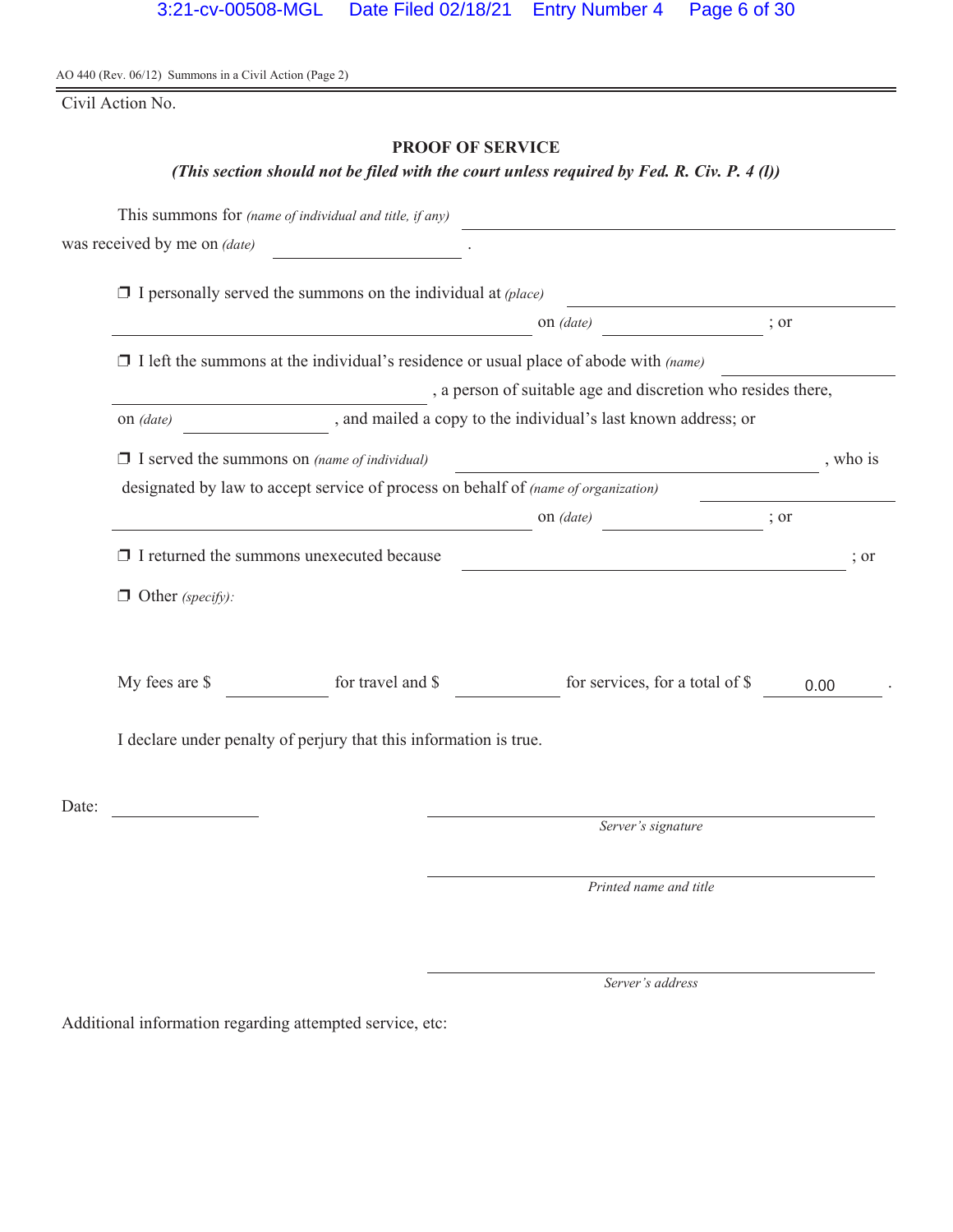# UNITED STATES DISTRICT COURT

for the

District of South Carolina

) ) ) ) ) ) ) ) ) ) ) )

PLANNED PARENTHOOD SOUTH ATLANTIC, on behalf of itself, its physicians and staff, and its patients, et al.

*Plaintiff(s)*

v. Civil Action No.

ALAN WILSON, in his official capacity as Attorney General of South Carolina, et al.

*Defendant(s)*

#### **SUMMONS IN A CIVIL ACTION**

To: *(Defendant's name and address)* Stephen I. Schabel, Vice President Board of Medical Examiners 110 Centerview Dr. Columbia, SC 29210

A lawsuit has been filed against you.

Within 21 days after service of this summons on you (not counting the day you received it) — or 60 days if you are the United States or a United States agency, or an officer or employee of the United States described in Fed. R. Civ. P. 12 (a)(2) or (3) — you must serve on the plaintiff an answer to the attached complaint or a motion under Rule 12 of the Federal Rules of Civil Procedure. The answer or motion must be served on the plaintiff or plaintiff's attorney, whose name and address are: M. Malissa Burnette

Burnette Shutt & McDaniel. PA P.O. Box 1929 Columbia, SC 29202

If you fail to respond, judgment by default will be entered against you for the relief demanded in the complaint. You also must file your answer or motion with the court.

*CLERK OF COURT*

Date: 02/18/2021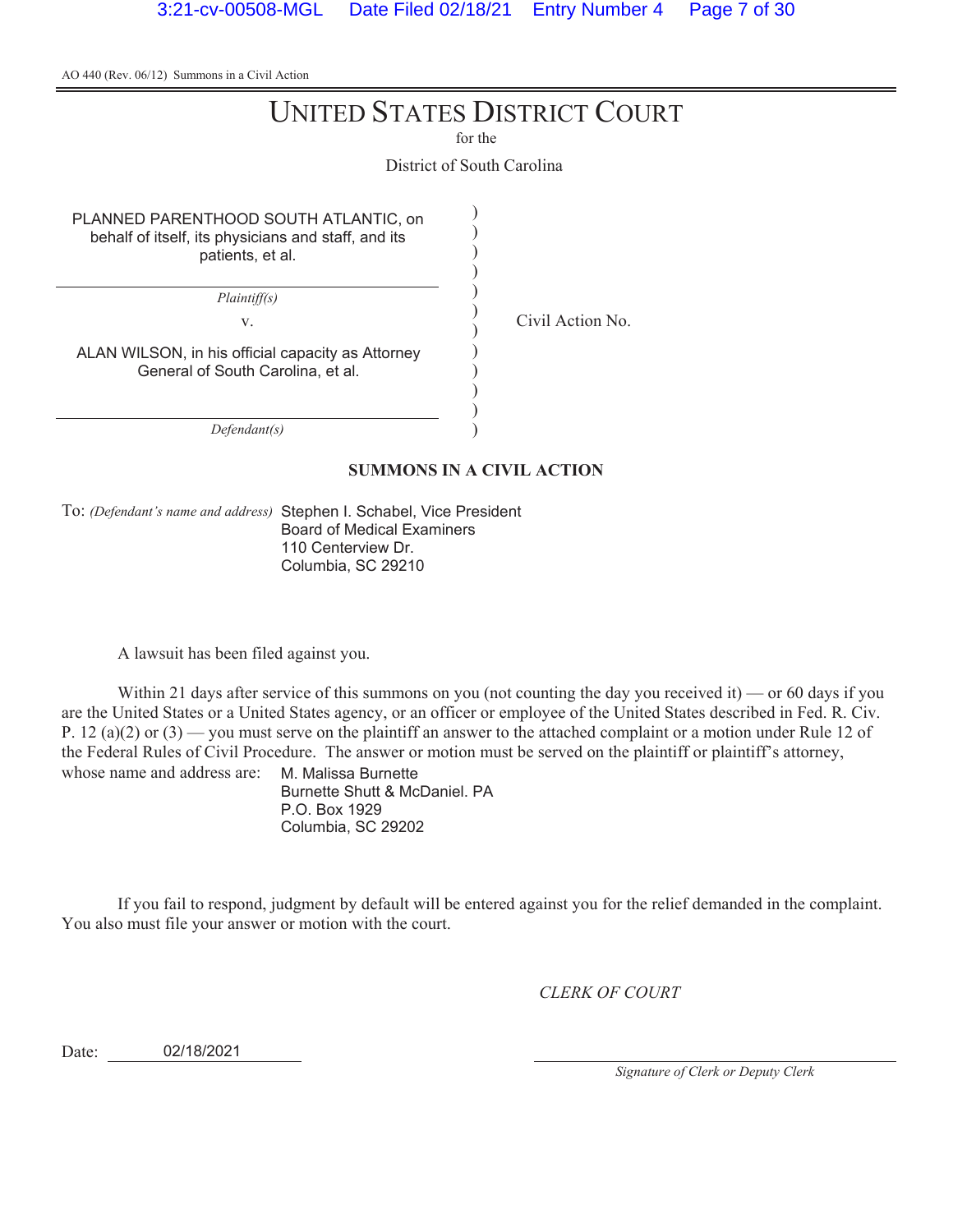Civil Action No.

# **PROOF OF SERVICE**

# *(This section should not be filed with the court unless required by Fed. R. Civ. P. 4 (l))*

|       |                                                                                           | This summons for (name of individual and title, if any)                                     |                                                                                                                        |                  |  |
|-------|-------------------------------------------------------------------------------------------|---------------------------------------------------------------------------------------------|------------------------------------------------------------------------------------------------------------------------|------------------|--|
|       | was received by me on (date)                                                              |                                                                                             |                                                                                                                        |                  |  |
|       |                                                                                           | $\Box$ I personally served the summons on the individual at (place)                         |                                                                                                                        |                  |  |
|       |                                                                                           |                                                                                             | on <i>(date)</i>                                                                                                       | ; or             |  |
|       |                                                                                           | $\Box$ I left the summons at the individual's residence or usual place of abode with (name) |                                                                                                                        |                  |  |
|       |                                                                                           |                                                                                             | , a person of suitable age and discretion who resides there,                                                           |                  |  |
|       | on (date)                                                                                 |                                                                                             | , and mailed a copy to the individual's last known address; or                                                         |                  |  |
|       | $\Box$ I served the summons on (name of individual)                                       |                                                                                             | <u> 1990 - Johann Barbara, politik eta politik eta politik eta politik eta politik eta politik eta politik eta p</u>   | , who is         |  |
|       | designated by law to accept service of process on behalf of <i>(name of organization)</i> |                                                                                             |                                                                                                                        |                  |  |
|       |                                                                                           |                                                                                             | on (date)<br>$\overline{\phantom{a}}$ ; or                                                                             |                  |  |
|       |                                                                                           | $\Box$ I returned the summons unexecuted because                                            | <u> 1989 - Johann Stoff, deutscher Stoffen und der Stoffen und der Stoffen und der Stoffen und der Stoffen und der</u> | $\frac{1}{2}$ or |  |
|       | $\Box$ Other (specify):                                                                   |                                                                                             |                                                                                                                        |                  |  |
|       | My fees are \$                                                                            | for travel and \$                                                                           | for services, for a total of \$                                                                                        | 0.00             |  |
|       |                                                                                           | I declare under penalty of perjury that this information is true.                           |                                                                                                                        |                  |  |
| Date: |                                                                                           |                                                                                             |                                                                                                                        |                  |  |
|       |                                                                                           |                                                                                             | Server's signature                                                                                                     |                  |  |
|       |                                                                                           |                                                                                             | Printed name and title                                                                                                 |                  |  |

*Server's address*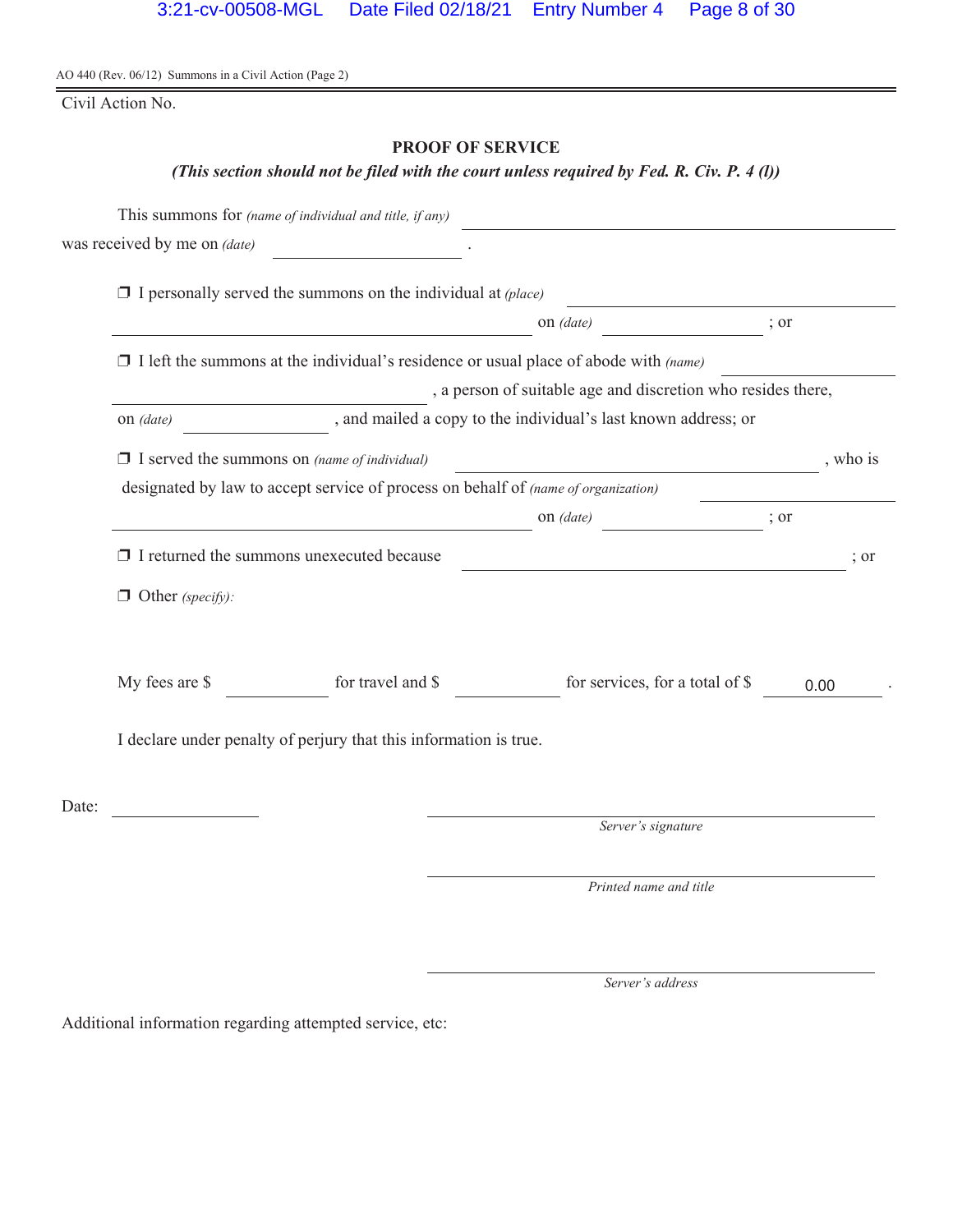# UNITED STATES DISTRICT COURT

for the

District of South Carolina

) ) ) ) ) ) ) ) ) ) ) )

PLANNED PARENTHOOD SOUTH ATLANTIC, on behalf of itself, its physicians and staff, and its patients, et al.

*Plaintiff(s)*

v. Civil Action No.

ALAN WILSON, in his official capacity as Attorney General of South Carolina, et al.

*Defendant(s)*

#### **SUMMONS IN A CIVIL ACTION**

To: *(Defendant's name and address)* Ronald Januchowski, Secretary Board of Medical Examiners 110 Centerview Dr. Columbia, SC 29210

A lawsuit has been filed against you.

Within 21 days after service of this summons on you (not counting the day you received it) — or 60 days if you are the United States or a United States agency, or an officer or employee of the United States described in Fed. R. Civ. P. 12 (a)(2) or (3) — you must serve on the plaintiff an answer to the attached complaint or a motion under Rule 12 of the Federal Rules of Civil Procedure. The answer or motion must be served on the plaintiff or plaintiff's attorney, whose name and address are: M. Malissa Burnette

Burnette Shutt & McDaniel. PA P.O. Box 1929 Columbia, SC 29202

If you fail to respond, judgment by default will be entered against you for the relief demanded in the complaint. You also must file your answer or motion with the court.

*CLERK OF COURT*

Date: 02/18/2021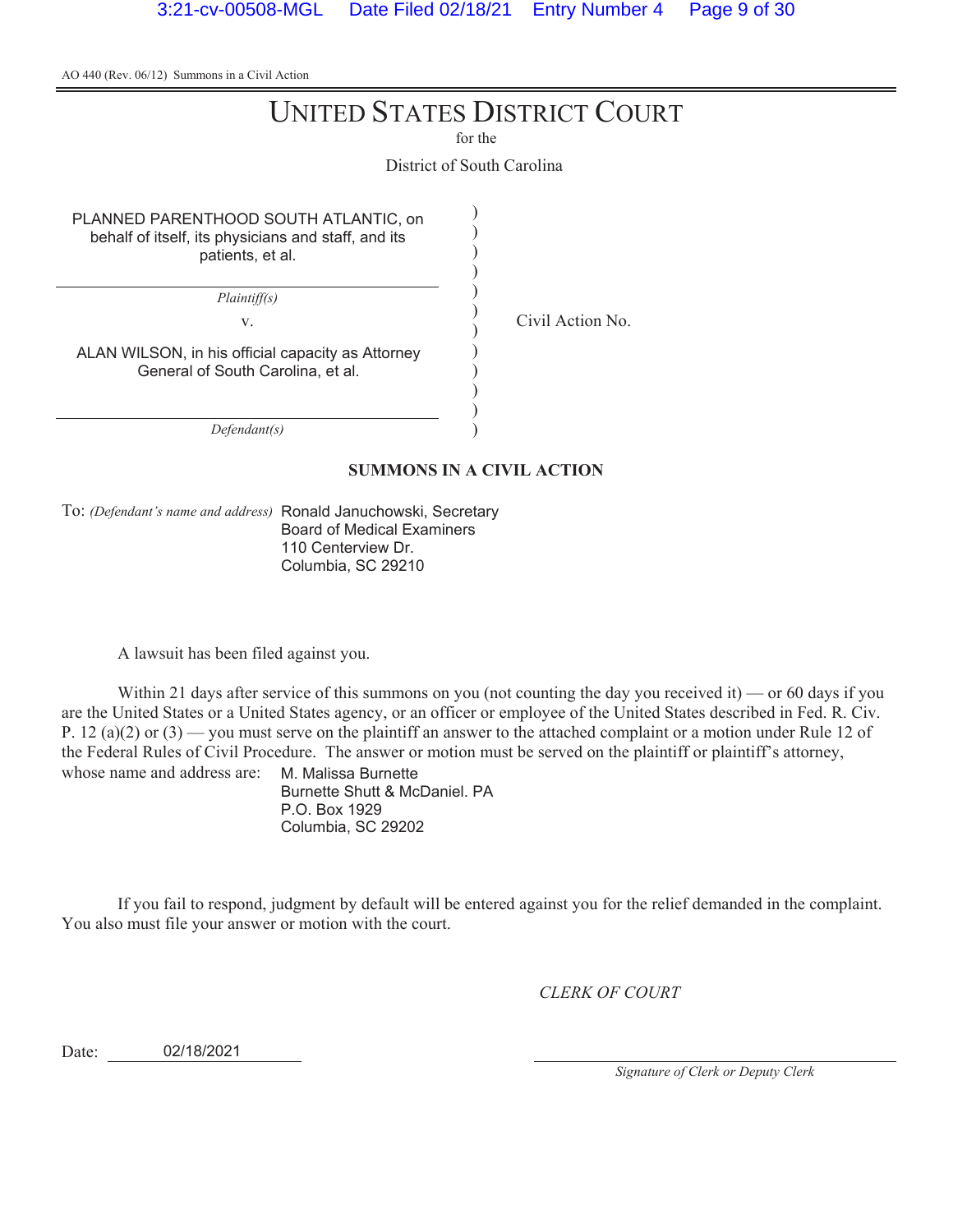Civil Action No.

# **PROOF OF SERVICE**

## *(This section should not be filed with the court unless required by Fed. R. Civ. P. 4 (l))*

|       |                                                                                           | This summons for (name of individual and title, if any)                                     |                                                                                                                        |                  |  |
|-------|-------------------------------------------------------------------------------------------|---------------------------------------------------------------------------------------------|------------------------------------------------------------------------------------------------------------------------|------------------|--|
|       | was received by me on (date)                                                              |                                                                                             |                                                                                                                        |                  |  |
|       |                                                                                           | $\Box$ I personally served the summons on the individual at (place)                         |                                                                                                                        |                  |  |
|       |                                                                                           |                                                                                             | on <i>(date)</i>                                                                                                       | ; or             |  |
|       |                                                                                           | $\Box$ I left the summons at the individual's residence or usual place of abode with (name) |                                                                                                                        |                  |  |
|       |                                                                                           |                                                                                             | , a person of suitable age and discretion who resides there,                                                           |                  |  |
|       | on (date)                                                                                 |                                                                                             | , and mailed a copy to the individual's last known address; or                                                         |                  |  |
|       | $\Box$ I served the summons on (name of individual)                                       |                                                                                             | <u> 1990 - Johann Barbara, politik eta politik eta politik eta politik eta politik eta politik eta politik eta p</u>   | , who is         |  |
|       | designated by law to accept service of process on behalf of <i>(name of organization)</i> |                                                                                             |                                                                                                                        |                  |  |
|       |                                                                                           |                                                                                             | on (date)<br>$\overline{\phantom{a}}$ ; or                                                                             |                  |  |
|       |                                                                                           | $\Box$ I returned the summons unexecuted because                                            | <u> 1989 - Johann Stoff, deutscher Stoffen und der Stoffen und der Stoffen und der Stoffen und der Stoffen und der</u> | $\frac{1}{2}$ or |  |
|       | $\Box$ Other (specify):                                                                   |                                                                                             |                                                                                                                        |                  |  |
|       | My fees are \$                                                                            | for travel and \$                                                                           | for services, for a total of \$                                                                                        | 0.00             |  |
|       |                                                                                           | I declare under penalty of perjury that this information is true.                           |                                                                                                                        |                  |  |
| Date: |                                                                                           |                                                                                             |                                                                                                                        |                  |  |
|       |                                                                                           |                                                                                             | Server's signature                                                                                                     |                  |  |
|       |                                                                                           |                                                                                             | Printed name and title                                                                                                 |                  |  |

*Server's address*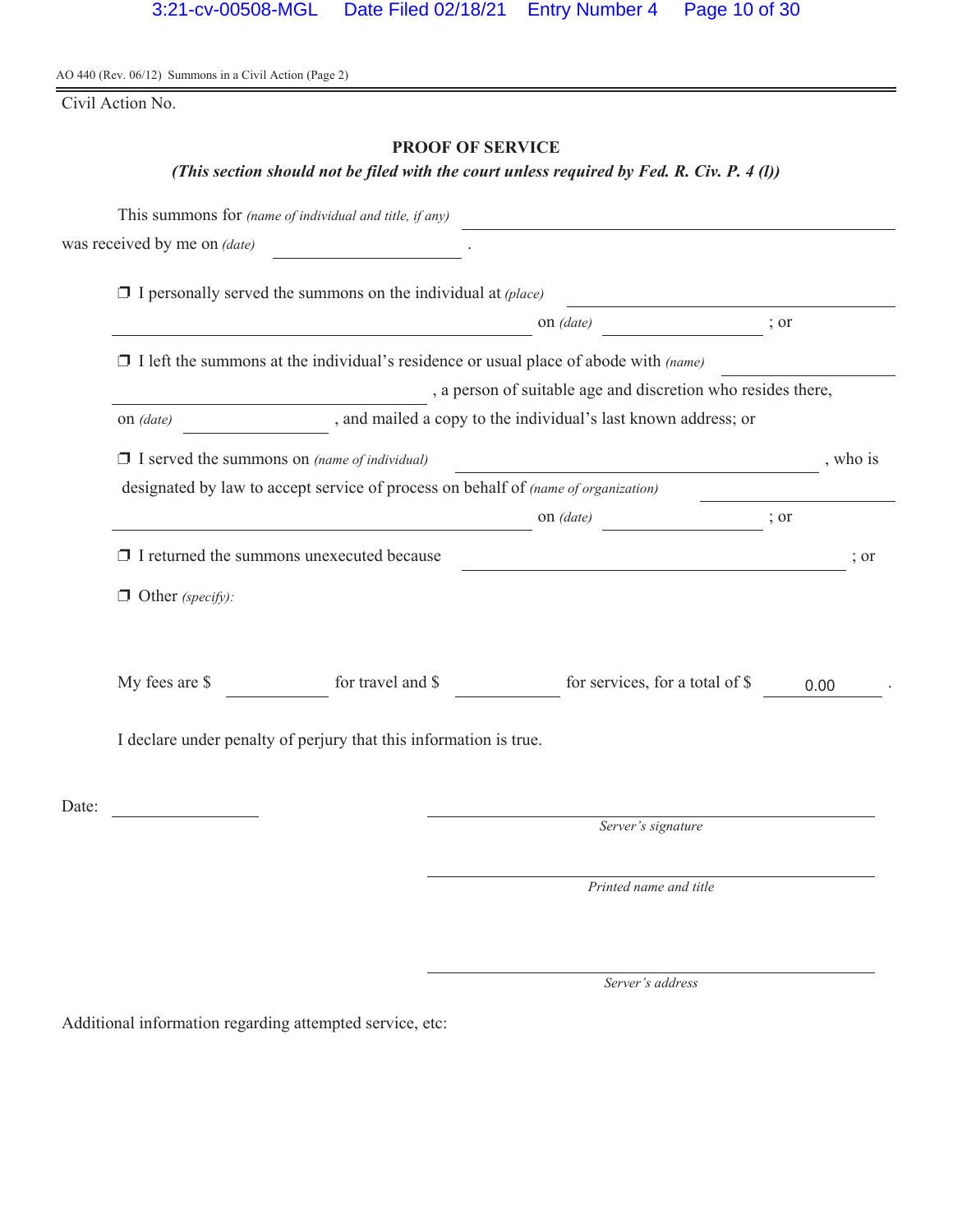# UNITED STATES DISTRICT COURT

for the

District of South Carolina

) ) ) ) ) ) ) ) ) ) ) )

PLANNED PARENTHOOD SOUTH ATLANTIC, on behalf of itself, its physicians and staff, and its patients, et al.

*Plaintiff(s)*

v. Civil Action No.

ALAN WILSON, in his official capacity as Attorney General of South Carolina, et al.

*Defendant(s)*

#### **SUMMONS IN A CIVIL ACTION**

To: *(Defendant's name and address)* Jim C. Chow, Member Board of Medical Examiners 110 Centerview Dr. Columbia, SC 29210

A lawsuit has been filed against you.

Within 21 days after service of this summons on you (not counting the day you received it) — or 60 days if you are the United States or a United States agency, or an officer or employee of the United States described in Fed. R. Civ. P. 12 (a)(2) or (3) — you must serve on the plaintiff an answer to the attached complaint or a motion under Rule 12 of the Federal Rules of Civil Procedure. The answer or motion must be served on the plaintiff or plaintiff's attorney, whose name and address are: M. Malissa Burnette

Burnette Shutt & McDaniel. PA P.O. Box 1929 Columbia, SC 29202

If you fail to respond, judgment by default will be entered against you for the relief demanded in the complaint. You also must file your answer or motion with the court.

*CLERK OF COURT*

Date: 02/18/2021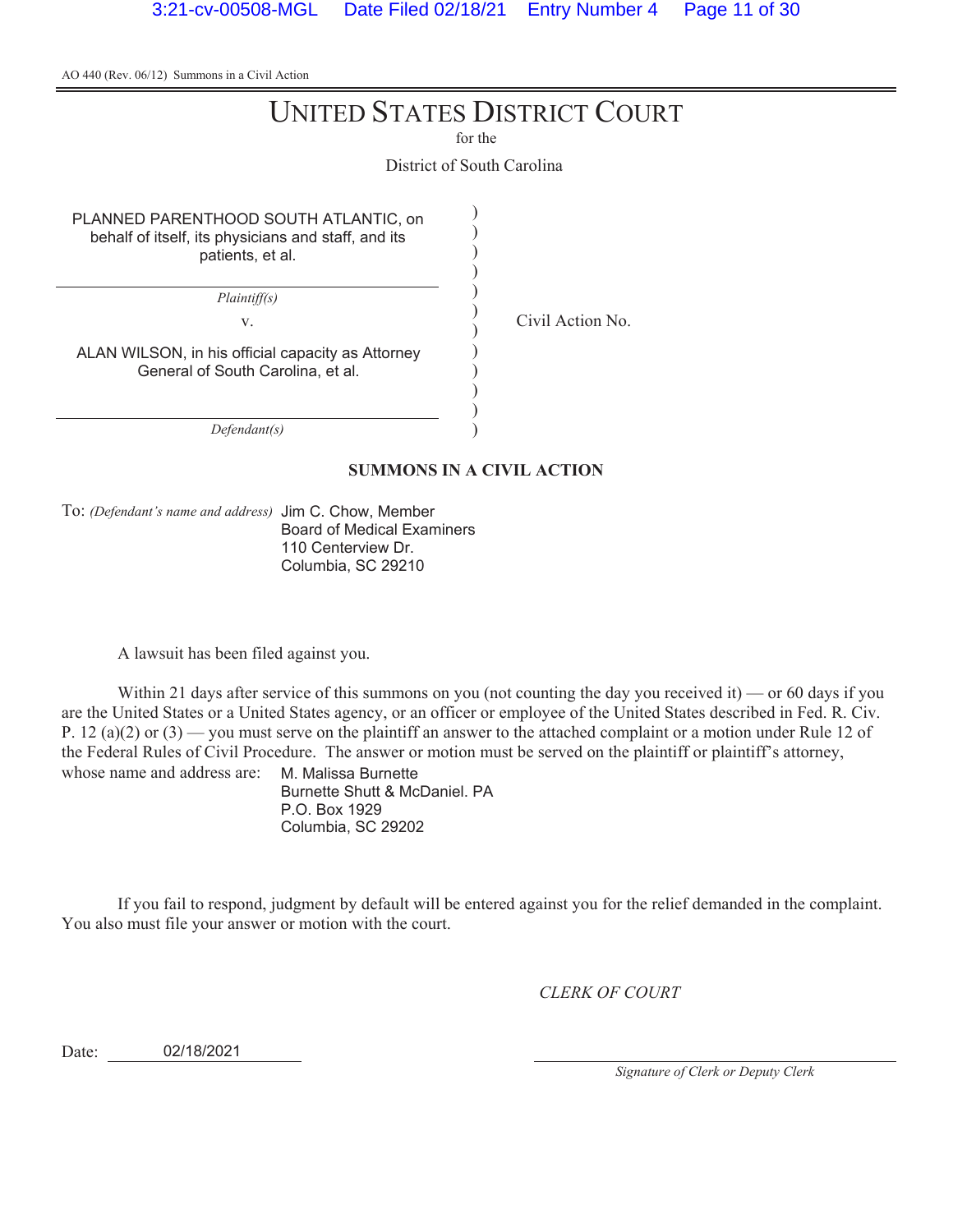Civil Action No.

# **PROOF OF SERVICE**

# *(This section should not be filed with the court unless required by Fed. R. Civ. P. 4 (l))*

|       |                              | This summons for (name of individual and title, if any)                                     |                                                                |          |
|-------|------------------------------|---------------------------------------------------------------------------------------------|----------------------------------------------------------------|----------|
|       | was received by me on (date) |                                                                                             |                                                                |          |
|       |                              | $\Box$ I personally served the summons on the individual at (place)                         |                                                                |          |
|       |                              |                                                                                             | on <i>(date)</i>                                               | ; or     |
|       |                              | $\Box$ I left the summons at the individual's residence or usual place of abode with (name) |                                                                |          |
|       |                              |                                                                                             | , a person of suitable age and discretion who resides there,   |          |
|       | on <i>(date)</i>             |                                                                                             | , and mailed a copy to the individual's last known address; or |          |
|       |                              | $\Box$ I served the summons on (name of individual)                                         | <u> 1980 - Johann Barbara, martxa alemaniar a</u>              | , who is |
|       |                              | designated by law to accept service of process on behalf of (name of organization)          |                                                                |          |
|       |                              |                                                                                             | on (date)<br>$\overline{\phantom{a}}$ ; or                     |          |
|       |                              | $\Box$ I returned the summons unexecuted because                                            | <u> 1980 - Johann Barnett, fransk politiker (d. 1980)</u>      | ; or     |
|       | $\Box$ Other (specify):      |                                                                                             |                                                                |          |
|       | My fees are \$               | for travel and \$                                                                           | for services, for a total of \$                                | 0.00     |
|       |                              | I declare under penalty of perjury that this information is true.                           |                                                                |          |
| Date: |                              |                                                                                             |                                                                |          |
|       |                              |                                                                                             | Server's signature                                             |          |
|       |                              |                                                                                             | Printed name and title                                         |          |

*Server's address*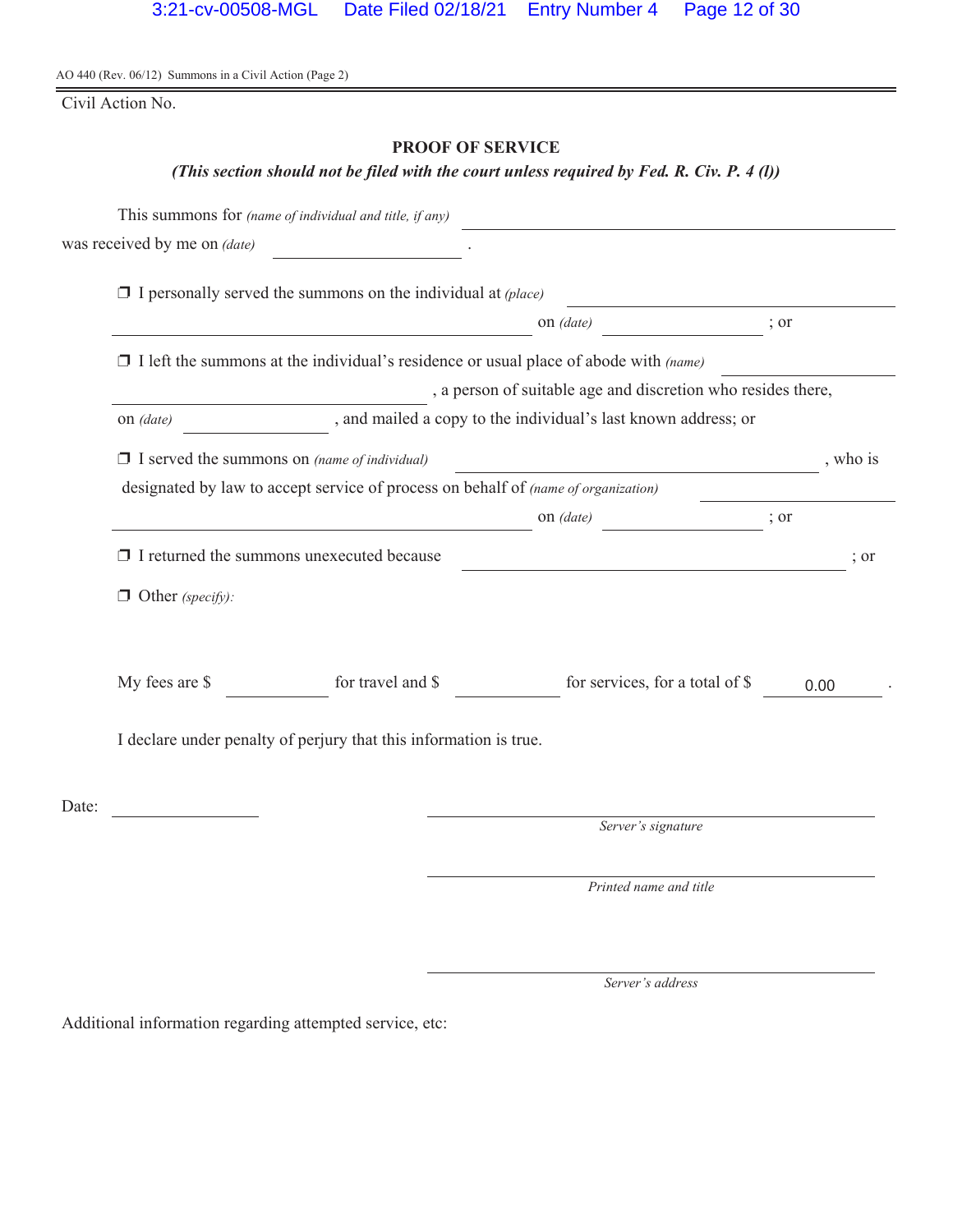# UNITED STATES DISTRICT COURT

for the

District of South Carolina

) ) ) ) ) ) ) ) ) ) ) )

PLANNED PARENTHOOD SOUTH ATLANTIC, on behalf of itself, its physicians and staff, and its patients, et al.

*Plaintiff(s)*

v. Civil Action No.

ALAN WILSON, in his official capacity as Attorney General of South Carolina, et al.

*Defendant(s)*

#### **SUMMONS IN A CIVIL ACTION**

To: *(Defendant's name and address)* George S. Dilts, Member Board of Medical Examiners 110 Centerview Dr. Columbia, SC 29210

A lawsuit has been filed against you.

Within 21 days after service of this summons on you (not counting the day you received it) — or 60 days if you are the United States or a United States agency, or an officer or employee of the United States described in Fed. R. Civ. P. 12 (a)(2) or (3) — you must serve on the plaintiff an answer to the attached complaint or a motion under Rule 12 of the Federal Rules of Civil Procedure. The answer or motion must be served on the plaintiff or plaintiff's attorney, whose name and address are: M. Malissa Burnette

Burnette Shutt & McDaniel. PA P.O. Box 1929 Columbia, SC 29202

If you fail to respond, judgment by default will be entered against you for the relief demanded in the complaint. You also must file your answer or motion with the court.

*CLERK OF COURT*

Date: 02/18/2021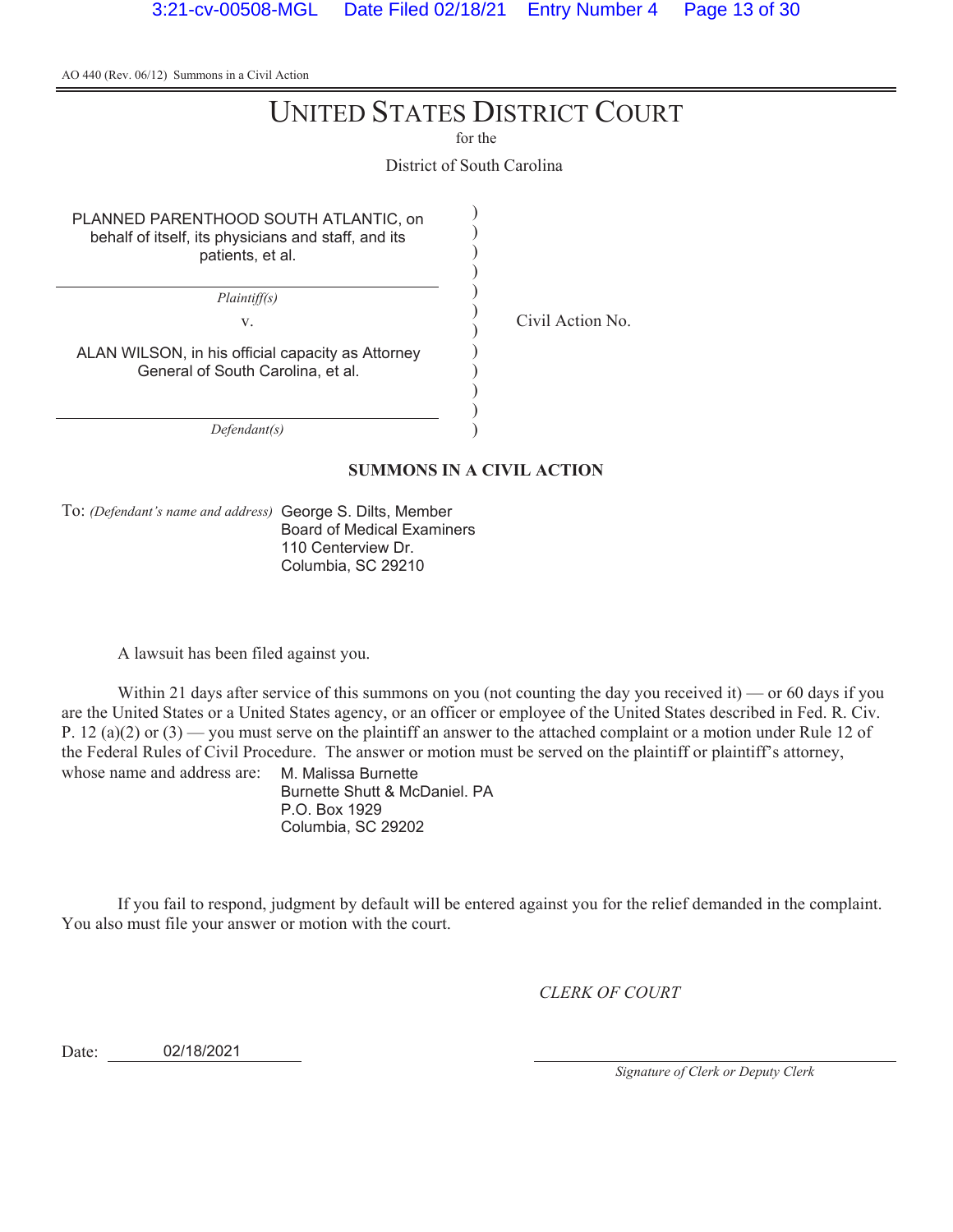Civil Action No.

# **PROOF OF SERVICE**

# *(This section should not be filed with the court unless required by Fed. R. Civ. P. 4 (l))*

|       |                              | This summons for (name of individual and title, if any)                                     |                                                                                                                      |                  |
|-------|------------------------------|---------------------------------------------------------------------------------------------|----------------------------------------------------------------------------------------------------------------------|------------------|
|       | was received by me on (date) |                                                                                             |                                                                                                                      |                  |
|       |                              | $\Box$ I personally served the summons on the individual at (place)                         |                                                                                                                      |                  |
|       |                              |                                                                                             | on <i>(date)</i>                                                                                                     | ; or             |
|       |                              | $\Box$ I left the summons at the individual's residence or usual place of abode with (name) |                                                                                                                      |                  |
|       |                              |                                                                                             | , a person of suitable age and discretion who resides there,                                                         |                  |
|       | on <i>(date)</i>             |                                                                                             | , and mailed a copy to the individual's last known address; or                                                       |                  |
|       |                              | $\Box$ I served the summons on (name of individual)                                         | <u> 1990 - Johann Barbara, politik eta politik eta politik eta politik eta politik eta politik eta politik eta p</u> | , who is         |
|       |                              | designated by law to accept service of process on behalf of <i>(name of organization)</i>   |                                                                                                                      |                  |
|       |                              |                                                                                             | on (date)<br>$\frac{1}{2}$ or                                                                                        |                  |
|       |                              | $\Box$ I returned the summons unexecuted because                                            | <u> 1989 - Johann Barbara, martin amerikan personal (</u>                                                            | $\frac{1}{2}$ or |
|       | $\Box$ Other (specify):      |                                                                                             |                                                                                                                      |                  |
|       | My fees are \$               | for travel and \$                                                                           | for services, for a total of \$                                                                                      | 0.00             |
|       |                              | I declare under penalty of perjury that this information is true.                           |                                                                                                                      |                  |
| Date: |                              |                                                                                             |                                                                                                                      |                  |
|       |                              |                                                                                             | Server's signature                                                                                                   |                  |
|       |                              |                                                                                             | Printed name and title                                                                                               |                  |

*Server's address*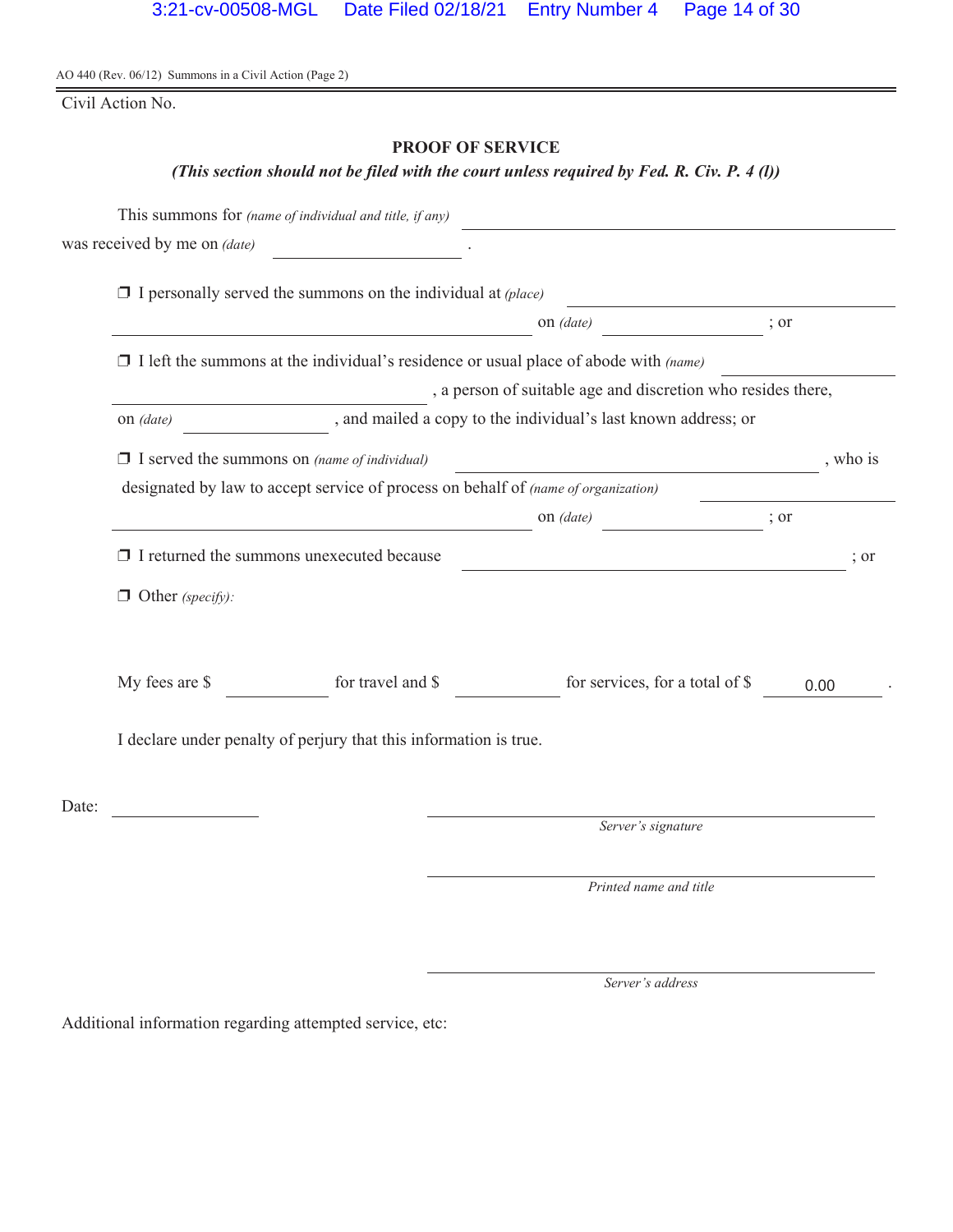# UNITED STATES DISTRICT COURT

for the

District of South Carolina

) ) ) ) ) ) ) ) ) ) ) )

PLANNED PARENTHOOD SOUTH ATLANTIC, on behalf of itself, its physicians and staff, and its patients, et al.

*Plaintiff(s)*

v. Civil Action No.

ALAN WILSON, in his official capacity as Attorney General of South Carolina, et al.

*Defendant(s)*

#### **SUMMONS IN A CIVIL ACTION**

To: *(Defendant's name and address)* Dion Franga, Member Board of Medical Examiners 110 Centerview Dr. Columbia, SC 29210

A lawsuit has been filed against you.

Within 21 days after service of this summons on you (not counting the day you received it) — or 60 days if you are the United States or a United States agency, or an officer or employee of the United States described in Fed. R. Civ. P. 12 (a)(2) or (3) — you must serve on the plaintiff an answer to the attached complaint or a motion under Rule 12 of the Federal Rules of Civil Procedure. The answer or motion must be served on the plaintiff or plaintiff's attorney, whose name and address are: M. Malissa Burnette

Burnette Shutt & McDaniel. PA P.O. Box 1929 Columbia, SC 29202

If you fail to respond, judgment by default will be entered against you for the relief demanded in the complaint. You also must file your answer or motion with the court.

*CLERK OF COURT*

Date: 02/18/2021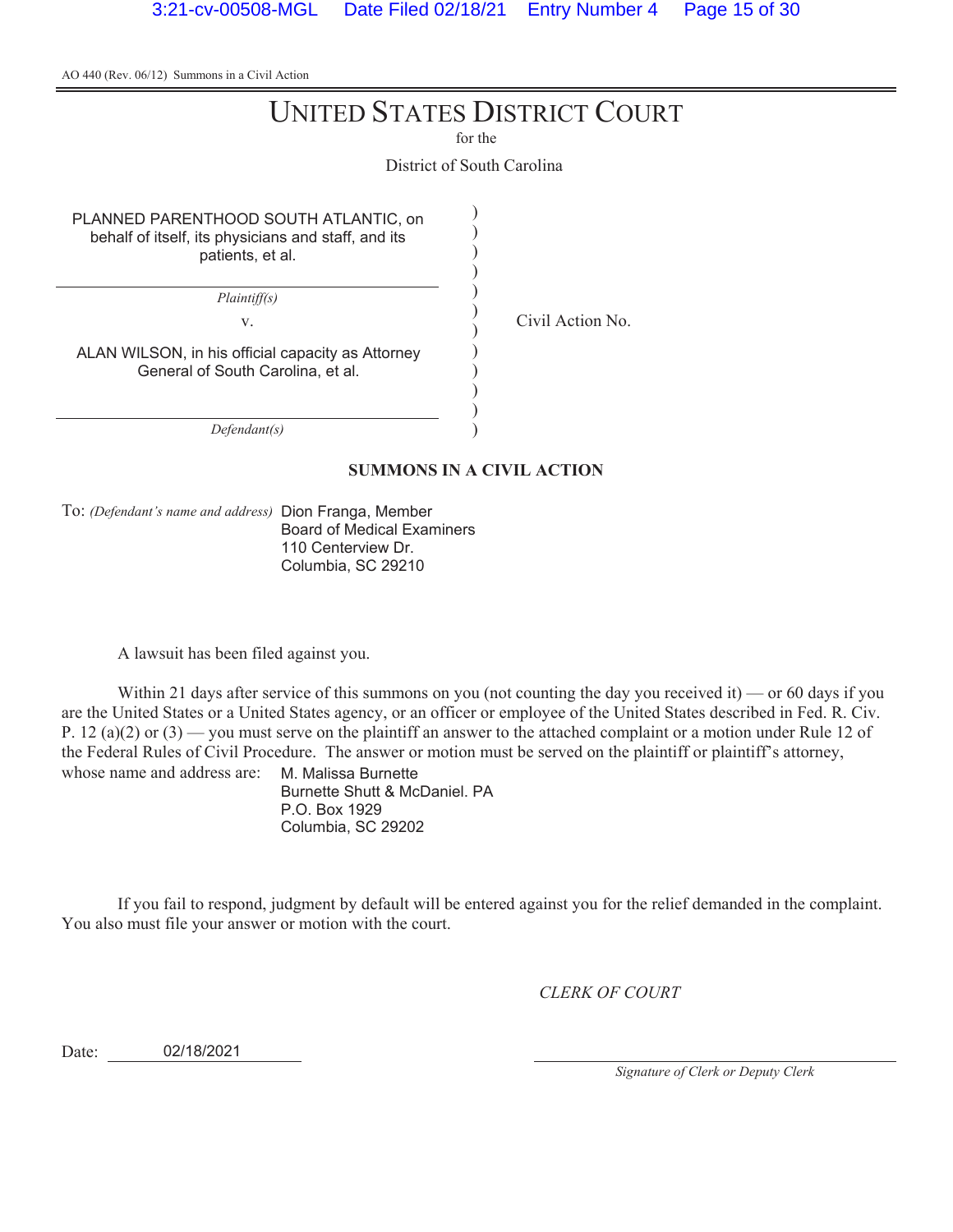Civil Action No.

# **PROOF OF SERVICE**

# *(This section should not be filed with the court unless required by Fed. R. Civ. P. 4 (l))*

|       |                              | This summons for (name of individual and title, if any)                                     |                                                                |          |
|-------|------------------------------|---------------------------------------------------------------------------------------------|----------------------------------------------------------------|----------|
|       | was received by me on (date) |                                                                                             |                                                                |          |
|       |                              | $\Box$ I personally served the summons on the individual at (place)                         |                                                                |          |
|       |                              |                                                                                             | on <i>(date)</i>                                               | ; or     |
|       |                              | $\Box$ I left the summons at the individual's residence or usual place of abode with (name) |                                                                |          |
|       |                              |                                                                                             | , a person of suitable age and discretion who resides there,   |          |
|       | on <i>(date)</i>             |                                                                                             | , and mailed a copy to the individual's last known address; or |          |
|       |                              | $\Box$ I served the summons on (name of individual)                                         | <u> 1980 - Johann Barbara, martxa alemaniar a</u>              | , who is |
|       |                              | designated by law to accept service of process on behalf of (name of organization)          |                                                                |          |
|       |                              |                                                                                             | on (date)<br>$\overline{\phantom{a}}$ ; or                     |          |
|       |                              | $\Box$ I returned the summons unexecuted because                                            | <u> 1980 - Johann Barnett, fransk politiker (d. 1980)</u>      | ; or     |
|       | $\Box$ Other (specify):      |                                                                                             |                                                                |          |
|       | My fees are \$               | for travel and \$                                                                           | for services, for a total of \$                                | 0.00     |
|       |                              | I declare under penalty of perjury that this information is true.                           |                                                                |          |
| Date: |                              |                                                                                             |                                                                |          |
|       |                              |                                                                                             | Server's signature                                             |          |
|       |                              |                                                                                             | Printed name and title                                         |          |

*Server's address*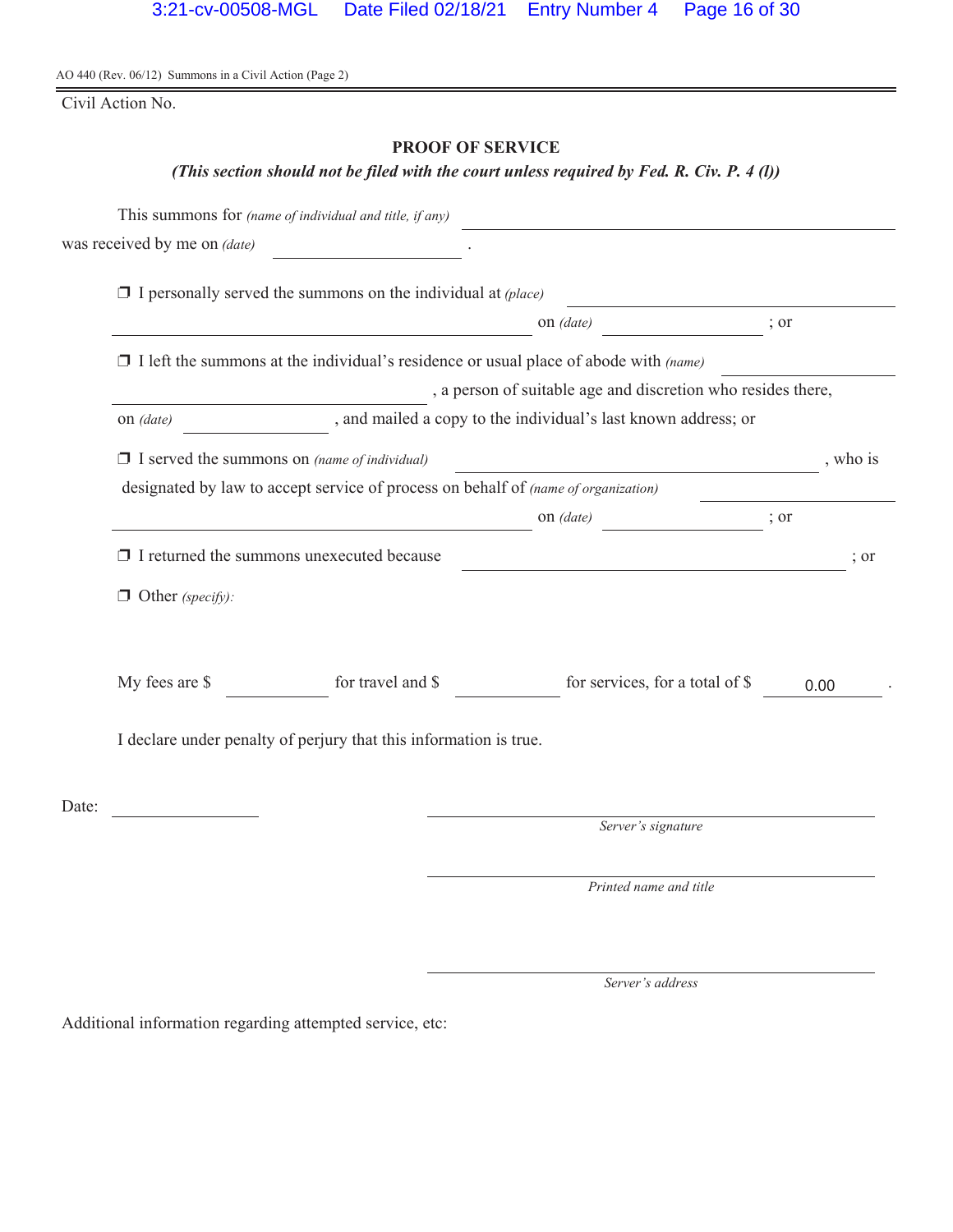# UNITED STATES DISTRICT COURT

for the

District of South Carolina

) ) ) ) ) ) ) ) ) ) ) )

PLANNED PARENTHOOD SOUTH ATLANTIC, on behalf of itself, its physicians and staff, and its patients, et al.

*Plaintiff(s)*

v. Civil Action No.

ALAN WILSON, in his official capacity as Attorney General of South Carolina, et al.

*Defendant(s)*

#### **SUMMONS IN A CIVIL ACTION**

To: *(Defendant's name and address)* Ronald Howell, Member Board of Medical Examiners 110 Centerview Dr. Columbia, SC 29210

A lawsuit has been filed against you.

Within 21 days after service of this summons on you (not counting the day you received it) — or 60 days if you are the United States or a United States agency, or an officer or employee of the United States described in Fed. R. Civ. P. 12 (a)(2) or (3) — you must serve on the plaintiff an answer to the attached complaint or a motion under Rule 12 of the Federal Rules of Civil Procedure. The answer or motion must be served on the plaintiff or plaintiff's attorney, whose name and address are: M. Malissa Burnette

Burnette Shutt & McDaniel. PA P.O. Box 1929 Columbia, SC 29202

If you fail to respond, judgment by default will be entered against you for the relief demanded in the complaint. You also must file your answer or motion with the court.

*CLERK OF COURT*

Date: 02/18/2021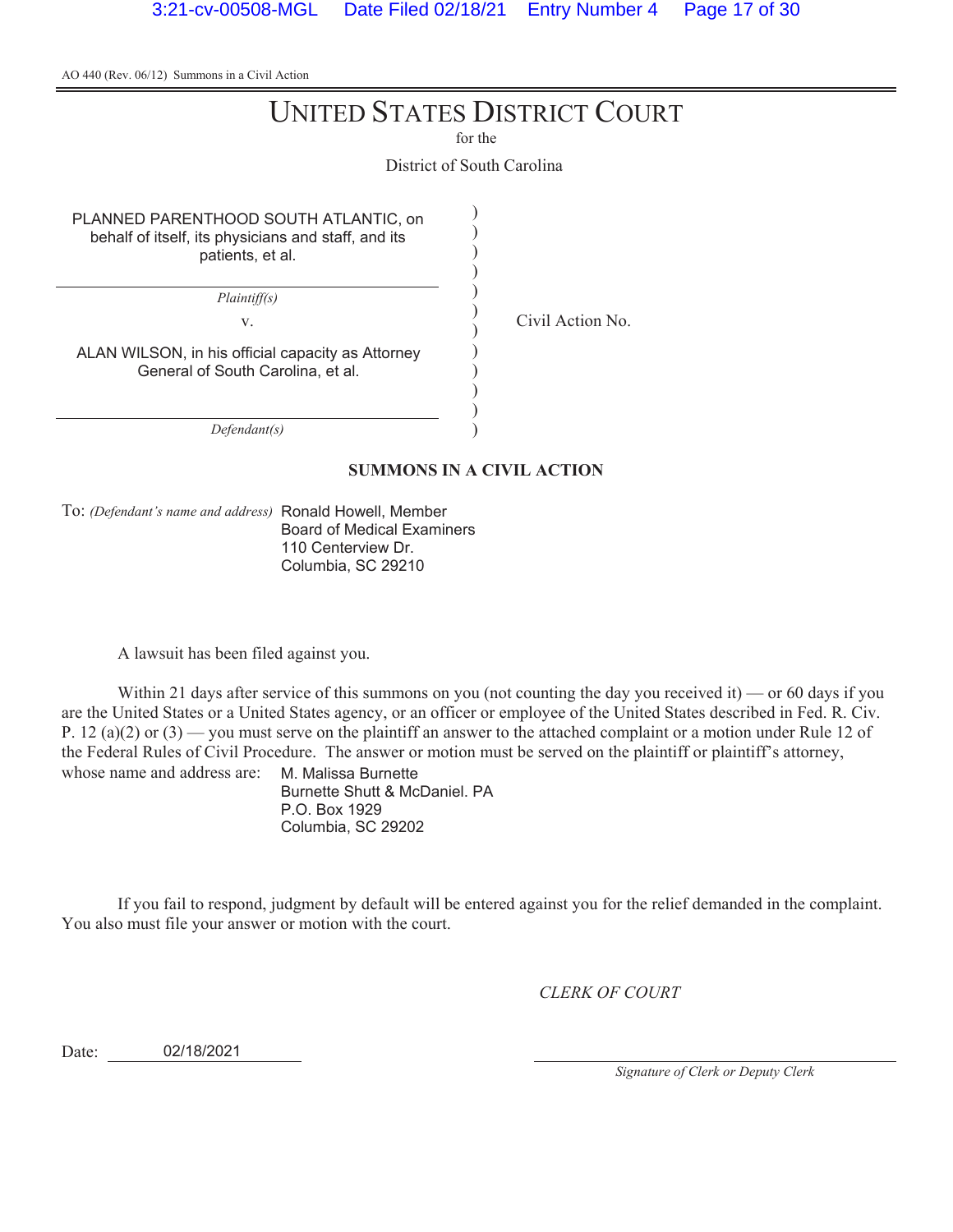Civil Action No.

# **PROOF OF SERVICE**

# *(This section should not be filed with the court unless required by Fed. R. Civ. P. 4 (l))*

|       |                              | This summons for (name of individual and title, if any)                                     |                                                                |          |
|-------|------------------------------|---------------------------------------------------------------------------------------------|----------------------------------------------------------------|----------|
|       | was received by me on (date) |                                                                                             |                                                                |          |
|       |                              | $\Box$ I personally served the summons on the individual at (place)                         |                                                                |          |
|       |                              |                                                                                             | on <i>(date)</i>                                               | ; or     |
|       |                              | $\Box$ I left the summons at the individual's residence or usual place of abode with (name) |                                                                |          |
|       |                              |                                                                                             | , a person of suitable age and discretion who resides there,   |          |
|       | on <i>(date)</i>             |                                                                                             | , and mailed a copy to the individual's last known address; or |          |
|       |                              | $\Box$ I served the summons on (name of individual)                                         | <u> 1980 - Johann Barbara, martxa alemaniar a</u>              | , who is |
|       |                              | designated by law to accept service of process on behalf of (name of organization)          |                                                                |          |
|       |                              |                                                                                             | on (date)<br>$\overline{\phantom{a}}$ ; or                     |          |
|       |                              | $\Box$ I returned the summons unexecuted because                                            | <u> 1980 - Johann Barnett, fransk politiker (d. 1980)</u>      | ; or     |
|       | $\Box$ Other (specify):      |                                                                                             |                                                                |          |
|       | My fees are \$               | for travel and \$                                                                           | for services, for a total of \$                                | 0.00     |
|       |                              | I declare under penalty of perjury that this information is true.                           |                                                                |          |
| Date: |                              |                                                                                             |                                                                |          |
|       |                              |                                                                                             | Server's signature                                             |          |
|       |                              |                                                                                             | Printed name and title                                         |          |

*Server's address*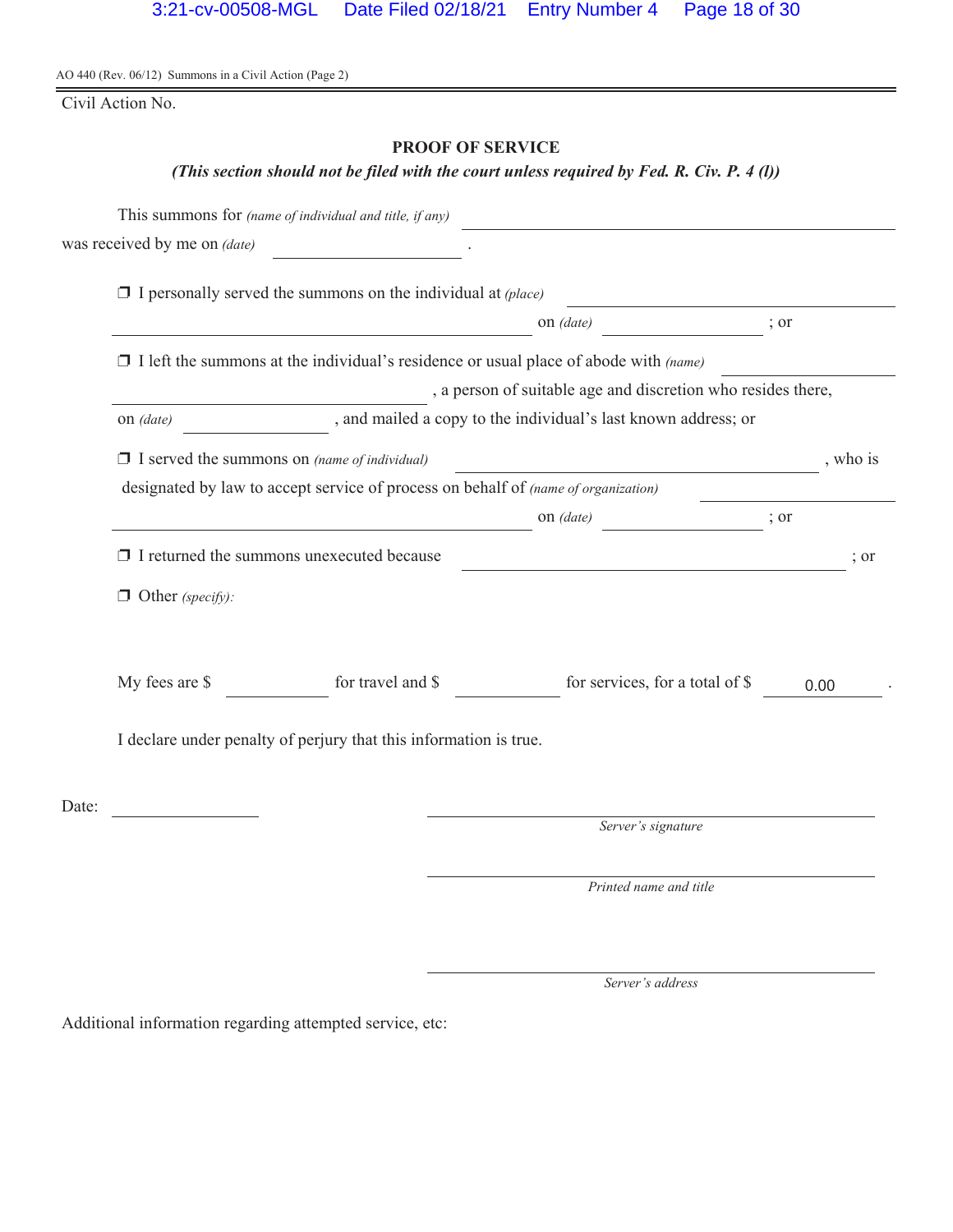# UNITED STATES DISTRICT COURT

for the

District of South Carolina

) ) ) ) ) ) ) ) ) ) ) )

PLANNED PARENTHOOD SOUTH ATLANTIC, on behalf of itself, its physicians and staff, and its patients, et al.

*Plaintiff(s)*

v. Civil Action No.

ALAN WILSON, in his official capacity as Attorney General of South Carolina, et al.

*Defendant(s)*

#### **SUMMONS IN A CIVIL ACTION**

To: *(Defendant's name and address)* Theresa Mills-Floyd, Member Board of Medical Examiners 110 Centerview Dr. Columbia, SC 29210

A lawsuit has been filed against you.

Within 21 days after service of this summons on you (not counting the day you received it) — or 60 days if you are the United States or a United States agency, or an officer or employee of the United States described in Fed. R. Civ. P. 12 (a)(2) or (3) — you must serve on the plaintiff an answer to the attached complaint or a motion under Rule 12 of the Federal Rules of Civil Procedure. The answer or motion must be served on the plaintiff or plaintiff's attorney, whose name and address are: M. Malissa Burnette

Burnette Shutt & McDaniel. PA P.O. Box 1929 Columbia, SC 29202

If you fail to respond, judgment by default will be entered against you for the relief demanded in the complaint. You also must file your answer or motion with the court.

*CLERK OF COURT*

Date: 02/18/2021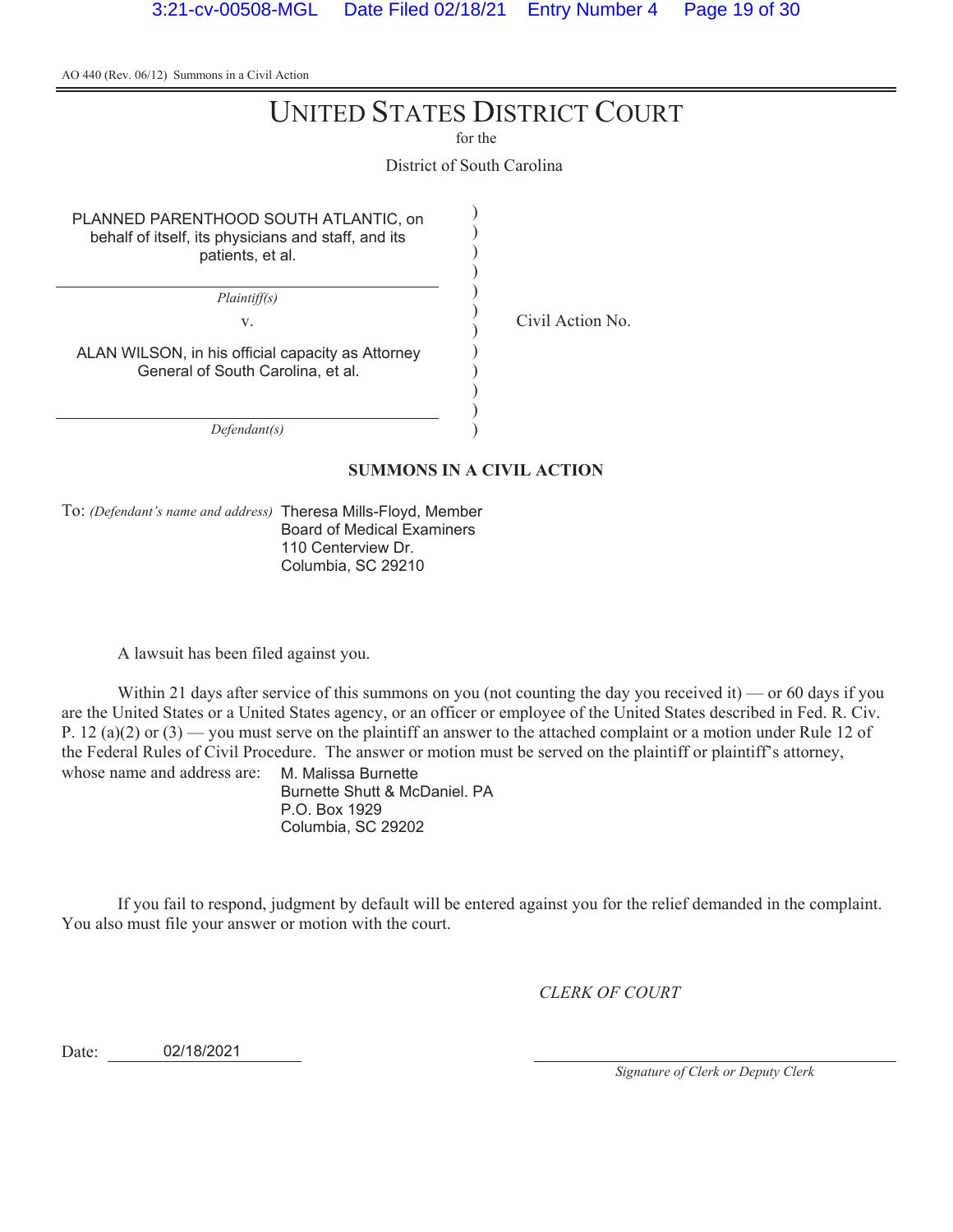Civil Action No.

# **PROOF OF SERVICE**

# *(This section should not be filed with the court unless required by Fed. R. Civ. P. 4 (l))*

|       |                              | This summons for (name of individual and title, if any)                                     |                                                                                                                      |                  |
|-------|------------------------------|---------------------------------------------------------------------------------------------|----------------------------------------------------------------------------------------------------------------------|------------------|
|       | was received by me on (date) |                                                                                             |                                                                                                                      |                  |
|       |                              | $\Box$ I personally served the summons on the individual at (place)                         |                                                                                                                      |                  |
|       |                              |                                                                                             | on <i>(date)</i>                                                                                                     | ; or             |
|       |                              | $\Box$ I left the summons at the individual's residence or usual place of abode with (name) |                                                                                                                      |                  |
|       |                              |                                                                                             | , a person of suitable age and discretion who resides there,                                                         |                  |
|       | on <i>(date)</i>             |                                                                                             | , and mailed a copy to the individual's last known address; or                                                       |                  |
|       |                              | $\Box$ I served the summons on (name of individual)                                         | <u> 1990 - Johann Barbara, politik eta politik eta politik eta politik eta politik eta politik eta politik eta p</u> | , who is         |
|       |                              | designated by law to accept service of process on behalf of <i>(name of organization)</i>   |                                                                                                                      |                  |
|       |                              |                                                                                             | on (date)<br>$\frac{1}{2}$ or                                                                                        |                  |
|       |                              | $\Box$ I returned the summons unexecuted because                                            | <u> 1989 - Johann Barbara, martin amerikan personal (</u>                                                            | $\frac{1}{2}$ or |
|       | $\Box$ Other (specify):      |                                                                                             |                                                                                                                      |                  |
|       | My fees are \$               | for travel and \$                                                                           | for services, for a total of \$                                                                                      | 0.00             |
|       |                              | I declare under penalty of perjury that this information is true.                           |                                                                                                                      |                  |
| Date: |                              |                                                                                             |                                                                                                                      |                  |
|       |                              |                                                                                             | Server's signature                                                                                                   |                  |
|       |                              |                                                                                             | Printed name and title                                                                                               |                  |

*Server's address*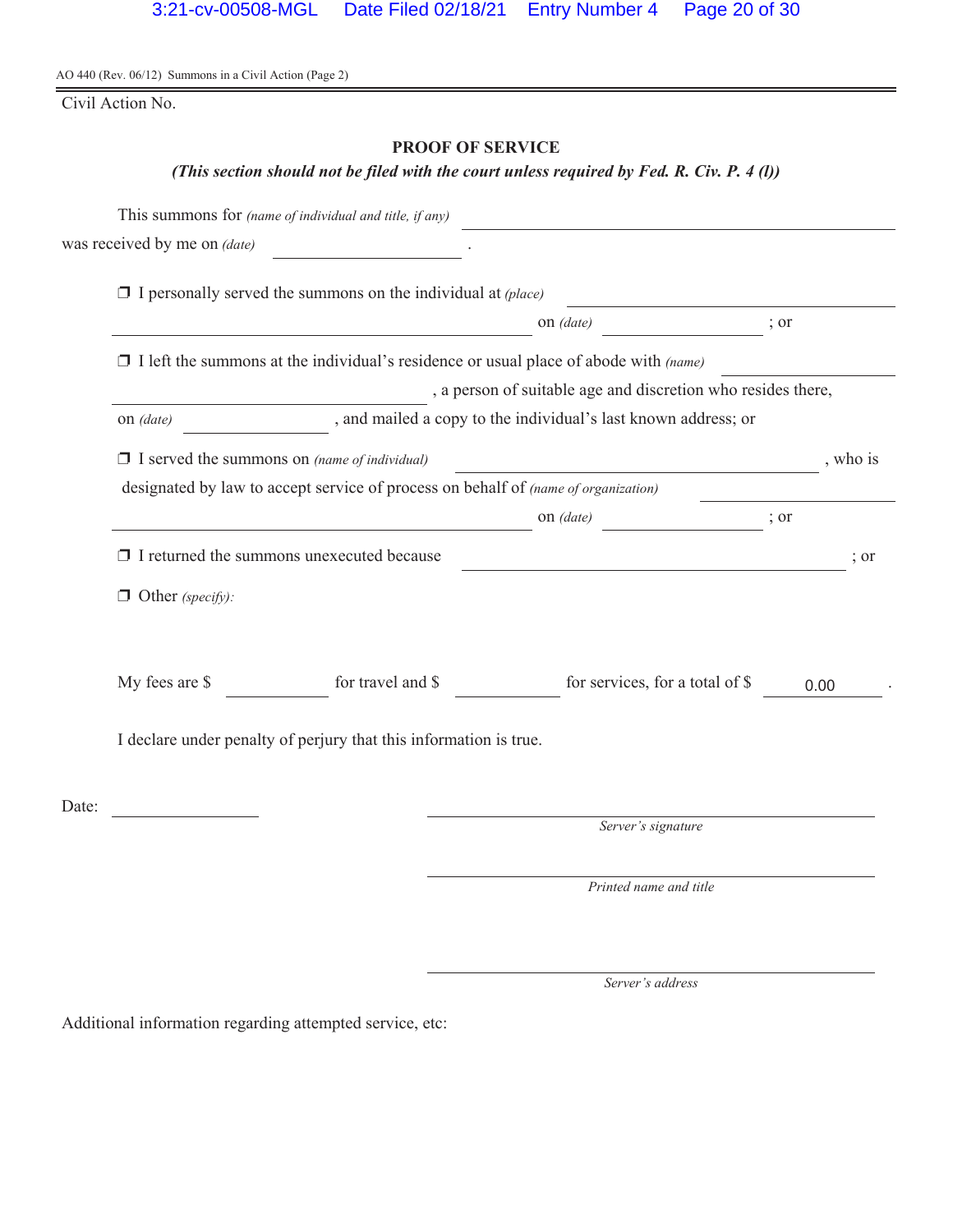# UNITED STATES DISTRICT COURT

for the

District of South Carolina

) ) ) ) ) ) ) ) ) ) ) )

PLANNED PARENTHOOD SOUTH ATLANTIC, on behalf of itself, its physicians and staff, and its patients, et al.

*Plaintiff(s)*

v. Civil Action No.

ALAN WILSON, in his official capacity as Attorney General of South Carolina, et al.

*Defendant(s)*

#### **SUMMONS IN A CIVIL ACTION**

To: *(Defendant's name and address)* Jeffrey A. Walsh, Member Board of Medical Examiners 110 Centerview Dr. Columbia, SC 29210

A lawsuit has been filed against you.

Within 21 days after service of this summons on you (not counting the day you received it) — or 60 days if you are the United States or a United States agency, or an officer or employee of the United States described in Fed. R. Civ. P. 12 (a)(2) or (3) — you must serve on the plaintiff an answer to the attached complaint or a motion under Rule 12 of the Federal Rules of Civil Procedure. The answer or motion must be served on the plaintiff or plaintiff's attorney, whose name and address are: M. Malissa Burnette

Burnette Shutt & McDaniel. PA P.O. Box 1929 Columbia, SC 29202

If you fail to respond, judgment by default will be entered against you for the relief demanded in the complaint. You also must file your answer or motion with the court.

*CLERK OF COURT*

Date: 02/18/2021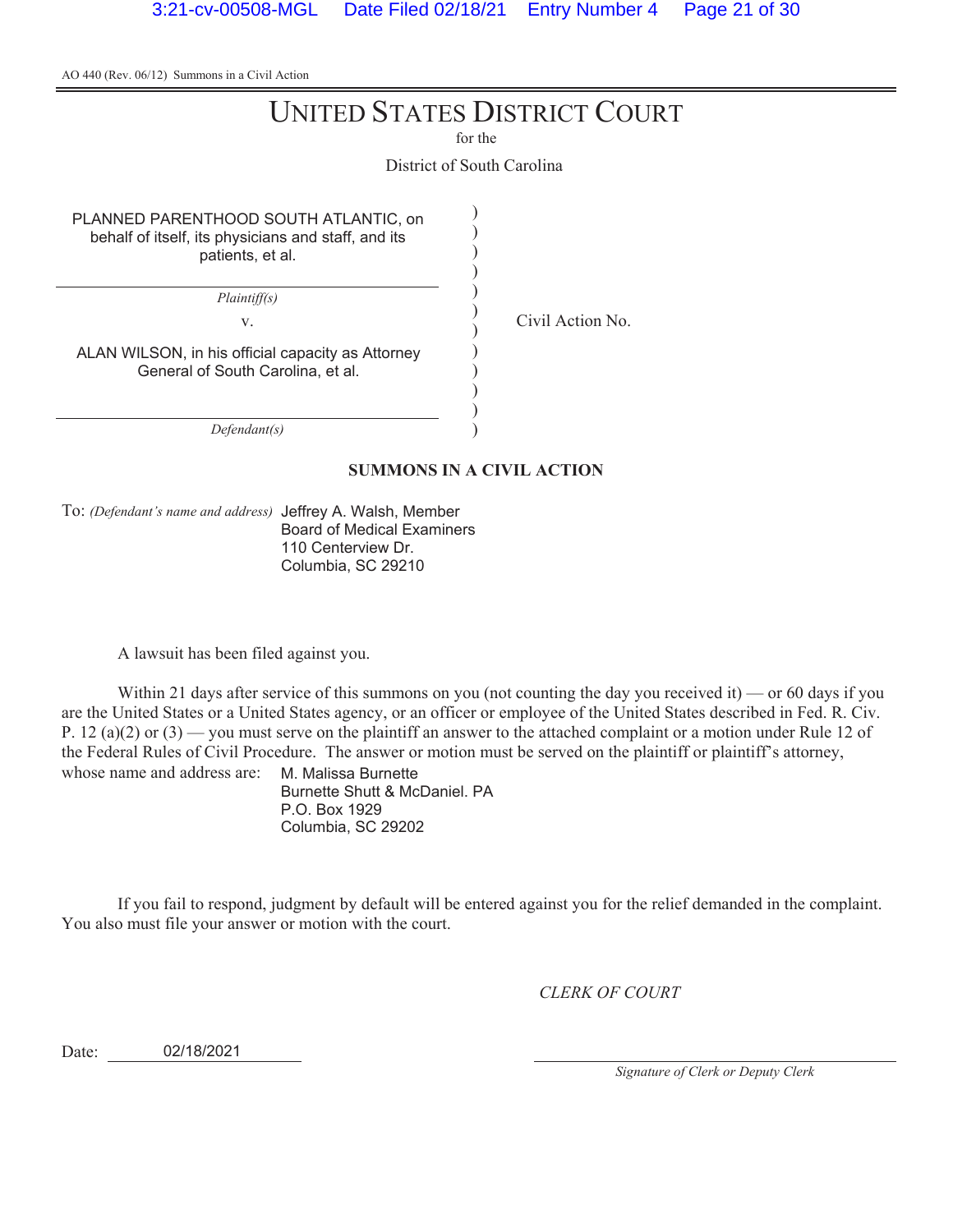Civil Action No.

# **PROOF OF SERVICE**

# *(This section should not be filed with the court unless required by Fed. R. Civ. P. 4 (l))*

|       |                                                     | This summons for (name of individual and title, if any)                                     |                                                                |                  |
|-------|-----------------------------------------------------|---------------------------------------------------------------------------------------------|----------------------------------------------------------------|------------------|
|       | was received by me on (date)                        |                                                                                             |                                                                |                  |
|       |                                                     | $\Box$ I personally served the summons on the individual at (place)                         |                                                                |                  |
|       |                                                     |                                                                                             | on <i>(date)</i>                                               | ; or             |
|       |                                                     | $\Box$ I left the summons at the individual's residence or usual place of abode with (name) |                                                                |                  |
|       |                                                     |                                                                                             | , a person of suitable age and discretion who resides there,   |                  |
|       | on (date)                                           |                                                                                             | , and mailed a copy to the individual's last known address; or |                  |
|       | $\Box$ I served the summons on (name of individual) |                                                                                             |                                                                | , who is         |
|       |                                                     | designated by law to accept service of process on behalf of (name of organization)          |                                                                |                  |
|       |                                                     |                                                                                             | on (date)<br>$\frac{1}{2}$ or                                  |                  |
|       |                                                     | $\Box$ I returned the summons unexecuted because                                            |                                                                | $\frac{1}{2}$ or |
|       | $\Box$ Other (specify):                             |                                                                                             |                                                                |                  |
|       | My fees are \$                                      | for travel and \$                                                                           | for services, for a total of \$                                | 0.00             |
|       |                                                     | I declare under penalty of perjury that this information is true.                           |                                                                |                  |
| Date: |                                                     |                                                                                             |                                                                |                  |
|       |                                                     |                                                                                             | Server's signature                                             |                  |
|       |                                                     |                                                                                             | Printed name and title                                         |                  |

*Server's address*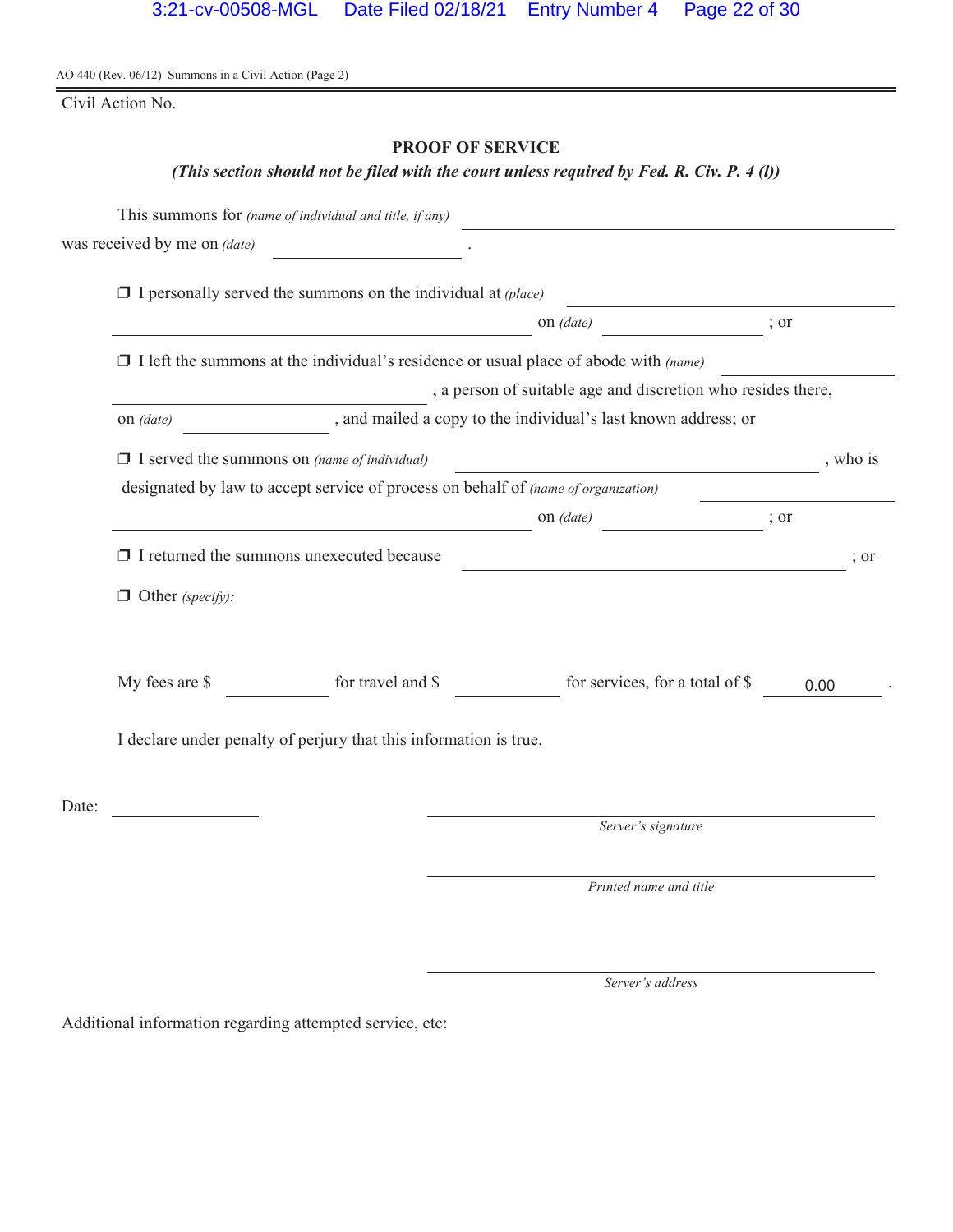# UNITED STATES DISTRICT COURT

for the

District of South Carolina

) ) ) ) ) ) ) ) ) ) ) )

PLANNED PARENTHOOD SOUTH ATLANTIC, on behalf of itself, its physicians and staff, and its patients, et al.

*Plaintiff(s)*

v. Civil Action No.

ALAN WILSON, in his official capacity as Attorney General of South Carolina, et al.

*Defendant(s)*

#### **SUMMONS IN A CIVIL ACTION**

To: *(Defendant's name and address)* Christopher C. Wright, Member Board of Medical Examiners 110 Centerview Dr Columbia, SC 29210

A lawsuit has been filed against you.

Within 21 days after service of this summons on you (not counting the day you received it) — or 60 days if you are the United States or a United States agency, or an officer or employee of the United States described in Fed. R. Civ. P. 12 (a)(2) or (3) — you must serve on the plaintiff an answer to the attached complaint or a motion under Rule 12 of the Federal Rules of Civil Procedure. The answer or motion must be served on the plaintiff or plaintiff's attorney, whose name and address are: M. Malissa Burnette

Burnette Shutt & McDaniel. PA P.O. Box 1929 Columbia, SC 29202

If you fail to respond, judgment by default will be entered against you for the relief demanded in the complaint. You also must file your answer or motion with the court.

*CLERK OF COURT*

Date: 02/18/2021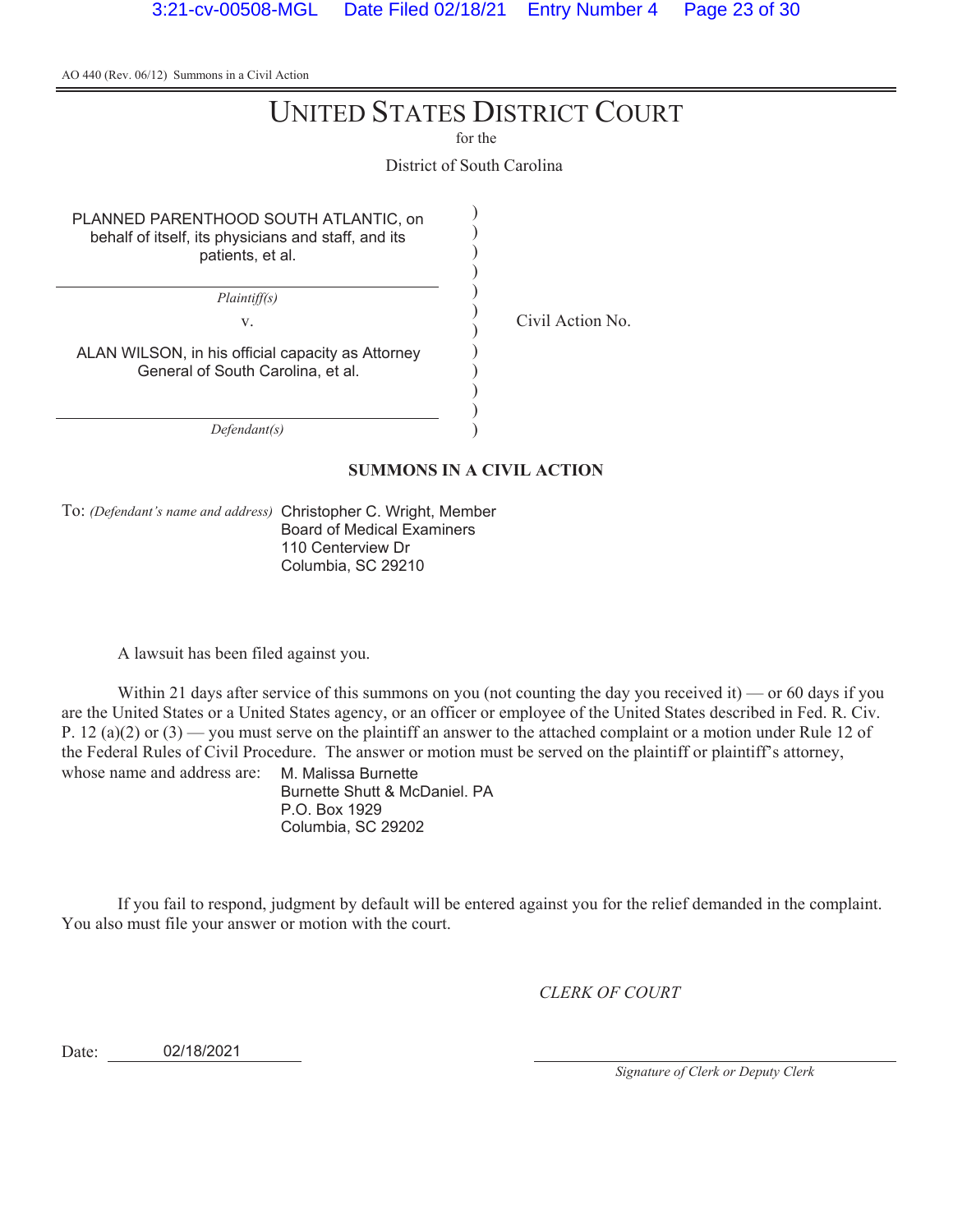Civil Action No.

# **PROOF OF SERVICE**

# *(This section should not be filed with the court unless required by Fed. R. Civ. P. 4 (l))*

|       |                              | This summons for (name of individual and title, if any)                                     |                                                                |      |          |
|-------|------------------------------|---------------------------------------------------------------------------------------------|----------------------------------------------------------------|------|----------|
|       | was received by me on (date) |                                                                                             |                                                                |      |          |
|       |                              | $\Box$ I personally served the summons on the individual at (place)                         |                                                                |      |          |
|       |                              |                                                                                             | on (date)                                                      | ; or |          |
|       |                              | $\Box$ I left the summons at the individual's residence or usual place of abode with (name) |                                                                |      |          |
|       |                              |                                                                                             | , a person of suitable age and discretion who resides there,   |      |          |
|       | on (date)                    |                                                                                             | , and mailed a copy to the individual's last known address; or |      |          |
|       |                              | $\Box$ I served the summons on (name of individual)                                         |                                                                |      | , who is |
|       |                              | designated by law to accept service of process on behalf of (name of organization)          |                                                                |      |          |
|       |                              |                                                                                             | on (date)                                                      | ; or |          |
|       |                              | $\Box$ I returned the summons unexecuted because                                            | <u> 1989 - Johann Barbara, martin amerikan personal (</u>      |      | ; or     |
|       | $\Box$ Other (specify):      |                                                                                             |                                                                |      |          |
|       | My fees are \$               | for travel and \$                                                                           | for services, for a total of \$                                |      | 0.00     |
|       |                              | I declare under penalty of perjury that this information is true.                           |                                                                |      |          |
| Date: |                              |                                                                                             |                                                                |      |          |
|       |                              |                                                                                             | Server's signature                                             |      |          |
|       |                              |                                                                                             | Printed name and title                                         |      |          |

*Server's address*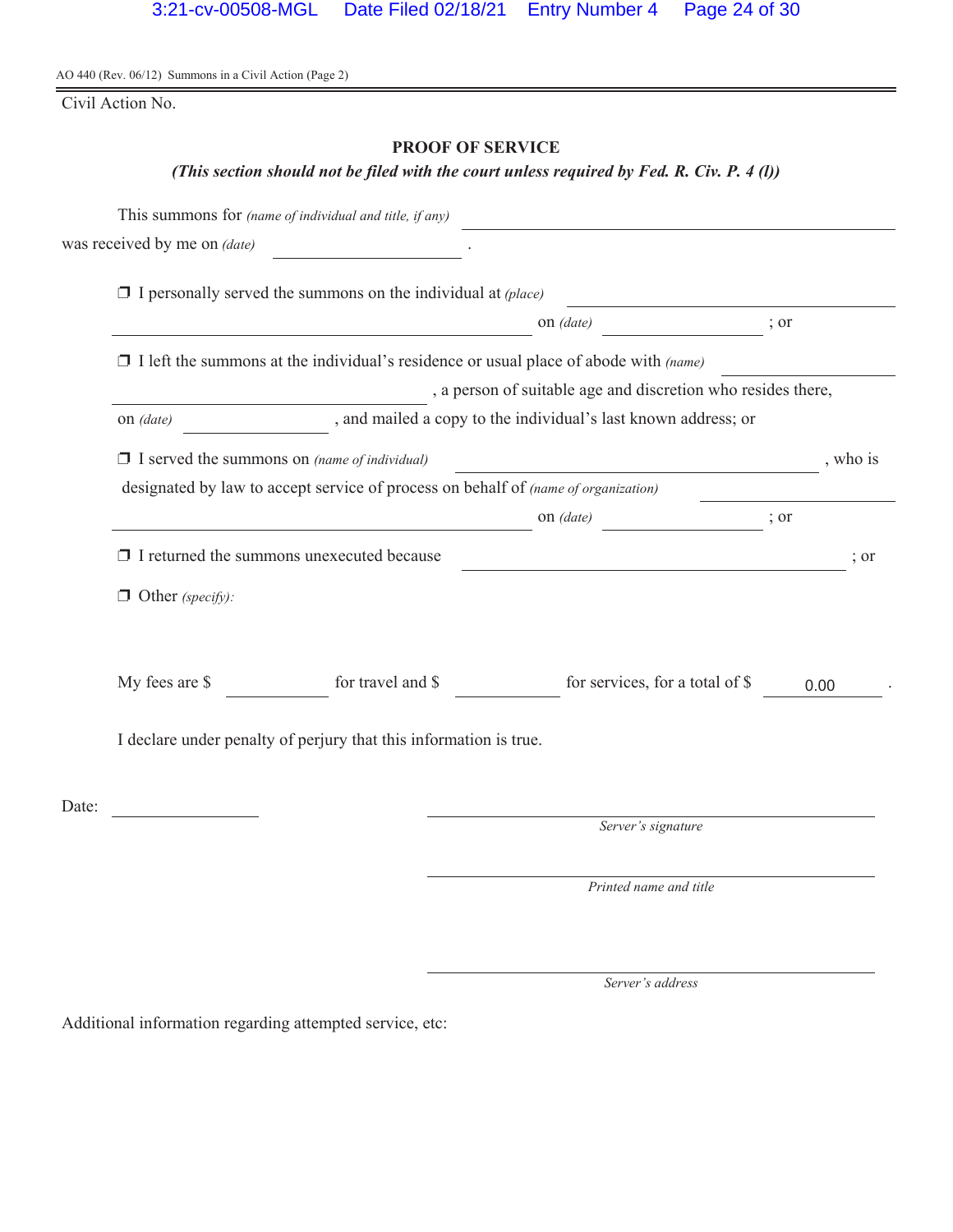# UNITED STATES DISTRICT COURT

for the

District of South Carolina

) ) ) ) ) ) ) ) ) ) ) )

PLANNED PARENTHOOD SOUTH ATLANTIC, on behalf of itself, its physicians and staff, and its patients, et al.

*Plaintiff(s)*

v. Civil Action No.

ALAN WILSON, in his official capacity as Attorney General of South Carolina, et al.

*Defendant(s)*

#### **SUMMONS IN A CIVIL ACTION**

To: *(Defendant's name and address)* Scarlett A. Wilson, Solicitor

9th Judicial Circuit O.T. Wallace County Office Building 101 Meeting Street, 4th Floor Charleston, SC 29401

A lawsuit has been filed against you.

Within 21 days after service of this summons on you (not counting the day you received it) — or 60 days if you are the United States or a United States agency, or an officer or employee of the United States described in Fed. R. Civ. P. 12 (a)(2) or (3) — you must serve on the plaintiff an answer to the attached complaint or a motion under Rule 12 of the Federal Rules of Civil Procedure. The answer or motion must be served on the plaintiff or plaintiff's attorney, whose name and address are: M. Malissa Burnette

Burnette Shutt & McDaniel. PA P.O. Box 1929 Columbia, SC 29202

If you fail to respond, judgment by default will be entered against you for the relief demanded in the complaint. You also must file your answer or motion with the court.

*CLERK OF COURT*

Date: 02/18/2021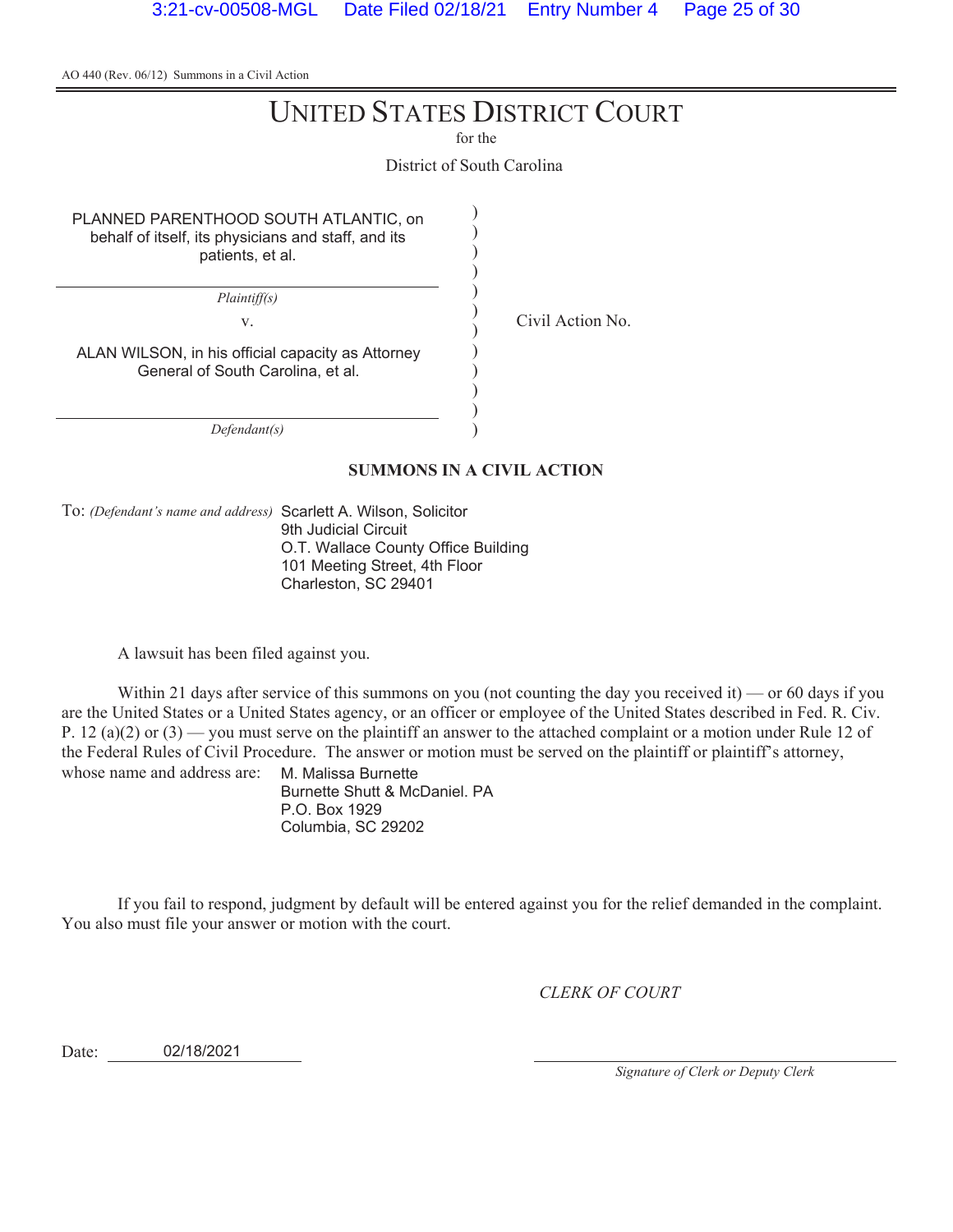Civil Action No.

# **PROOF OF SERVICE**

## *(This section should not be filed with the court unless required by Fed. R. Civ. P. 4 (l))*

|       |                                                                                           | This summons for (name of individual and title, if any)                                     |                                                                                                                        |                  |  |  |  |
|-------|-------------------------------------------------------------------------------------------|---------------------------------------------------------------------------------------------|------------------------------------------------------------------------------------------------------------------------|------------------|--|--|--|
|       | was received by me on (date)                                                              |                                                                                             |                                                                                                                        |                  |  |  |  |
|       |                                                                                           | $\Box$ I personally served the summons on the individual at (place)                         |                                                                                                                        |                  |  |  |  |
|       |                                                                                           |                                                                                             | on <i>(date)</i>                                                                                                       | ; or             |  |  |  |
|       |                                                                                           | $\Box$ I left the summons at the individual's residence or usual place of abode with (name) |                                                                                                                        |                  |  |  |  |
|       | , a person of suitable age and discretion who resides there,                              |                                                                                             |                                                                                                                        |                  |  |  |  |
|       | on (date)                                                                                 | , and mailed a copy to the individual's last known address; or                              |                                                                                                                        |                  |  |  |  |
|       | $\Box$ I served the summons on (name of individual)                                       |                                                                                             | <u> 1990 - Johann Barbara, politik eta politik eta politik eta politik eta politik eta politik eta politik eta p</u>   | , who is         |  |  |  |
|       | designated by law to accept service of process on behalf of <i>(name of organization)</i> |                                                                                             |                                                                                                                        |                  |  |  |  |
|       |                                                                                           |                                                                                             | on (date)<br>$\overline{\phantom{a}}$ ; or                                                                             |                  |  |  |  |
|       |                                                                                           | $\Box$ I returned the summons unexecuted because                                            | <u> 1989 - Johann Stoff, deutscher Stoffen und der Stoffen und der Stoffen und der Stoffen und der Stoffen und der</u> | $\frac{1}{2}$ or |  |  |  |
|       | $\Box$ Other (specify):                                                                   |                                                                                             |                                                                                                                        |                  |  |  |  |
|       | My fees are \$                                                                            | for travel and \$                                                                           | for services, for a total of \$                                                                                        | 0.00             |  |  |  |
|       | I declare under penalty of perjury that this information is true.                         |                                                                                             |                                                                                                                        |                  |  |  |  |
| Date: |                                                                                           |                                                                                             |                                                                                                                        |                  |  |  |  |
|       |                                                                                           |                                                                                             | Server's signature                                                                                                     |                  |  |  |  |
|       |                                                                                           |                                                                                             | Printed name and title                                                                                                 |                  |  |  |  |

*Server's address*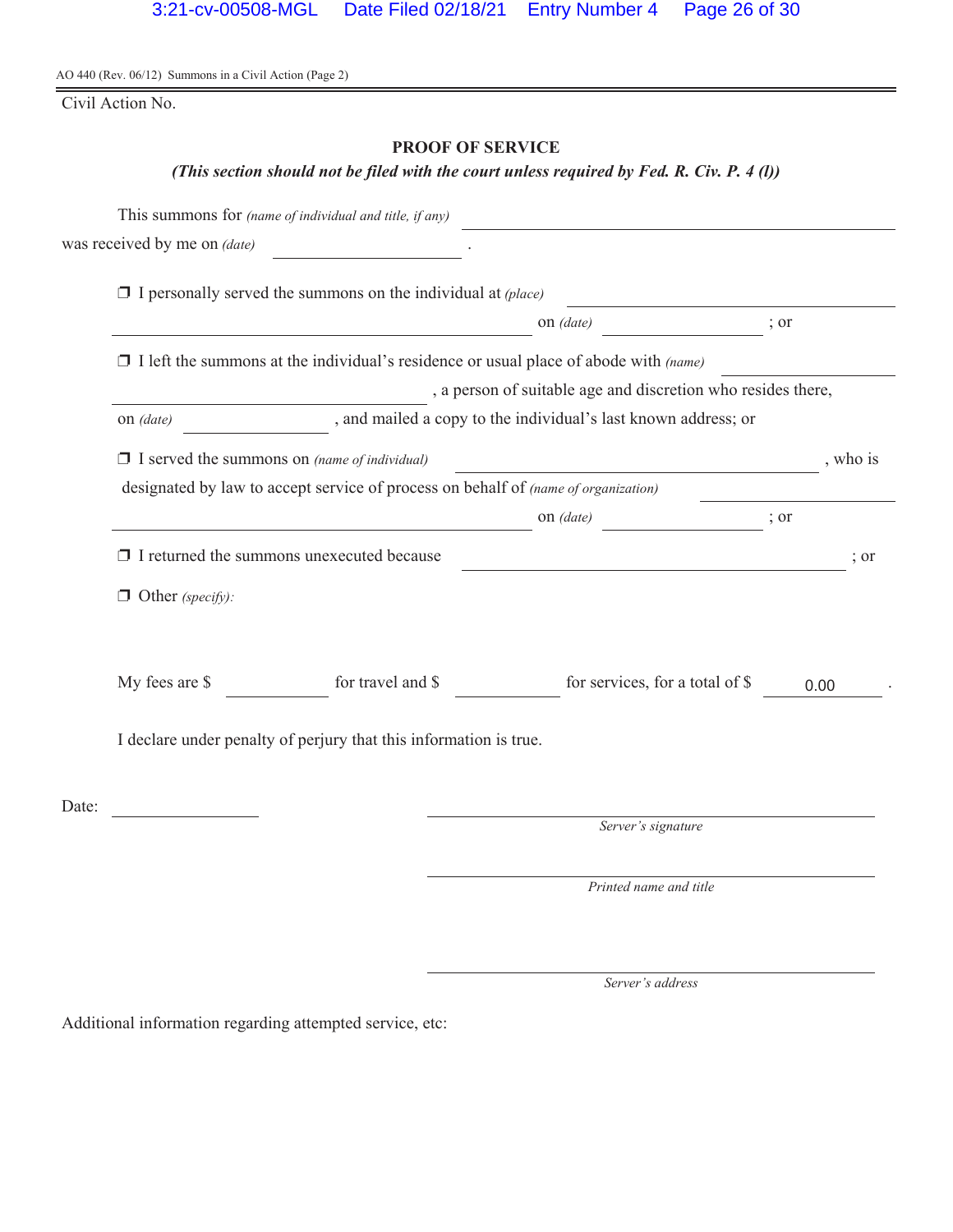# UNITED STATES DISTRICT COURT

for the

District of South Carolina

) ) ) ) ) ) ) ) ) ) ) )

PLANNED PARENTHOOD SOUTH ATLANTIC, on behalf of itself, its physicians and staff, and its patients, et al.

*Plaintiff(s)*

v. Civil Action No.

ALAN WILSON, in his official capacity as Attorney General of South Carolina, et al.

*Defendant(s)*

#### **SUMMONS IN A CIVIL ACTION**

To: *(Defendant's name and address)* Byron E. Gipson, Solicitor 5th Judicial Circuit 1701 Main Street, P.O. Box 192 Columbia, SC 29201

A lawsuit has been filed against you.

Within 21 days after service of this summons on you (not counting the day you received it) — or 60 days if you are the United States or a United States agency, or an officer or employee of the United States described in Fed. R. Civ. P. 12 (a)(2) or (3) — you must serve on the plaintiff an answer to the attached complaint or a motion under Rule 12 of the Federal Rules of Civil Procedure. The answer or motion must be served on the plaintiff or plaintiff's attorney, whose name and address are: M. Malissa Burnette

Burnette Shutt & McDaniel. PA P.O. Box 1929 Columbia, SC 29202

If you fail to respond, judgment by default will be entered against you for the relief demanded in the complaint. You also must file your answer or motion with the court.

*CLERK OF COURT*

Date: 02/18/2021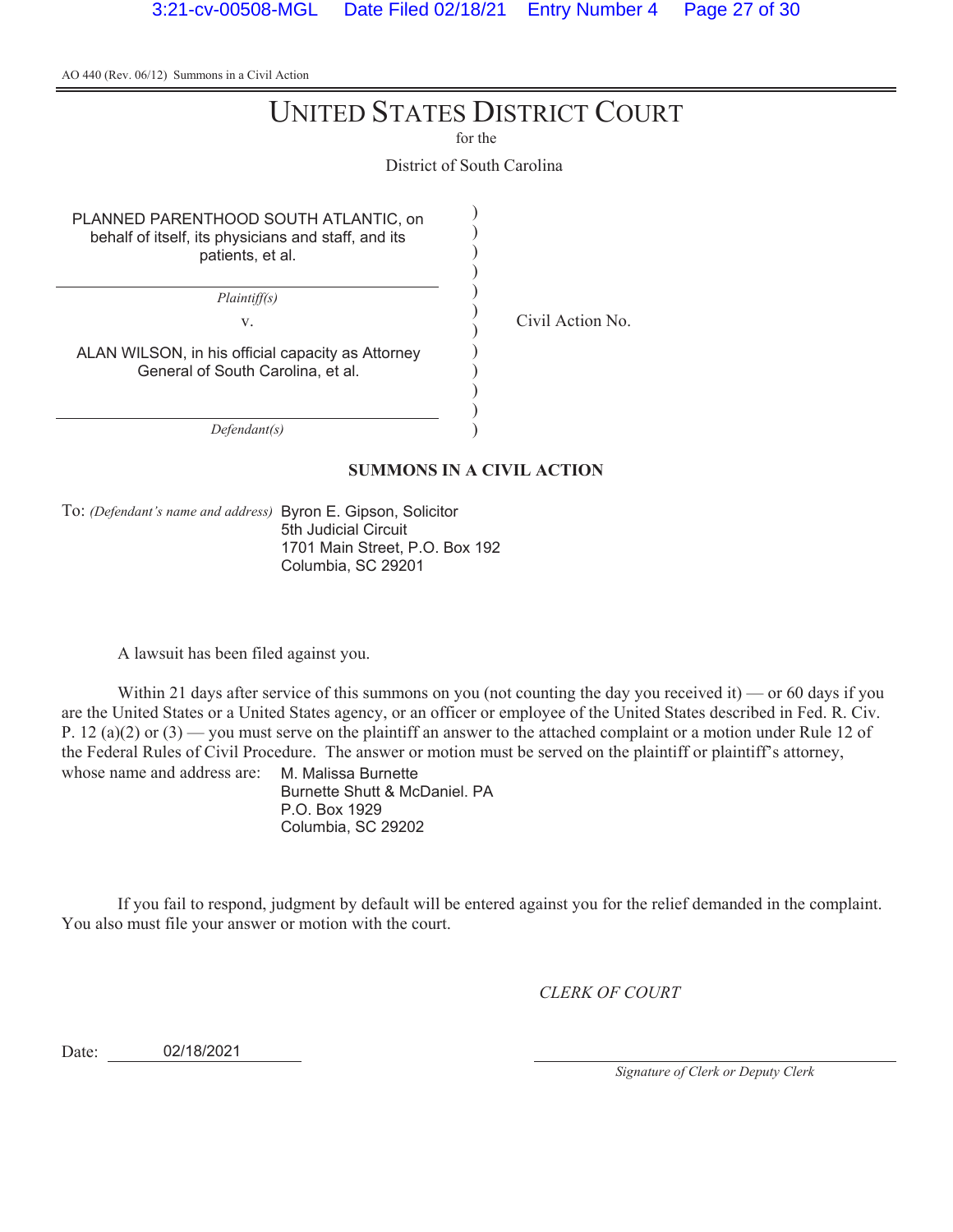Civil Action No.

# **PROOF OF SERVICE**

# *(This section should not be filed with the court unless required by Fed. R. Civ. P. 4 (l))*

|                                                              |                                                                   | This summons for (name of individual and title, if any)                            |                                                                                             |      |          |  |
|--------------------------------------------------------------|-------------------------------------------------------------------|------------------------------------------------------------------------------------|---------------------------------------------------------------------------------------------|------|----------|--|
|                                                              | was received by me on (date)                                      |                                                                                    |                                                                                             |      |          |  |
|                                                              |                                                                   | $\Box$ I personally served the summons on the individual at (place)                |                                                                                             |      |          |  |
|                                                              |                                                                   |                                                                                    | on <i>(date)</i>                                                                            | ; or |          |  |
|                                                              |                                                                   |                                                                                    | $\Box$ I left the summons at the individual's residence or usual place of abode with (name) |      |          |  |
| , a person of suitable age and discretion who resides there, |                                                                   |                                                                                    |                                                                                             |      |          |  |
|                                                              | on <i>(date)</i>                                                  |                                                                                    | , and mailed a copy to the individual's last known address; or                              |      |          |  |
|                                                              |                                                                   | $\Box$ I served the summons on (name of individual)                                |                                                                                             |      | , who is |  |
|                                                              |                                                                   | designated by law to accept service of process on behalf of (name of organization) |                                                                                             |      |          |  |
|                                                              |                                                                   |                                                                                    | on (date)                                                                                   | ; or |          |  |
|                                                              |                                                                   | $\Box$ I returned the summons unexecuted because                                   |                                                                                             |      | ; or     |  |
|                                                              | $\Box$ Other (specify):                                           |                                                                                    |                                                                                             |      |          |  |
|                                                              | My fees are \$                                                    | for travel and \$                                                                  | for services, for a total of \$                                                             | 0.00 |          |  |
|                                                              | I declare under penalty of perjury that this information is true. |                                                                                    |                                                                                             |      |          |  |
| Date:                                                        |                                                                   |                                                                                    |                                                                                             |      |          |  |
|                                                              |                                                                   |                                                                                    | Server's signature                                                                          |      |          |  |
|                                                              |                                                                   |                                                                                    | Printed name and title                                                                      |      |          |  |

*Server's address*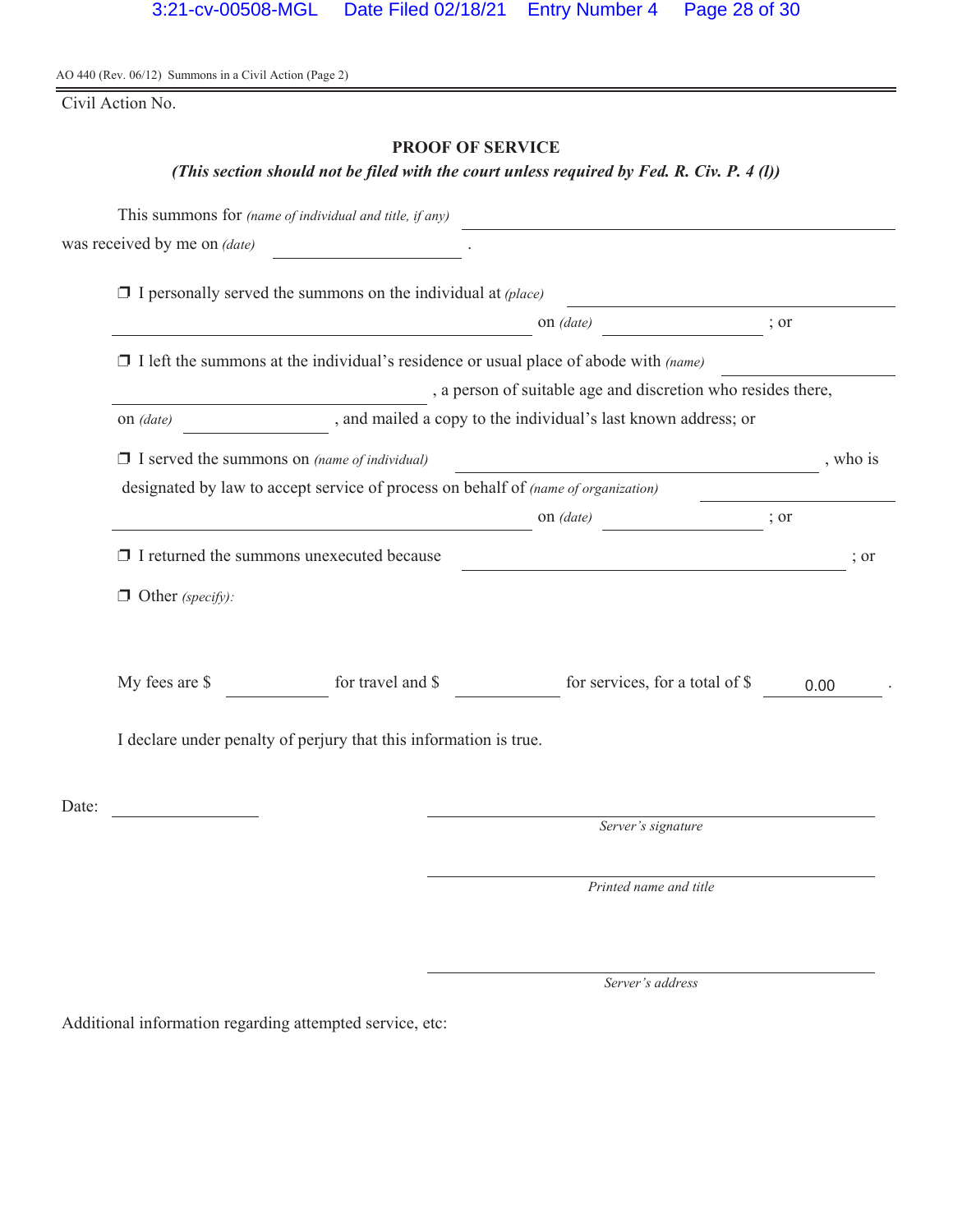# UNITED STATES DISTRICT COURT

for the

District of South Carolina

) ) ) ) ) ) ) ) ) ) ) )

PLANNED PARENTHOOD SOUTH ATLANTIC, on behalf of itself, its physicians and staff, and its patients, et al.

*Plaintiff(s)*

v. Civil Action No.

ALAN WILSON, in his official capacity as Attorney General of South Carolina, et al.

*Defendant(s)*

#### **SUMMONS IN A CIVIL ACTION**

To: *(Defendant's name and address)* W. Walter Wilkins III, Solicitor 13th Judicial Circuit 305 E North Street Greenville, SC 29601

A lawsuit has been filed against you.

Within 21 days after service of this summons on you (not counting the day you received it) — or 60 days if you are the United States or a United States agency, or an officer or employee of the United States described in Fed. R. Civ. P. 12 (a)(2) or (3) — you must serve on the plaintiff an answer to the attached complaint or a motion under Rule 12 of the Federal Rules of Civil Procedure. The answer or motion must be served on the plaintiff or plaintiff's attorney, whose name and address are: M. Malissa Burnette

Burnette Shutt & McDaniel. PA P.O. Box 1929 Columbia, SC 29202

If you fail to respond, judgment by default will be entered against you for the relief demanded in the complaint. You also must file your answer or motion with the court.

*CLERK OF COURT*

Date: 02/18/2021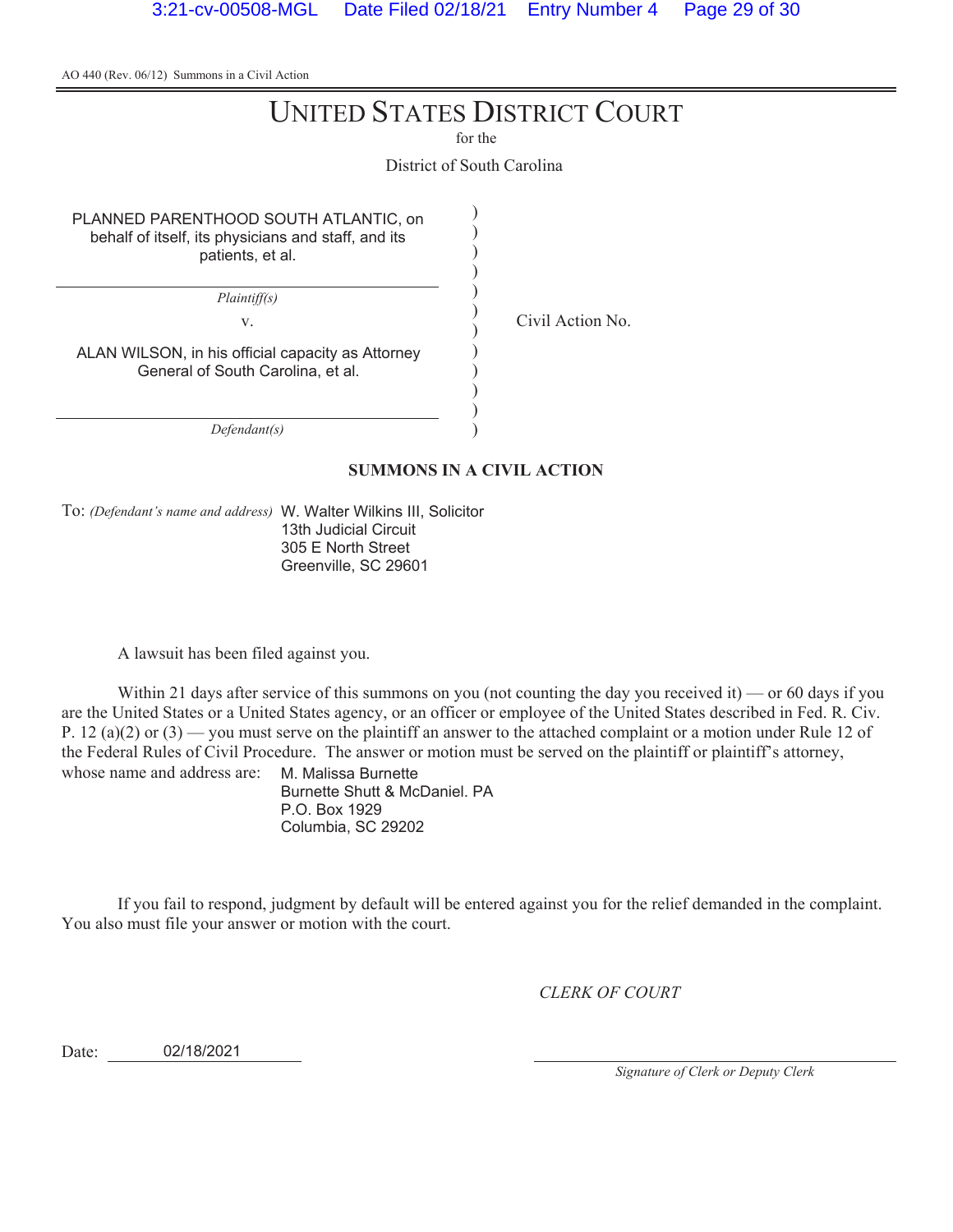Civil Action No.

# **PROOF OF SERVICE**

# *(This section should not be filed with the court unless required by Fed. R. Civ. P. 4 (l))*

|                                                              |                                                                                    | This summons for (name of individual and title, if any)             |                                                                                             |          |  |  |
|--------------------------------------------------------------|------------------------------------------------------------------------------------|---------------------------------------------------------------------|---------------------------------------------------------------------------------------------|----------|--|--|
|                                                              | was received by me on (date)                                                       |                                                                     |                                                                                             |          |  |  |
|                                                              |                                                                                    | $\Box$ I personally served the summons on the individual at (place) |                                                                                             |          |  |  |
|                                                              |                                                                                    |                                                                     | on <i>(date)</i>                                                                            | ; or     |  |  |
|                                                              |                                                                                    |                                                                     | $\Box$ I left the summons at the individual's residence or usual place of abode with (name) |          |  |  |
| , a person of suitable age and discretion who resides there, |                                                                                    |                                                                     |                                                                                             |          |  |  |
|                                                              | on <i>(date)</i>                                                                   |                                                                     | , and mailed a copy to the individual's last known address; or                              |          |  |  |
|                                                              |                                                                                    | $\Box$ I served the summons on (name of individual)                 | <u> 1980 - Johann Barbara, martxa alemaniar a</u>                                           | , who is |  |  |
|                                                              | designated by law to accept service of process on behalf of (name of organization) |                                                                     |                                                                                             |          |  |  |
|                                                              |                                                                                    |                                                                     | on (date)<br>$\overline{\phantom{a}}$ ; or                                                  |          |  |  |
|                                                              |                                                                                    | $\Box$ I returned the summons unexecuted because                    | <u> 1980 - Johann Barnett, fransk politiker (d. 1980)</u>                                   | ; or     |  |  |
|                                                              | $\Box$ Other (specify):                                                            |                                                                     |                                                                                             |          |  |  |
|                                                              | My fees are \$                                                                     | for travel and \$                                                   | for services, for a total of \$                                                             | 0.00     |  |  |
|                                                              | I declare under penalty of perjury that this information is true.                  |                                                                     |                                                                                             |          |  |  |
| Date:                                                        |                                                                                    |                                                                     |                                                                                             |          |  |  |
|                                                              |                                                                                    |                                                                     | Server's signature                                                                          |          |  |  |
|                                                              |                                                                                    |                                                                     | Printed name and title                                                                      |          |  |  |

*Server's address*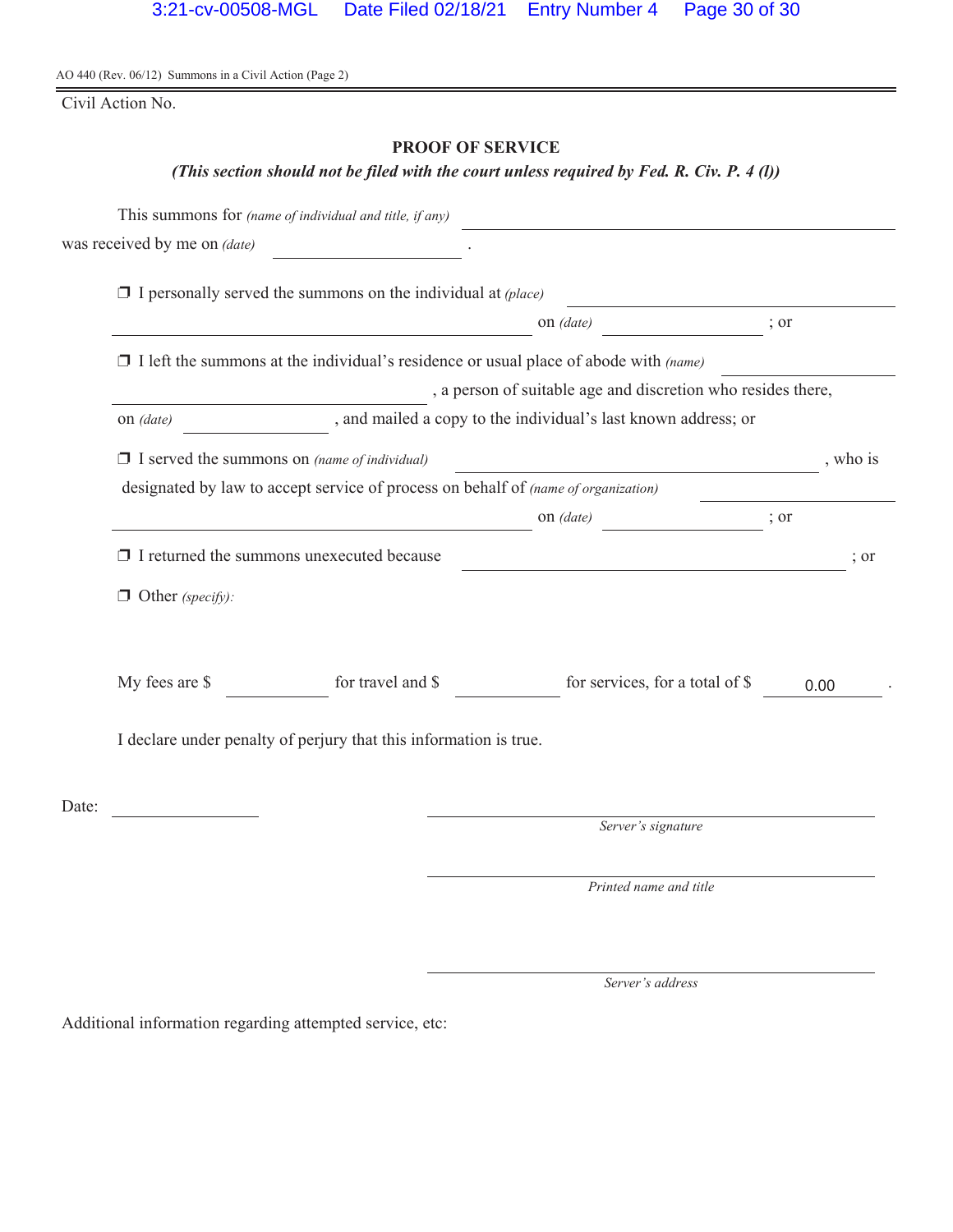# **UNITED STATES DISTRICT COURT FOR THE DISTRICT OF SOUTH CAROLINA (Columbia Division)**

PLANNED PARENTHOOD SOUTH ATLANTIC, on behalf of itself, its patients, and its physicians and staff;

GREENVILLE WOMEN'S CLINIC, on behalf of itself, its patients, and its physicians and staff; and

TERRY L. BUFFKIN, M.D., on behalf of himself and his patients.

*Plaintiffs*,

v.

ALAN WILSON, in his official capacity as Attorney General of South Carolina;

EDWARD SIMMER, in his official capacity as Director of the South Carolina Department of Health and Environmental Control;

ANNE G. COOK, in her official capacity as President of the South Carolina Board of Medical Examiners;

STEPHEN I. SCHABEL, in his official capacity as Vice President of the South Carolina Board of Medical Examiners;

RONALD JANUCHOWSKI, in his official capacity as Secretary of the South Carolina Board of Medical Examiners;

JIM C. CHOW, in his official capacity as a Member of the South Carolina Board of Medical Examiners;

GEORGE S. DILTS, in his official capacity as a Member of the South Carolina Board of Medical Examiners;

Case No.  $3:21$ -cv-00508-MGL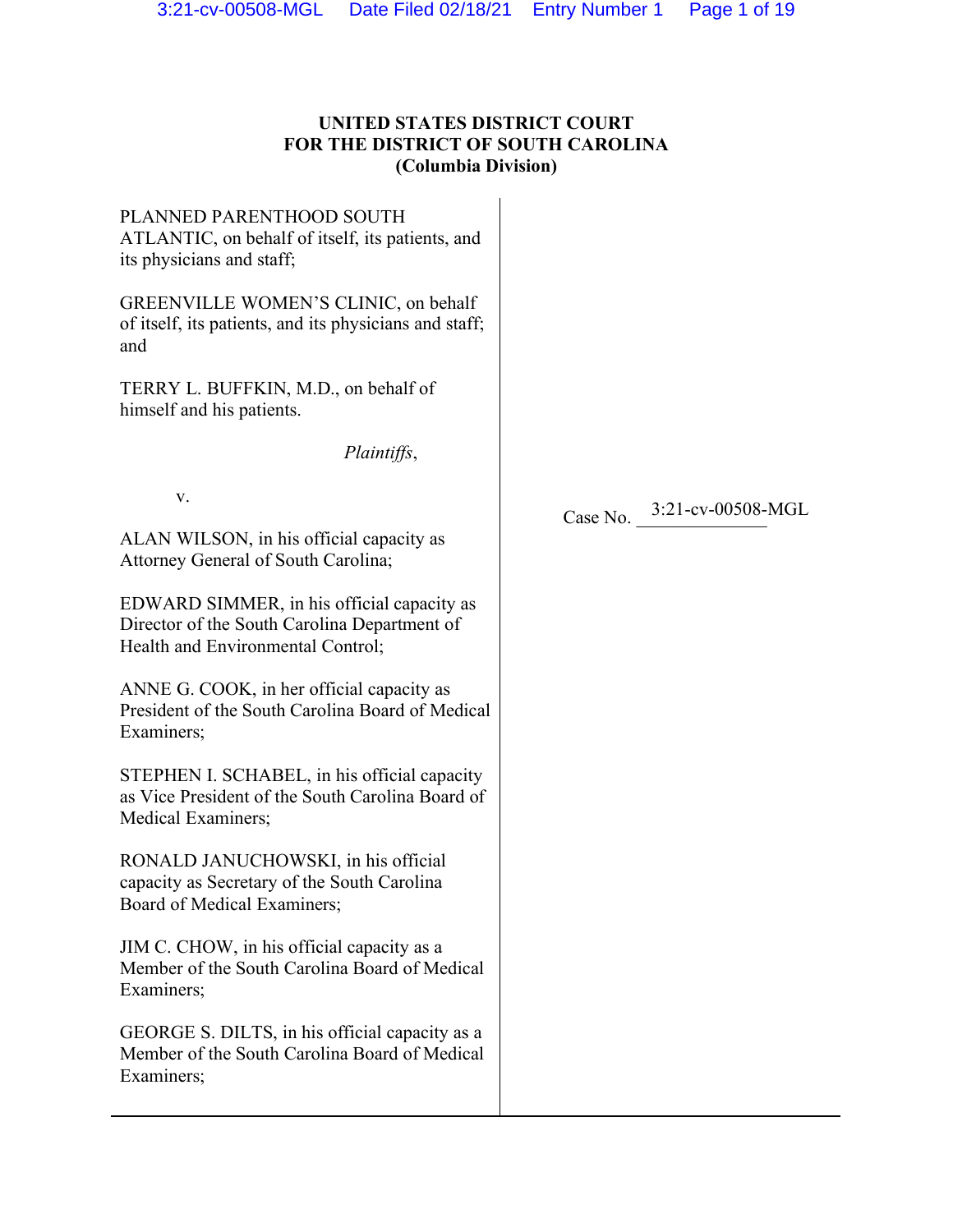DION FRANGA, in his official capacity as a Member of the South Carolina Board of Medical Examiners;

RICHARD HOWELL, in his official capacity as a Member of the South Carolina Board of Medical Examiners;

THERESA MILLS-FLOYD, in her official capacity as a Member of the South Carolina Board of Medical Examiners;

JEFFREY A. WALSH, in his official capacity as a Member of the South Carolina Board of Medical Examiners;

CHRISTOPHER C. WRIGHT, in his official capacity as a Member of the South Carolina Board of Medical Examiners;

SCARLETT A. WILSON, in her official capacity as Solicitor for South Carolina's 9th Judicial Circuit;

BYRON E. GIPSON, in his official capacity as Solicitor for South Carolina's 5th Judicial Circuit; and

WILLIAM WALTER WILKINS III, in his official capacity as Solicitor for South Carolina's 13th Judicial Circuit.

*Defendants*.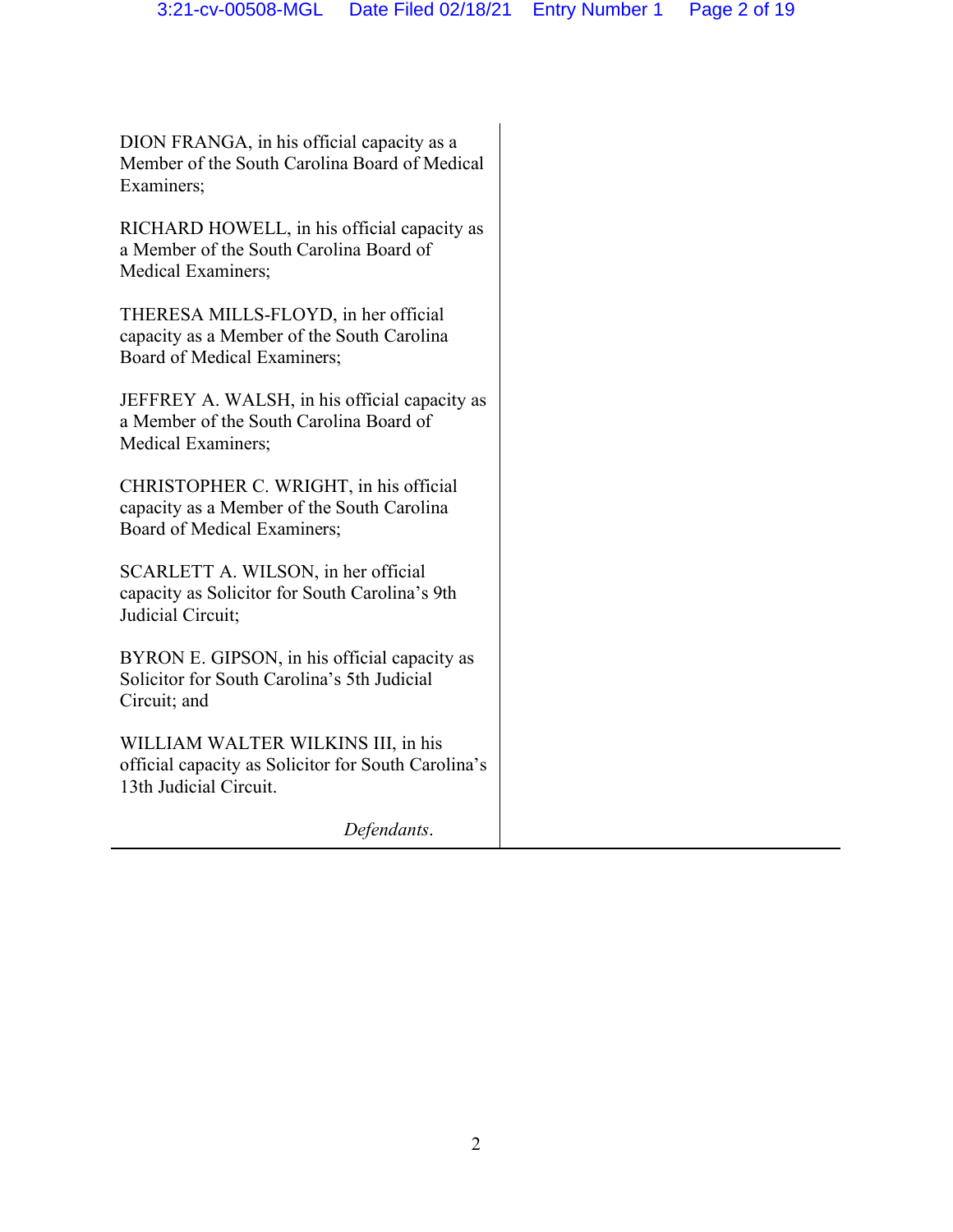#### **COMPLAINT FOR DECLARATORY AND INJUNCTIVE RELIEF**

1. Plaintiffs bring this civil rights action under 42 U.S.C. § 1983 to challenge the constitutionality of Senate Bill 1 (hereinafter "SB 1" or "the Act"), South Carolina's latest attempt to prevent patients from exercising their constitutional right to abortion. *See* SB 1, attached as Exhibit A, *to be codified at* S.C. Code Ann. §§ 44-41-610 *et seq*. South Carolina Governor Henry McMaster has vowed to sign the Act immediately, at which point the Act will take immediate effect and cause imminent harm to Plaintiffs and their patients.

2. The Act bans abortion after the detection of fetal or embryonic cardiac activity, which occurs as early as approximately six weeks of pregnancy, as dated from the first day of a pregnant person's last menstrual period ("LMP"). Because that point in pregnancy is roughly four months before any fetus could be viable after birth, the Act prohibits Plaintiffs from providing previability abortions to their South Carolina patients. A violation of the Act would carry felony criminal penalties, the potential for adverse licensing action, and civil liability.

3. The Act is an affront to the dignity and health of South Carolinians. In particular, it is an attack on families with low incomes, South Carolinians of color, and rural South Carolinians, who already face inequities in access to medical care and who will bear the brunt of the law's cruelties. South Carolinians face a critical shortage of reproductive health care providers, including obstetrician-gynecologists, and the rate at which South Carolinians, particularly Black South Carolinians, die from pregnancy-related causes is shockingly high.

4. Rather than working to end these preventable deaths and honoring South Carolinians' reproductive health care decisions, the Legislature has instead chosen to criminalize nearly all abortions. Its adoption of this law is in flagrant violation of nearly five decades of settled Supreme Court precedent, starting with *Roe v. Wade*, 410 U.S. 113 (1973), which held that a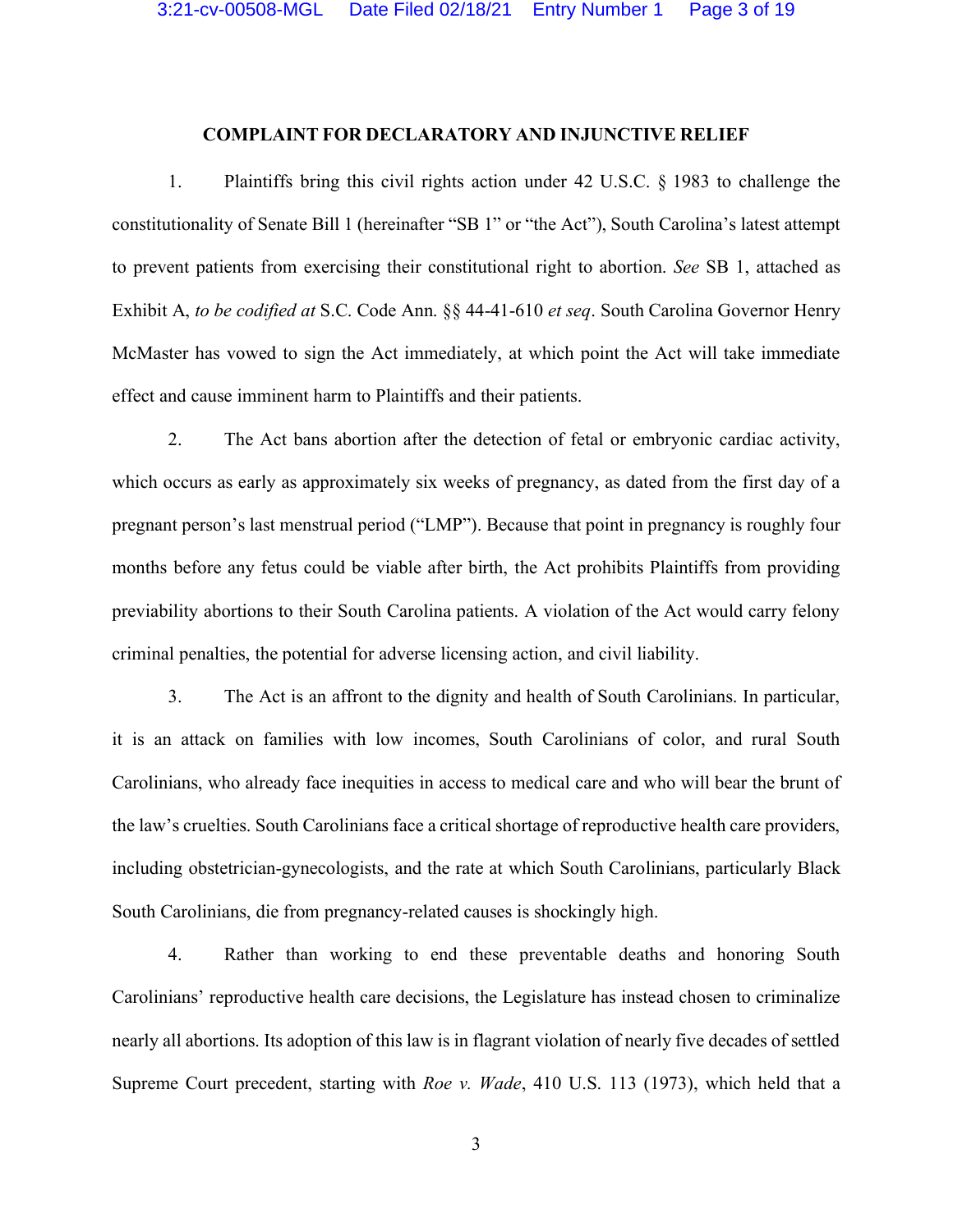patient has a constitutionally protected right to end a pregnancy prior to viability. Since *Roe*, no court considering the constitutionality of a law that bans abortions beginning at a gestational age prior to viability has upheld that law. To the contrary, decades of unanimous precedent have made clear that a ban on such abortions violates the Fourteenth Amendment to the U.S. Constitution.

5. Plaintiffs seek declaratory and injunctive relief preventing enforcement of SB 1 to safeguard themselves, their patients, and physicians and other staff from this unconstitutional law.

#### **JURISDICTION & VENUE**

6. This Court has jurisdiction under 28 U.S.C. §§ 1331 and 1343.

7. Plaintiffs' action for declaratory and injunctive relief is authorized by 28 U.S.C. §§ 2201 and 2202; by Rules 57 and 65 of the Federal Rules of Civil Procedure; and by the general legal and equitable powers of this Court.

8. Venue in this district is proper under 28 U.S.C. § 1391 because the events giving rise to this action occurred in the district, where each of the Plaintiffs provides previability abortion services and where SB 1 would be enforced, and because all of the Defendants reside here.

9. Under District of South Carolina Local Rule 3.01, this case should be assigned to the Columbia Division because Defendants include the Attorney General, the Director of the Department of Health and Environmental Control, and the Solicitor for South Carolina's 5th Judicial Circuit, all of whom maintain offices in the division. Assignment to the Columbia Division is also proper because Plaintiff Planned Parenthood South Atlantic ("PPSAT") operates a health center in Columbia that provides abortions banned by SB 1 and serves abortion patients who reside in the Columbia Division and whose constitutional rights are violated by the challenged law.

4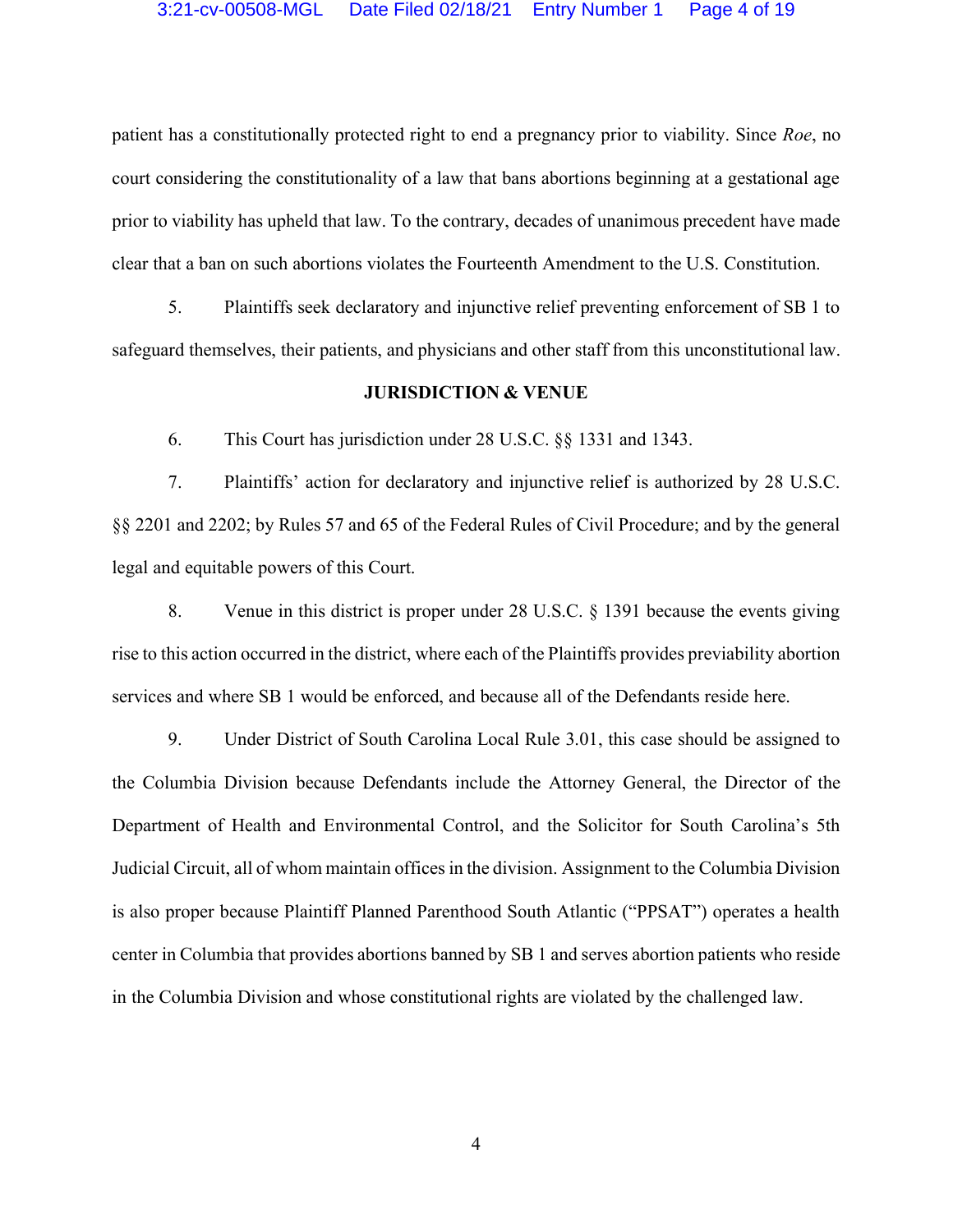#### **PARTIES**

#### **A. Plaintiffs**

10. Plaintiff PPSAT is a nonprofit corporation headquartered in North Carolina. It provides a range of family planning and reproductive health services and other preventive care in South Carolina, including well-person exams; contraception (including long-acting reversible contraception or "LARCs") and contraceptive counseling; gender-affirming hormone therapy as well as menopausal hormone replacement therapy; screening for breast and cervical cancer; screening and treatment for sexually transmitted infections ("STIs"); pregnancy testing and counseling; physical exams; and abortion. PPSAT sues on its own behalf, on behalf of its patients, and on behalf of its physicians and staff.

11. Greenville Women's Clinic, P.A. ("GWC") is a health care facility in Greenville, South Carolina, that since 1976 has provided reproductive health care, including pregnancy testing, birth control, testing and treatment for STIs, general gynecological care, and abortion. GWC sues on its own behalf, on behalf of its patients, and on behalf of its physicians and staff.

12. PPSAT and GWC operate the only three abortion clinics in South Carolina. Each of PPSAT and GWC's locations holds a state license to perform first-trimester abortions, *see* S.C. Code Ann. § 44-41-75, which corresponds to abortions up to 14 weeks LMP, *id.* § 44-41-10; *see also see also* S.C. Code Ann. Regs. 61-12.101(S)(4). At each of these facilities, physicians licensed to practice medicine in South Carolina provide abortions.

13. PPSAT operates two health centers in the state, one in Columbia and the other in Charleston. At each location, PPSAT provides medication abortion up to 11 weeks LMP, and abortion by procedure up to 14 weeks LMP.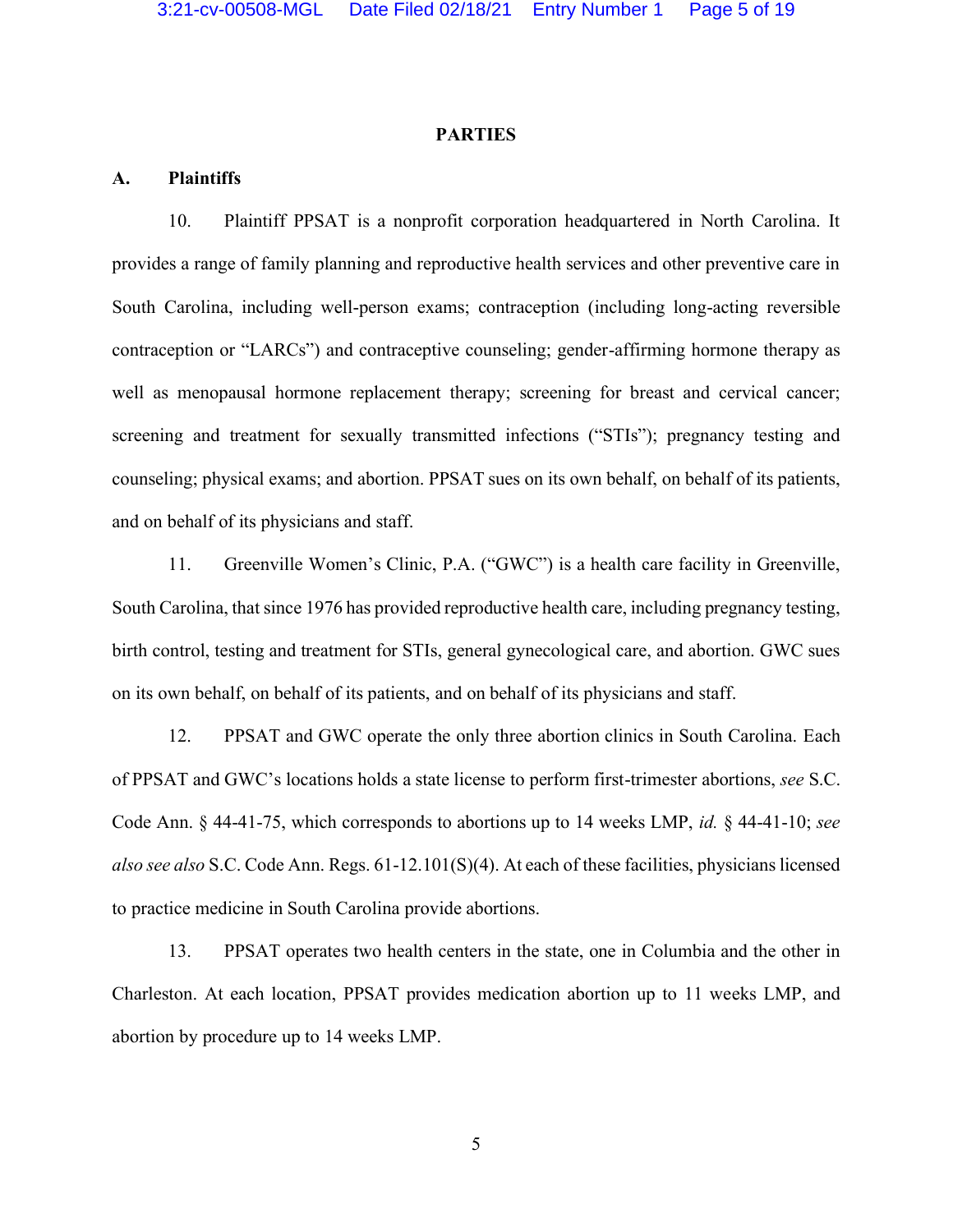#### 3:21-cv-00508-MGL Date Filed 02/18/21 Entry Number 1 Page 6 of 19

14. GWC operates a clinic in Greenville, where it generally provides medication abortion through 10 weeks LMP and abortion by procedure up to 14 weeks LMP.

15. Dr. Terry L. Buffkin, M.D., is a physician licensed to practice medicine in South Carolina and a co-owner of GWC. He is a board-certified obstetrician/gynecologist ("OB/GYN") who provides a range of reproductive health care to patients, including medication abortion and abortion by procedure up to 14 weeks LMP. Dr. Buffkin brings this claim on behalf of himself and his patients.

#### **B. Defendants**

16. Defendant Alan Wilson is the Attorney General for the State of South Carolina. He is responsible for, among other duties, enforcing the civil and criminal laws of the State. Defendant Wilson has criminal enforcement authority for violations of the Act, pursuant to S.C. Code Ann. § 1-7-40. Moreover, he has the "exclusive right, in his discretion, to assign" solicitors in the State to criminal matters outside their circuits "in case of the incapacity of the local solicitor or otherwise." *Id.* § 1-7-350. He is sued in his official capacity.

17. Defendant Edward Simmer is the Director of the South Carolina Department of Health and Environmental Control ("DHEC"). He is responsible for directing all DHEC activities. DHEC is responsible for licensing abortion clinics, certifying that they are suitable for the performance of abortions, and taking related enforcement action. *See id.* §§ 44-41-70; 44-41- 460(D). He is sued in his official capacity.

18. Defendant Anne G. Cook is the President of the South Carolina Board of Medical Examiners ("BME"), which is responsible for licensing and disciplining physicians who practice in South Carolina, pursuant to S.C. Code Ann. § 40-47-10. BME has broad authority, upon a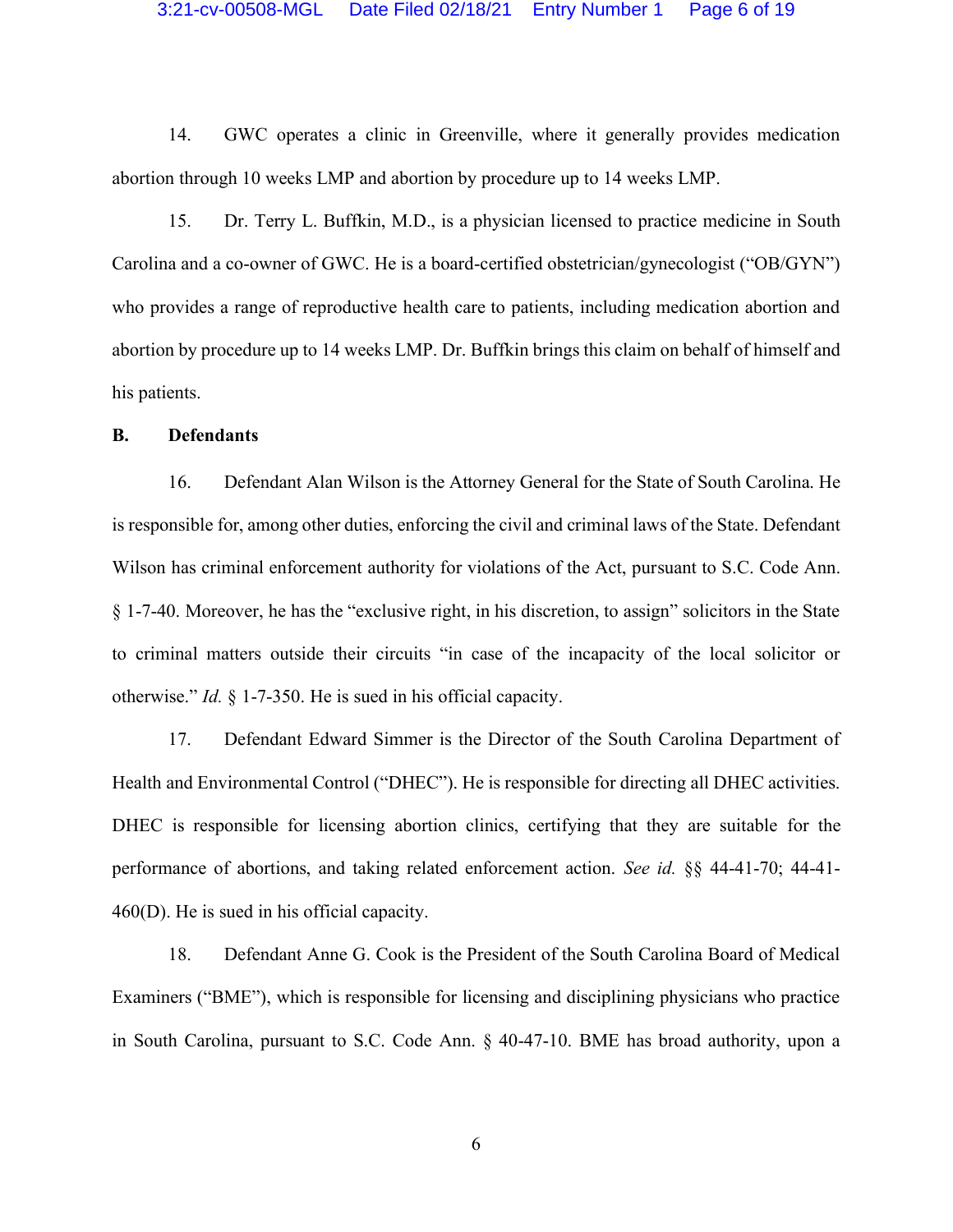majority vote of its members, to discipline a physician, including through license revocation for a felony conviction. *Id.* § 40-47-110(B)(2). She is sued in her official capacity.

19. Defendant Stephen I. Schabel is Vice President of the BME, which is responsible for licensing and disciplining physicians who practice in South Carolina, pursuant to S.C. Code Ann. § 40-47-10. BME has broad authority, upon a majority vote of its members, to discipline a physician, including through license revocation for a felony conviction. *Id.* § 40-47-110(B)(2). He is sued in his official capacity.

20. Defendant Ronald Januchowski is Secretary of the BME, which is responsible for licensing and disciplining physicians who practice in South Carolina, pursuant to S.C. Code Ann. § 40-47-10. BME has broad authority, upon a majority vote of its members, to discipline a physician, including through license revocation for a felony conviction. *Id.* § 40-47-110(B)(2). He is sued in his official capacity.

21. Defendant Jim C. Chow is a Member of the BME, which is responsible for licensing and disciplining physicians who practice in South Carolina, pursuant to S.C. Code Ann. § 40-47- 10. BME has broad authority, upon a majority vote of its members, to discipline a physician, including through license revocation for a felony conviction. *Id.* § 40-47-110(B)(2). He is sued in his official capacity.

22. Defendant George S. Dilts is a Member of the BME, which is responsible for licensing and disciplining physicians who practice in South Carolina, pursuant to S.C. Code Ann. § 40-47-10. BME has broad authority, upon a majority vote of its members, to discipline a physician, including through license revocation for a felony conviction. *Id.* § 40-47-110(B)(2). He is sued in his official capacity.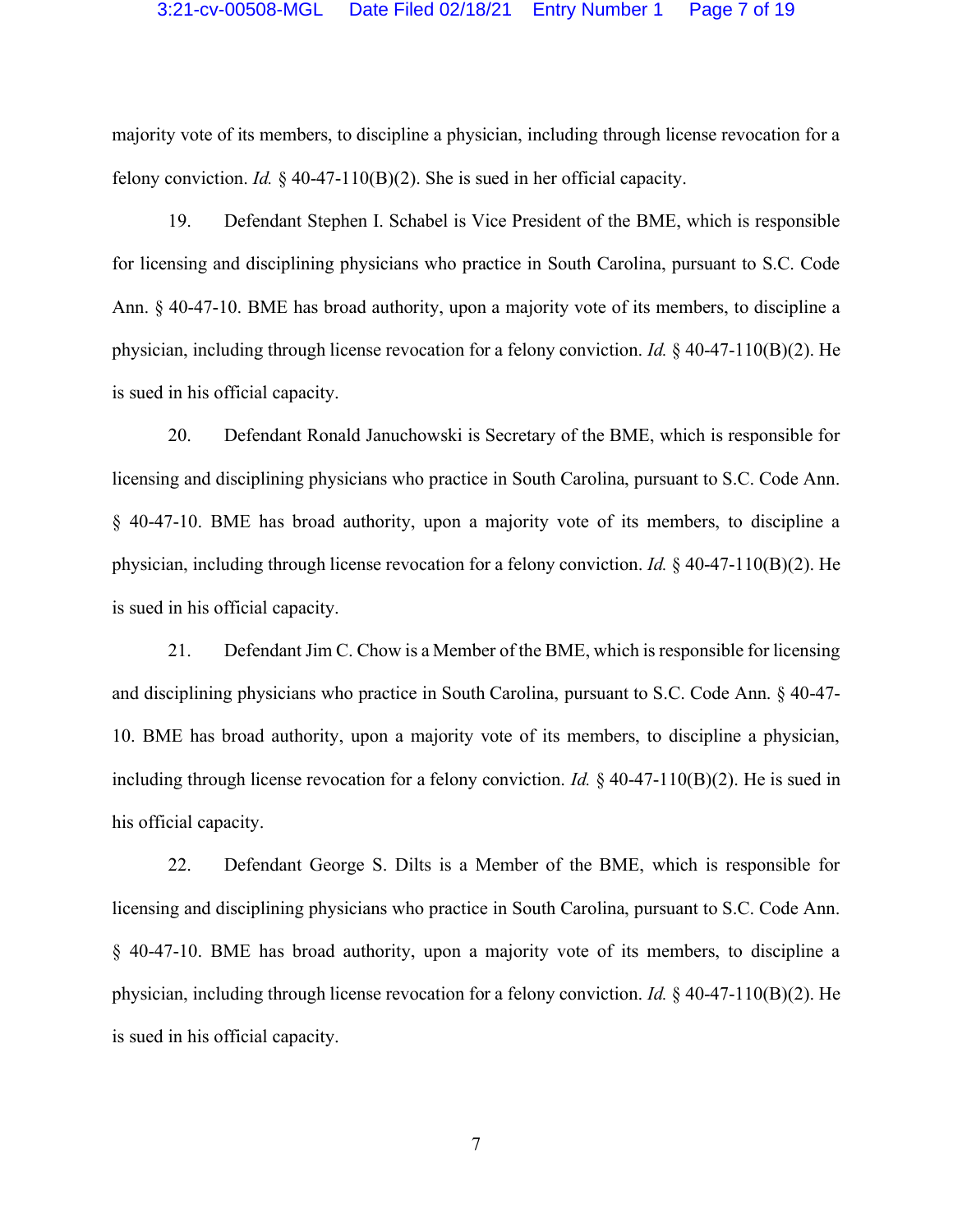23. Defendant Dion Franga is a Member of the BME, which is responsible for licensing and disciplining physicians who practice in South Carolina, pursuant to S.C. Code Ann. § 40-47- 10. BME has broad authority, upon a majority vote of its members, to discipline a physician, including through license revocation for a felony conviction. *Id.* § 40-47-110(B)(2). He is sued in his official capacity.

24. Defendant Richard Howell is a Member of the BME, which is responsible for licensing and disciplining physicians who practice in South Carolina, pursuant to S.C. Code Ann. § 40-47-10. BME has broad authority, upon a majority vote of its members, to discipline a physician, including through license revocation for a felony conviction. *Id.* § 40-47-110(B)(2). He is sued in his official capacity.

25. Defendant Theresa Mills-Floyd is a Member of the BME, which is responsible for licensing and disciplining physicians who practice in South Carolina, pursuant to S.C. Code Ann. § 40-47-10. BME has broad authority, upon a majority vote of its members, to discipline a physician, including through license revocation for a felony conviction. *Id.* § 40-47-110(B)(2). She is sued in her official capacity.

26. Defendant Jeffrey A. Walsh is a Member of the BME, which is responsible for licensing and disciplining physicians who practice in South Carolina, pursuant to S.C. Code Ann. § 40-47-10. BME has broad authority, upon a majority vote of its members, to discipline a physician, including through license revocation for a felony conviction. *Id.* § 40-47-110(B)(2). He is sued in his official capacity.

27. Defendant Christopher C. Wright is a Member of the BME, which is responsible for licensing and disciplining physicians who practice in South Carolina, pursuant to S.C. Code Ann. § 40-47-10. BME has broad authority, upon a majority vote of its members, to discipline a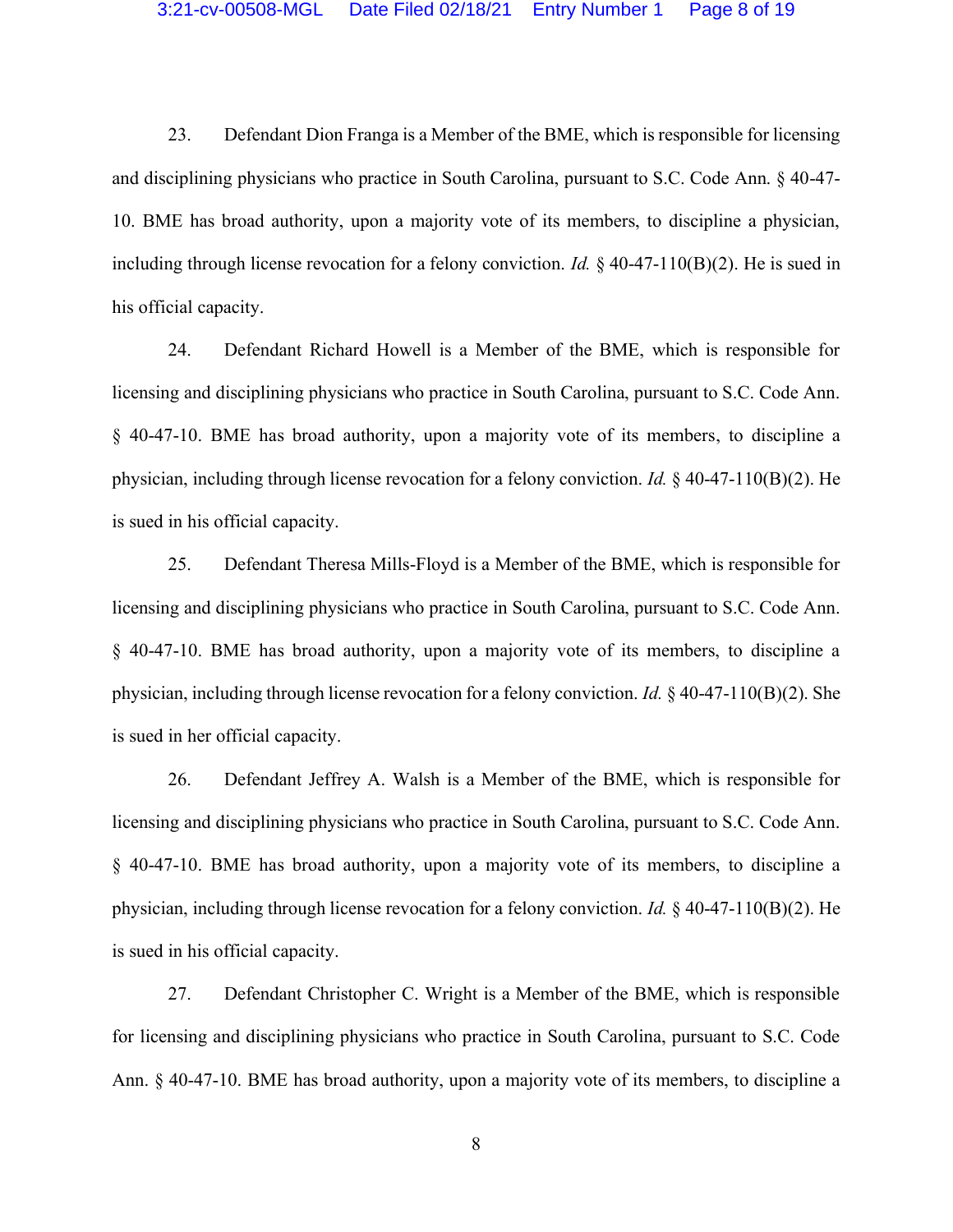#### 3:21-cv-00508-MGL Date Filed 02/18/21 Entry Number 1 Page 9 of 19

physician, including through license revocation for a felony conviction. *Id.* § 40-47-110(B)(2). He is sued in his official capacity.

28. Defendant Scarlett A. Wilson is the Solicitor for South Carolina's 9th Judicial Circuit, which includes the City of Charleston, where PPSAT's Charleston health center is located. In cooperation with the Attorney General, she has criminal enforcement authority for violations of the Act, pursuant to S.C. Code Ann. § 1-7-320. She is sued in her official capacity.

29. Defendant Byron E. Gipson is the Solicitor for South Carolina's 5th Judicial Circuit, which includes the portion of the City of Columbia where PPSAT's Columbia health center is located. In cooperation with the Attorney General, he has criminal enforcement authority for violations of the Act, pursuant to S.C. Code Ann. § 1-7-320. He is sued in his official capacity.

30. Defendant William Walter Wilkins, III is the Solicitor for South Carolina's 13th Judicial Circuit, which includes the City of Greenville, where GWC is located. In cooperation with the Attorney General, he has criminal enforcement authority for violations of the Act, pursuant to S.C. Code Ann. § 1-7-320. He is sued in his official capacity.

#### **FACTUAL ALLEGATIONS**

#### **I. Prior South Carolina Law**

31. A full-term pregnancy lasts approximately 40 weeks LMP.

32. Viability is generally understood as the point when a fetus has a reasonable chance for sustained life after birth, with or without artificial support. South Carolina law has long contained a "legal presumption" that "viability occurs no sooner than the twenty-fourth week of

9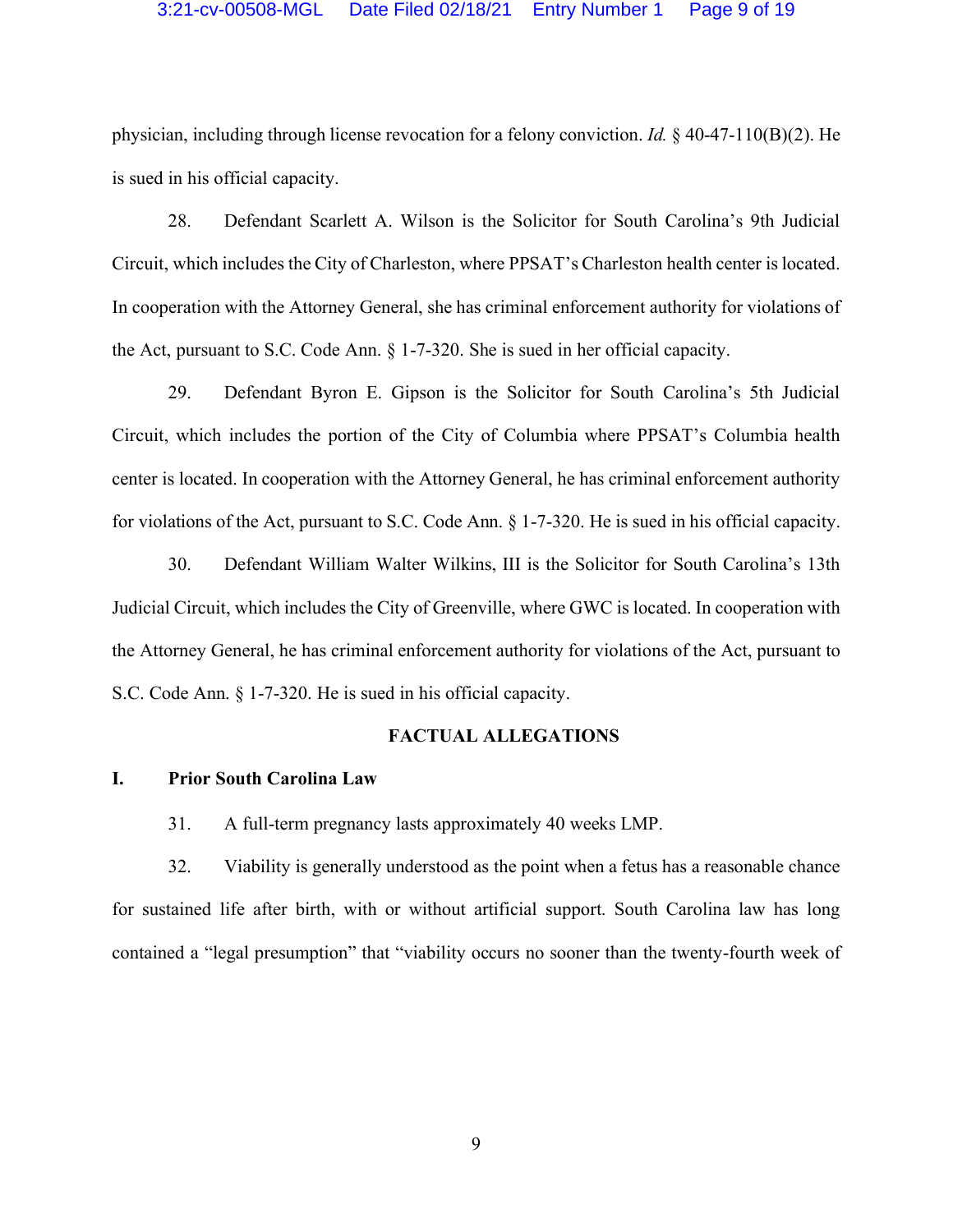pregnancy," S.C. Code Ann. § 44-41-10(1); *see also* S.C. Code Reg. 61-12, § 101(T), and it has banned the performance of nearly all post-viability abortions, *see* S.C. Code Ann. § 44-41-450.<sup>1</sup>

33. As noted above, Plaintiffs operate the only abortion clinics in South Carolina. They do not provide abortion beyond 14 weeks LMP. Because no embryo or fetus is viable at or before this time, Plaintiffs perform only previability abortions.

34. Before the enactment of SB 1, South Carolina law already imposed detailed requirements on physicians performing, and patients seeking, abortions. These include a mandate that abortion providers ensure that a patient had available at least 24 hours in advance of an abortion certain materials prepared by the State. *Id.* § 44-41-330(A)(2), (C). Patients who are unable to have the opportunity to review the State's biased counseling materials before coming to Plaintiffs' offices must make two separate visits.

35. Prior to SB 1's adoption, South Carolina did not require abortion providers to perform ultrasounds before an abortion, but Plaintiffs performed them when medically indicated. For example, when patients are unsure of their last menstrual period, ultrasounds can be useful to pinpoint the gestational age of the pregnancy, which may affect, for example, whether medication abortion is available.

36. Early in pregnancy, Plaintiffs generally perform ultrasounds transvaginally, meaning that a probe is inserted into the patient's vagina. As a pregnancy progresses, they typically perform transabdominal ultrasounds, which involve placement of a probe onto the patient's bare abdomen.

<sup>&</sup>lt;sup>1</sup> Indeed, South Carolina has banned even previability abortions beginning at 20 weeks postfertilization (22 weeks LMP), *see* S.C. Code Ann. § 44-41-450, a restriction that to date has not been challenged in court and which does not affect Plaintiffs' current provision of abortion services.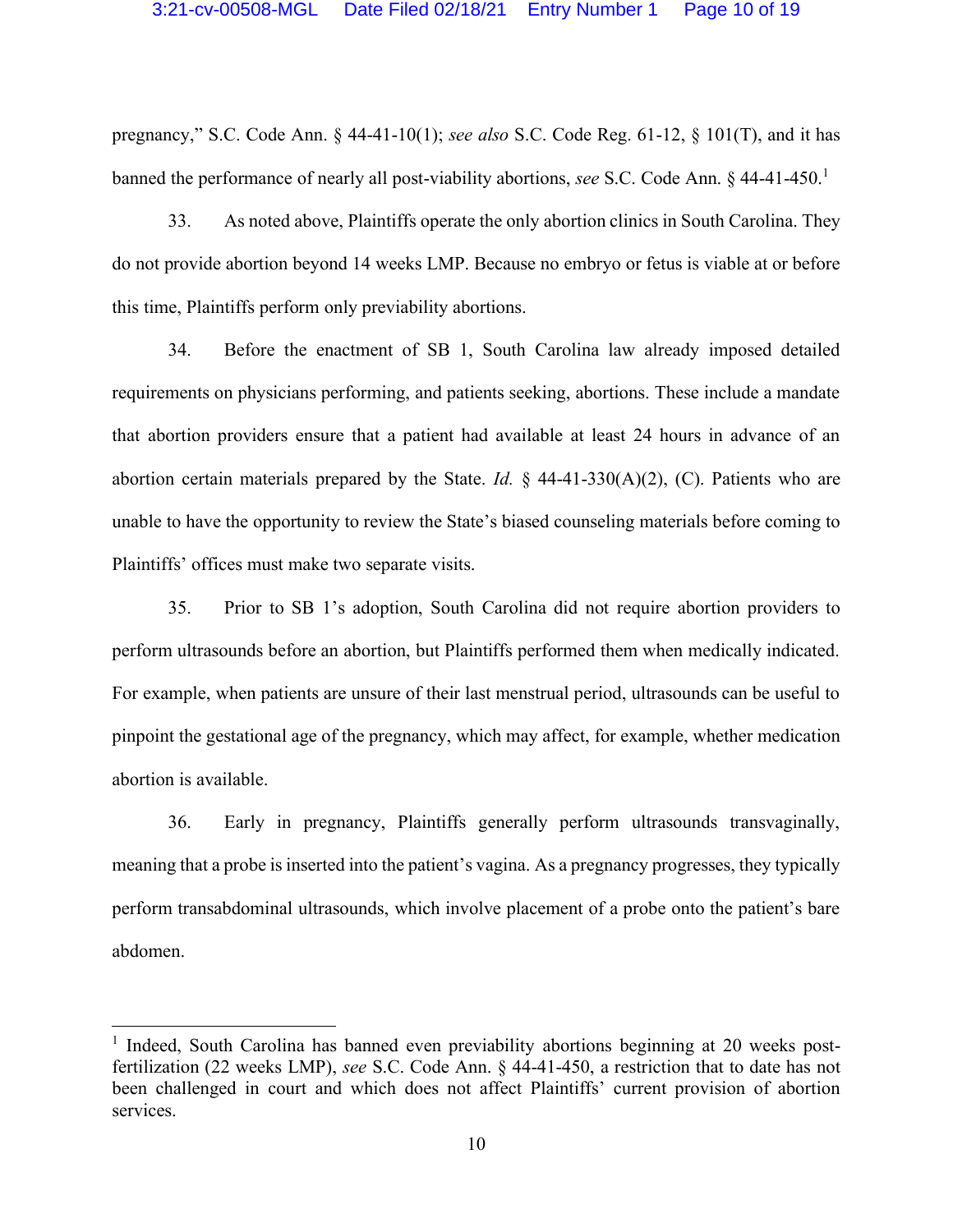#### **II. The Challenged Act**

37. The South Carolina Senate passed SB 1 on January 28, 2021, and the House of Representatives adopted an identical version of the bill on February 18. The Act is now before South Carolina Governor Henry McMaster, who urged the Legislature to adopt the bill and has vowed to sign it "immediately."<sup>2</sup> The Act will take immediate effect upon his approval. SB 1, § 9.

38. The Act leaves in place the existing legal presumption that "viability occurs no sooner than the twenty-fourth week of pregnancy," S.C. Code Ann. § 44-41-10(1), and the restriction that already prohibits nearly all post-viability abortions, *id.* § 44-41-450.

39. However, the Act imposes dramatic changes to South Carolina law by banning abortion after roughly six weeks of pregnancy LMP (the "Six-Week Ban"). The Act also includes new ultrasound, mandatory disclosure, recordkeeping, reporting, and written notice requirements that are closely intertwined with the operation of the Six-Week Ban. *See, e.g.*, SB 1, § 3 (adding S.C. Code Ann. §§ 44-41-640, -650); *id.* § 4 (amending S.C. Code Ann. § 44-41-460(A)); *id.* § 5 (adding S.C. Code Ann. § 44-41-330(A)(1)(b)); *id.* § 6 (amending S.C. Code Ann. § 44-41-60).

40. The Six-Week Ban provides that "no person shall perform, induce, or attempt to perform or induce an abortion" where the "fetal heartbeat has been detected." SB 1, § 3 (adding S.C. Code Ann. §§ 44-41-680(A), -690). It defines "fetal heartbeat" to include any "cardiac activity, or the steady and repetitive rhythmic contraction of the fetal heart within the gestational sac." *Id.* (adding S.C. Code Ann. § 44-41-610(3)). The term, therefore, covers not just a "heartbeat" in the lay sense, but also early cardiac activity present before development of the cardiovascular

 $2$  Gov. Henry McMaster, State of the State Address, Jan. 13, 2021 ("Send me the heartbeat bill and I will immediately sign it into law."); Gov. Henry McMaster (@henrymcmaster), Twitter (Jan. 26, 2021, 12:26 PM), https://twitter.com/henrymcmaster/status/1354118432900460544 ("As the Heartbeat Bill goes to the Senate floor today, I urge my colleagues in the General Assembly to send this bill to my desk for my signature!").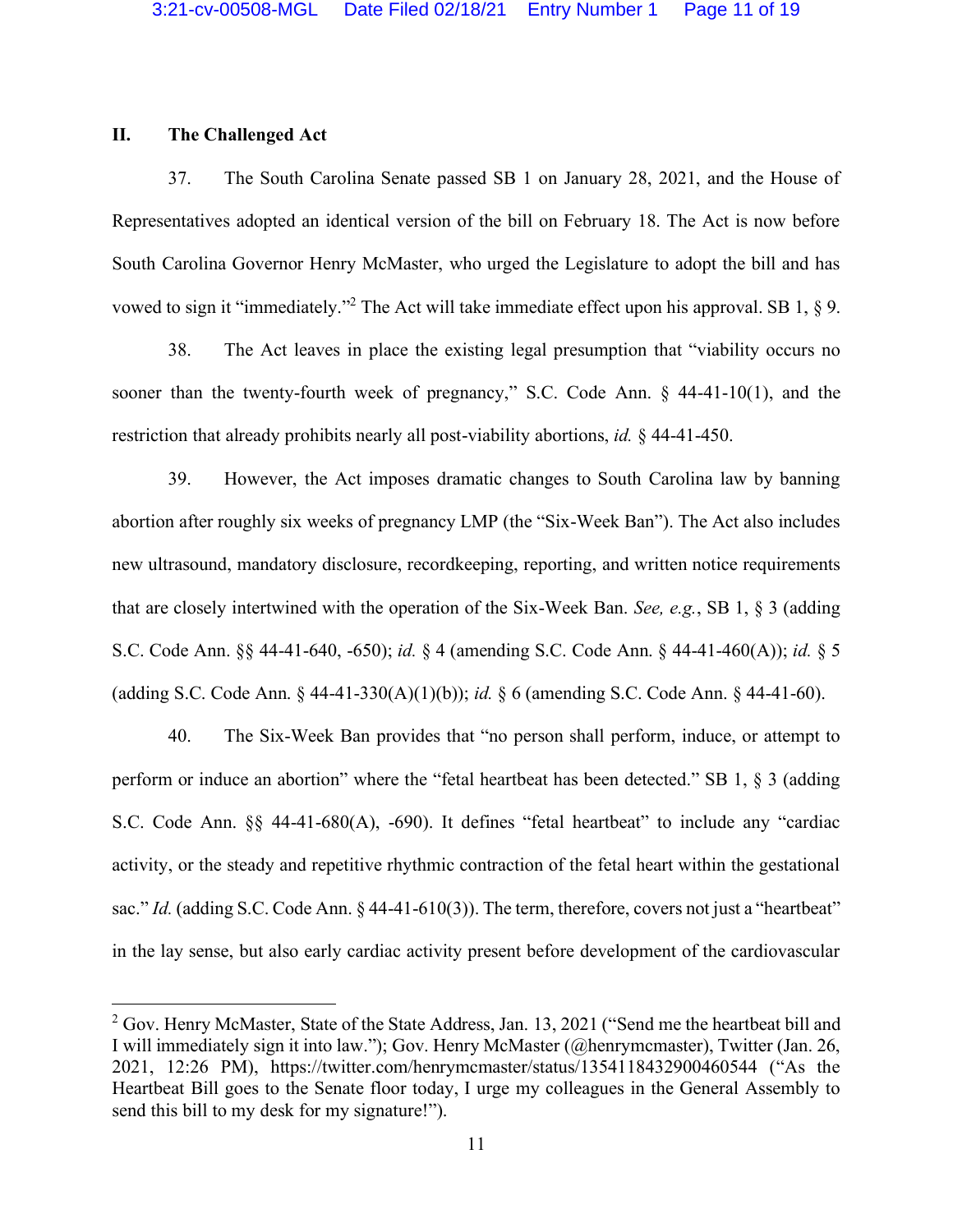system. Such cardiac activity may be detected by transvaginal ultrasound as early as six weeks of pregnancy LMP (and sometimes sooner). Early in pregnancy, even with ultrasound, this activity would not be audible but would instead appear as a visual flicker.

41. As defined by the Act, a "fetal heartbeat" also need not occur in a fetus to trigger the Act's prohibition on abortion. In the medical field, the developing organism present in the gestational sac during pregnancy is most accurately termed an "embryo" until at least 10 weeks LMP; the term "fetus" is appropriately used after that time. Despite this accepted distinction, the Act defines "human fetus" to include an "individual organism of the species homo sapiens from fertilization [of an egg] until live birth." *Id.* (adding S.C. Code Ann. § 44-41-610(6)).

42. The Act requires all abortion providers to determine whether the Six-Week Ban applies by newly mandating the performance of a pre-abortion ultrasound for every patient. *Id.* (adding S.C. Code Ann. § 44-41-630). The provider must inform the patient when a "fetal heartbeat" has been detected, along with other State-mandated information designed to discourage the patient who can no longer obtain an abortion at all in South Carolina from going elsewhere to terminate her pregnancy. *Id.* (adding S.C. Code Ann. § 44-41-640); *id.* § 5 (amending S.C. Code Ann.  $§$  44-41-330(A)(1)).

43. The Six-Week Ban contains only narrow exceptions: (1) to save the life of the pregnant patient; (2) to prevent certain types of irreversible bodily impairment to the patient; (3) in cases of a fetal health condition that is "incompatible" with sustained life after birth, and (4) in narrow circumstances where the pregnancy is the result of rape or incest. *Id.* § 3 (adding S.C. Code Ann. § 44-41-680(B), which cross-references S.C. Code Ann. § 44-41-430(5)). Of note, the rape and incest exceptions apply only if, within 24 hours of the abortion, the physician reports the alleged rape or incest and the patient's name and contact information to the sheriff in the county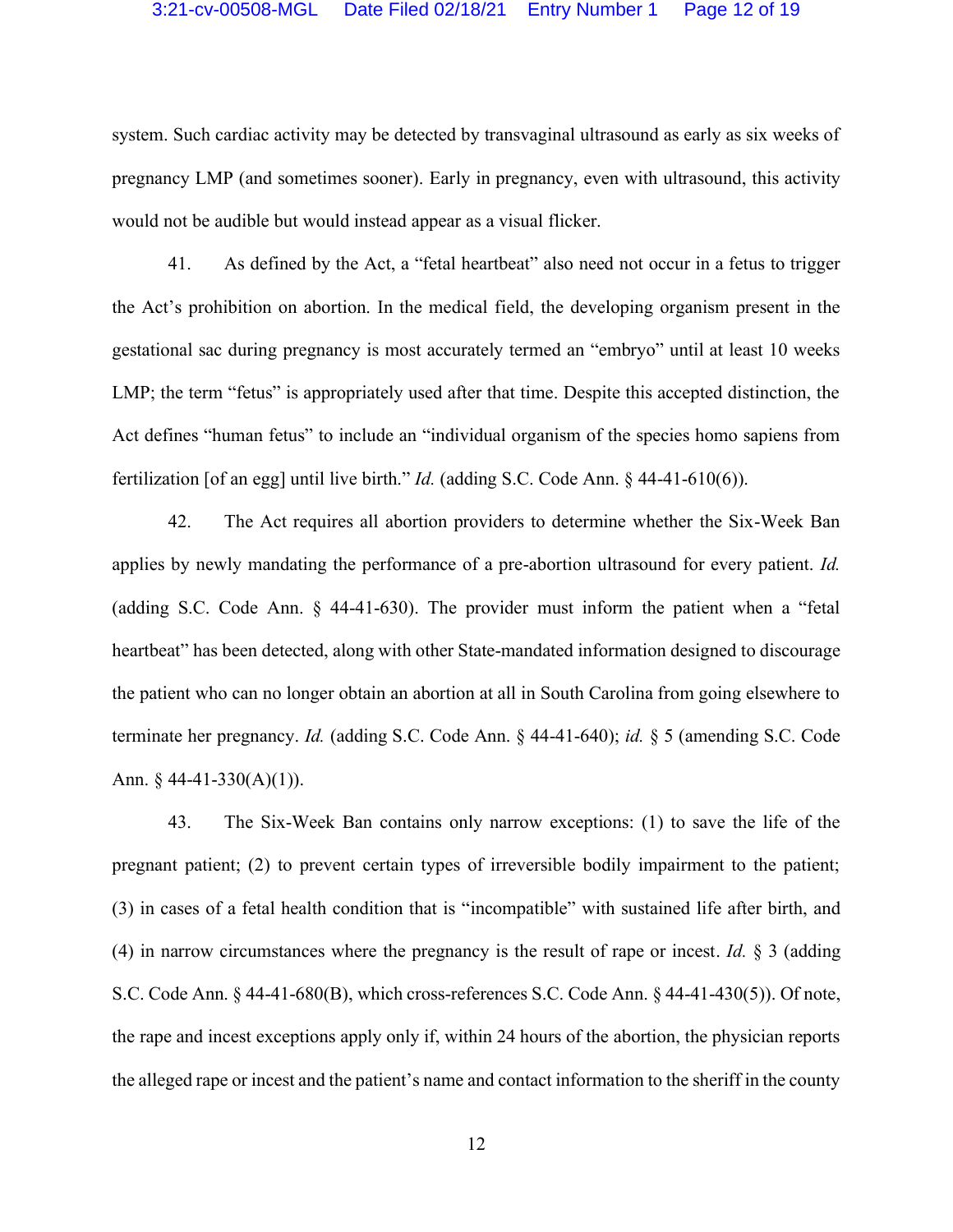where the abortion was performed, irrespective of the patient's wishes, where the alleged crime occurred, and whether the provider has already complied with other mandatory reporting laws, where applicable. *Id.* (adding S.C. Code Ann. § 44-41-680(C)).

44. Both the physician who performs an abortion, and the clinic in which the abortion is performed, risk severe penalties for violating the Six-Week Ban. Those penalties include a felony offense that carries a \$10,000 criminal fine and up to two years in prison. *Id.* § 3 (adding S.C. Code Ann. § 44-41-680(D)); *see also* S.C. Code Ann. § 16-1-40 (accessory liability). Moreover, violation of the Six-Week Ban could result in revocation of a doctor's medical license and a clinic's license to perform abortions. S.C. Code Ann. §§ 40-47-110(A), (B)(2); 44-41-70; 44-41-75(A). The Act also creates a new civil cause of action that authorizes a patient "on whom an abortion was performed or induced" in violation of the Six-Week Ban to sue the abortion provider for damages, and to recoup her court costs and attorney's fees as well. SB 1, § 3 (adding S.C. Code Ann. § 44-41-740).

## **III. Abortion in South Carolina**

45. Legal abortion is one of the safest procedures in contemporary medical practice and is far safer than childbirth. A woman's risk of death associated with childbirth is approximately fourteen times higher than that associated with abortion, and every pregnancy-related complication is more common among women having live births than among those having abortions.<sup>3</sup>

46. Abortion is also very common: Approximately one in four women in this country will have an abortion by age forty-five.

<sup>&</sup>lt;sup>3</sup> Plaintiffs use "woman" or "women" as a short-hand for people who are or may become pregnant, but people of all gender identities, including transgender men and gender-diverse individuals, may also become pregnant and seek abortion services, and would thus also suffer irreparable harm under SB 1.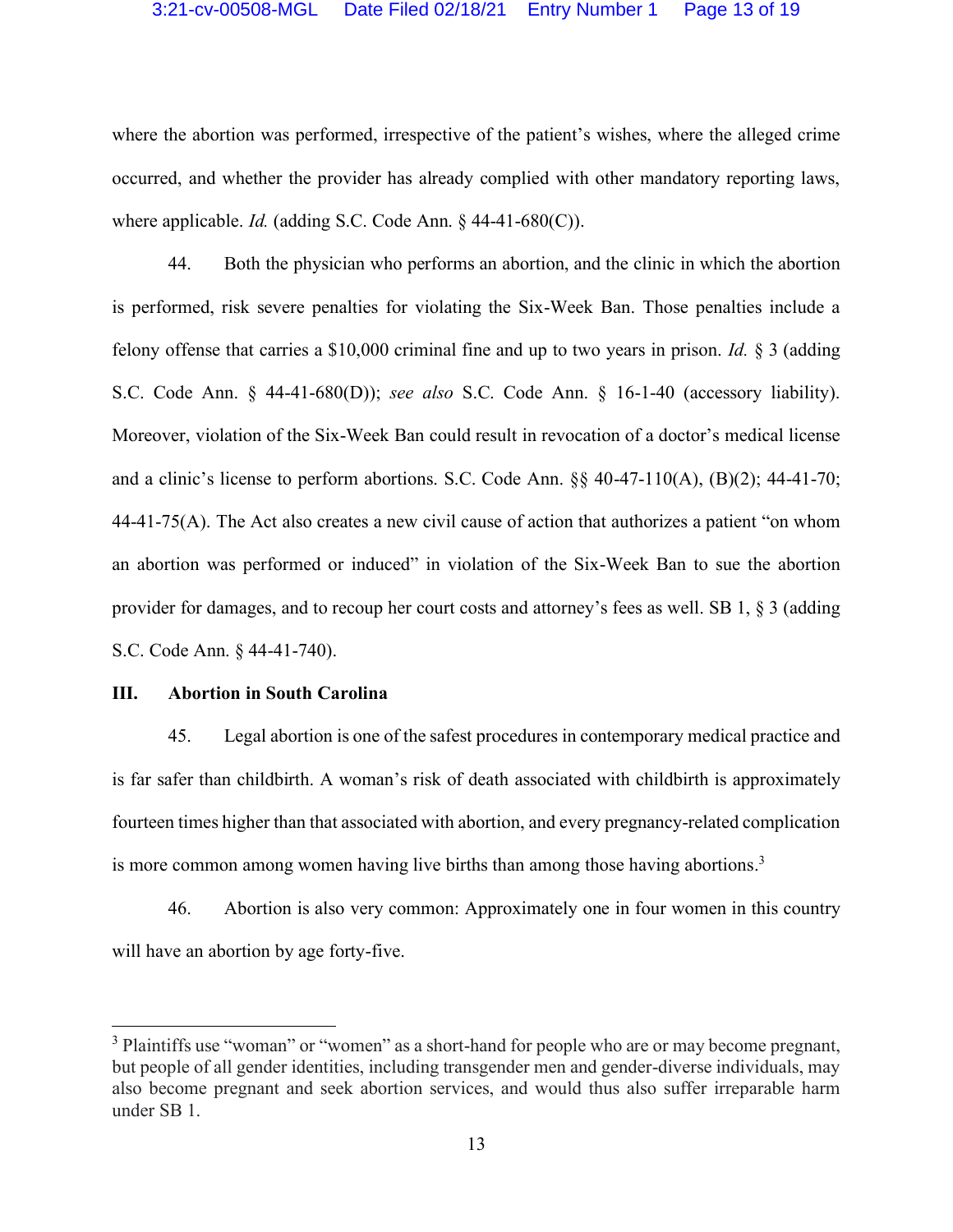#### 3:21-cv-00508-MGL Date Filed 02/18/21 Entry Number 1 Page 14 of 19

47. Patients seek an abortion for a range of reasons. Many are already mothers, having had at least one child, and they may struggle with basic unmet needs for their families. Other patients decide that they are not ready to become parents because they are too young or want to finish school before starting a family. Some patients have health complications during pregnancy that lead them to conclude that abortion is the right choice for them. In some cases, patients are struggling with substance abuse and decide not to become parents or have additional children during that time in their lives. Still others have an abusive partner or a partner with whom they do not wish to have children for other reasons.

48. Although patients generally obtain an abortion as soon as they are able, the majority of patients who obtain abortions in South Carolina are at least six weeks LMP into their pregnancy by the time of the abortion.

49. There are many reasons why most patients do not obtain abortions before six weeks LMP. In a person with regular monthly periods, fertilization typically occurs two weeks after their last menstrual period (2 weeks LMP). Thus, even a person with a highly regular, four-week menstrual cycle would already be 4 weeks LMP when she misses her period, generally the first clear indication of a possible pregnancy. At-home pregnancy tests are not generally effective until at least 4 weeks LMP.

50. As a result, even a person with regular menstrual cycles might have roughly two weeks before the Six-Week Ban applies to learn she is pregnant, decide whether to have an abortion, and seek and obtain an abortion at one of the three available locations in South Carolina. The Charleston and Columbia health centers generally offer abortions only two days per week due to operational limitations.

14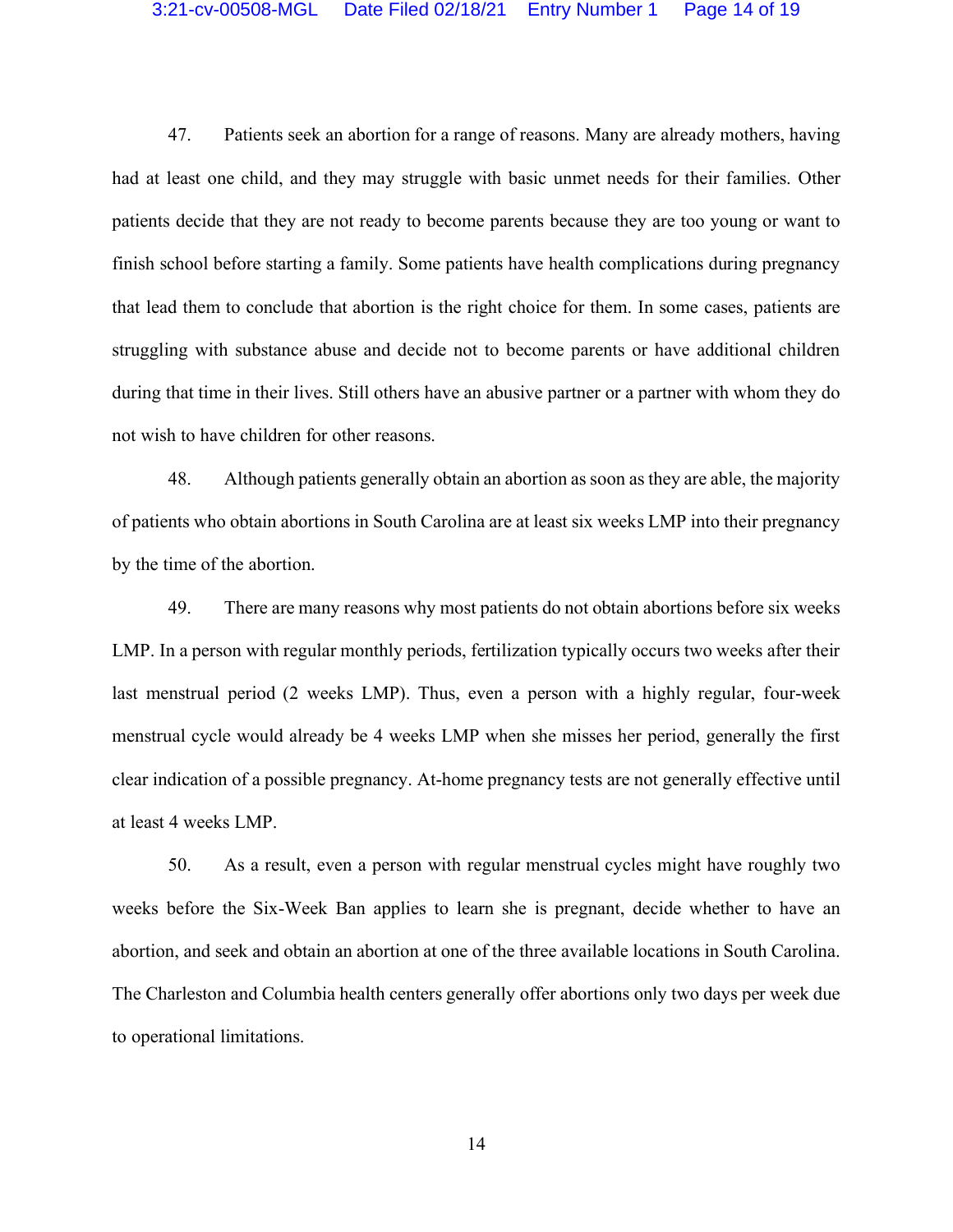51. South Carolina abortion providers generally do not initiate an abortion until sometime between 4 and 5 weeks LMP, when a pregnancy can first be located in the uterus using transvaginal ultrasound. Accordingly, even patients who discover that they are pregnant at an early date could have just a matter of days between the point when a pregnancy can be located in the uterus and when an ultrasound would detect cardiac activity.

52. The hurdles described above apply to patients who learn very early that they are pregnant. But many patients do not know they are pregnant until at or after six weeks LMP, especially patients who have irregular menstrual cycles or who experience bleeding during early pregnancy, a common occurrence that is frequently and easily mistaken for a period. Other patients may not develop or recognize symptoms of early pregnancy.

53. Particularly for patients living in poverty or without insurance, travel-related and financial barriers also pose a barrier to obtaining an abortion before six weeks LMP. With very narrow exceptions, South Carolina bars coverage of abortion in its Medicaid program and in private insurance plans offered on the State's Affordable Care Act exchange. S.C. Code Ann. §§ 1-1-1035; 38-71-238. Patients living in poverty or without insurance coverage available for abortion must often make difficult tradeoffs among other basic needs like food or rent to pay for their abortions. Many must seek financial assistance from extended family and friends or from local abortion funds to pay for care, a process that takes time. Moreover, many patients must navigate other logistics, such as inflexible or unpredictable job hours and childcare needs, that may delay the time when they are able to obtain an abortion.

54. The COVID-19 pandemic has only exacerbated these impediments, particularly for Black patients whose communities have been hardest hit by illness and the related economic downturn. Patients understandably fear the health risks of being in a clinic and traveling across the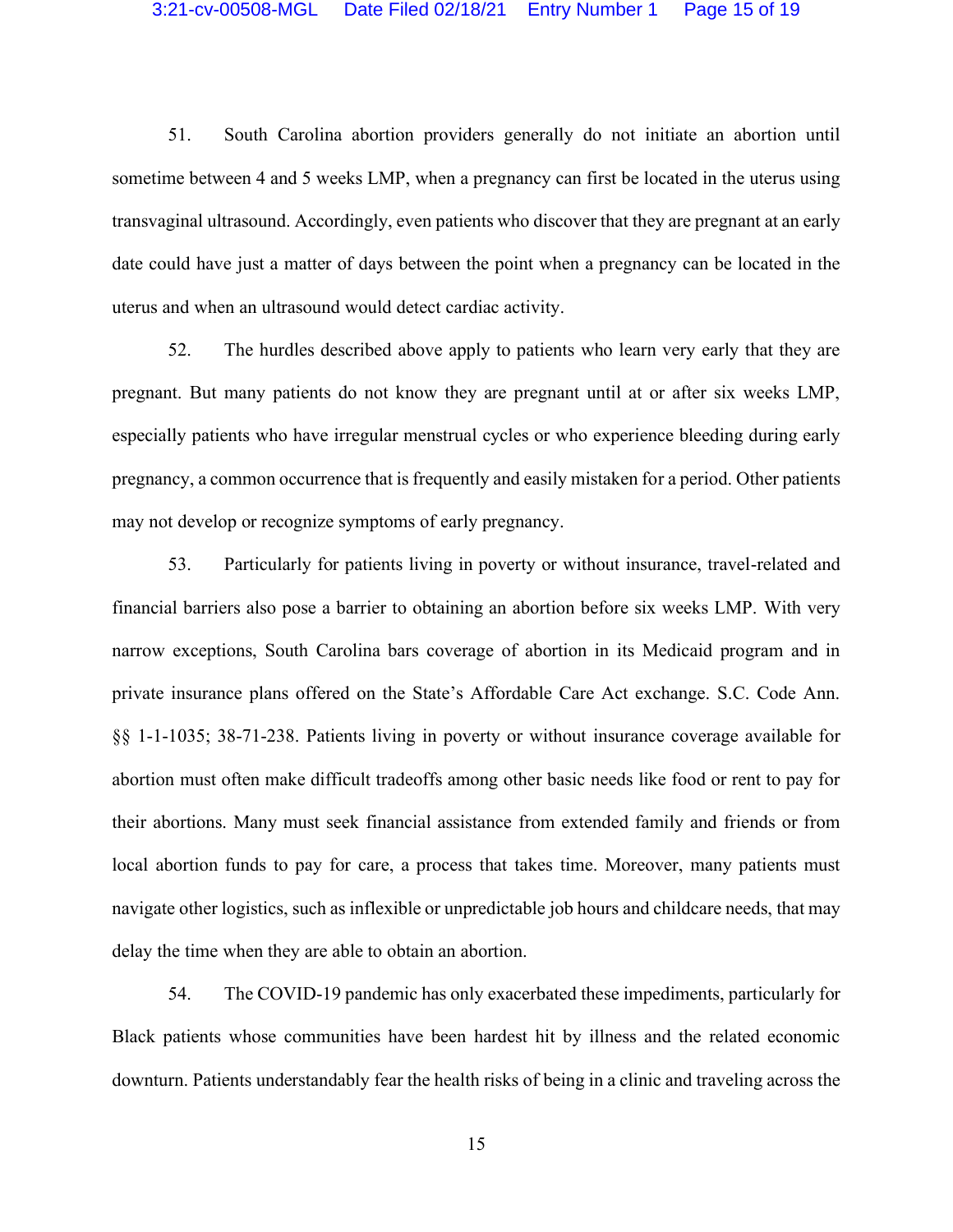#### 3:21-cv-00508-MGL Date Filed 02/18/21 Entry Number 1 Page 16 of 19

state to obtain health care. In addition, many South Carolinians are navigating job losses or reductions in hours, related loss of health insurance, and a lack of child care due to COVID, all of which may delay the point when a patient recognizes she is pregnant and when she is actually able to obtain an abortion.

55. As described in part above, South Carolina has enacted numerous medically unnecessary statutory and regulatory requirements that must be met before a patient may obtain an abortion, including that abortion providers ensure that patients had certain State-mandated information available to them at least 24 hours in advance of an abortion. S.C. Code Ann. § 44- 41-330(A)(2), (C). South Carolina also prohibits the use of telehealth for medication abortion, closing off a safe and effective option for many patients to obtain an abortion, particularly during the COVID-19 pandemic. *See id.* § 40-47-37(C)(6).

56. South Carolina also typically requires patients sixteen years old or younger to obtain written parental authorization for an abortion. Without such authorization, a patient must get a court order permitting them to obtain care, *see id*. §§ 44-41-31, -32, -33, which South Carolina law expressly recognizes could take three days, *see id.* § 44-41-32(5), not including time for appeal. That process cannot realistically happen before a patient's pregnancy reaches six weeks LMP. Minor patients without a history of pregnancy may also be less likely to recognize early symptoms of pregnancy than older patients who have been pregnant before.

57. Patients whose pregnancies are the result of sexual assault or who are experiencing interpersonal violence may need additional time to access abortion services due to ongoing physical or emotional trauma. For these patients, too, obtaining an abortion before six weeks LMP is exceedingly difficult, if not impossible.

16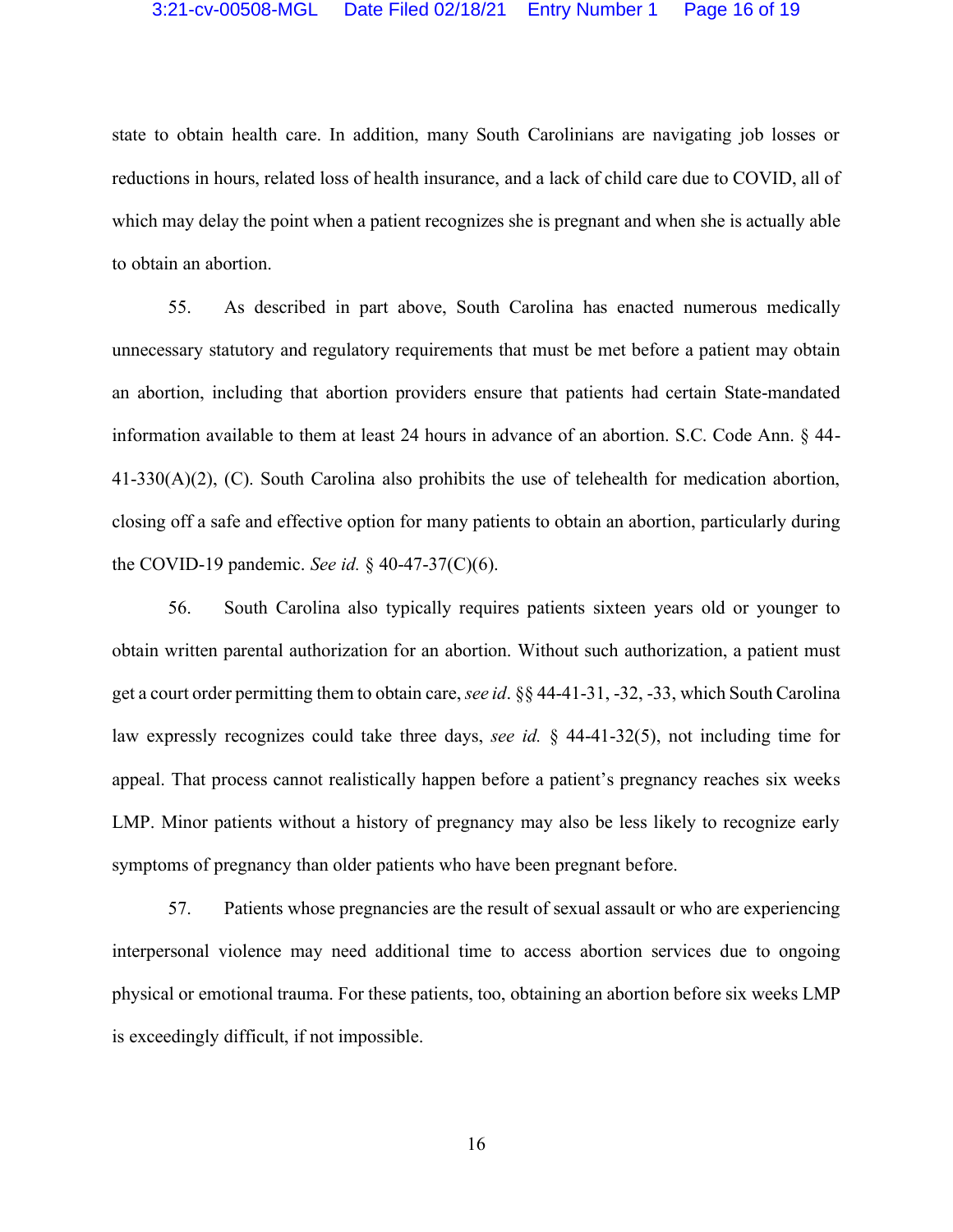#### **IV. The Impact of the Act on Plaintiffs and Their Patients**

58. As described above, the Act prohibits nearly all abortions after approximately six weeks LMP, a point in pregnancy that is many months before viability. Yet the vast majority of abortion patients in South Carolina who obtain abortion do so *after* six weeks LMP.

59. SB 1 will force Plaintiffs and their physicians to turn away the majority of patients seeking previability abortions, or risk substantial criminal penalties, professional sanctions, and/or civil liability.

60. The Act will make it virtually impossible to access abortion in South Carolina. Patients who can scrape together the resources will be forced to travel out of state for medical care. Many others who cannot do so will be forced to carry a pregnancy to term against their will or seek ways to end their pregnancies without medical supervision, some of which may be unsafe.

61. The Act will be particularly devastating for South Carolinians with low-incomes, South Carolinians of color, and rural South Carolinians, who already face inequities in access to medical care and who will bear the brunt of the Act's cruelties. Forcing patients to carry their pregnancies to term will place Black patients, for example, at even greater risk of adverse health outcomes. As described above, the risk of death associated with childbirth is approximately 14 times higher than that associated with abortion, and every pregnancy-related complication is more common in pregnancies ending in live births than among those ending through abortions. Moreover, Black and other non-white women in South Carolina are 2.6 times more likely to die from pregnancy-related causes than white women.<sup>4</sup>

<sup>4</sup> S.C. Maternal Morbidity and Mortality Rev. Comm., Legislative Brief (Mar. 2020), https://www. scstatehouse.gov/reports/DHEC/mmmr-2020-Final.pdf.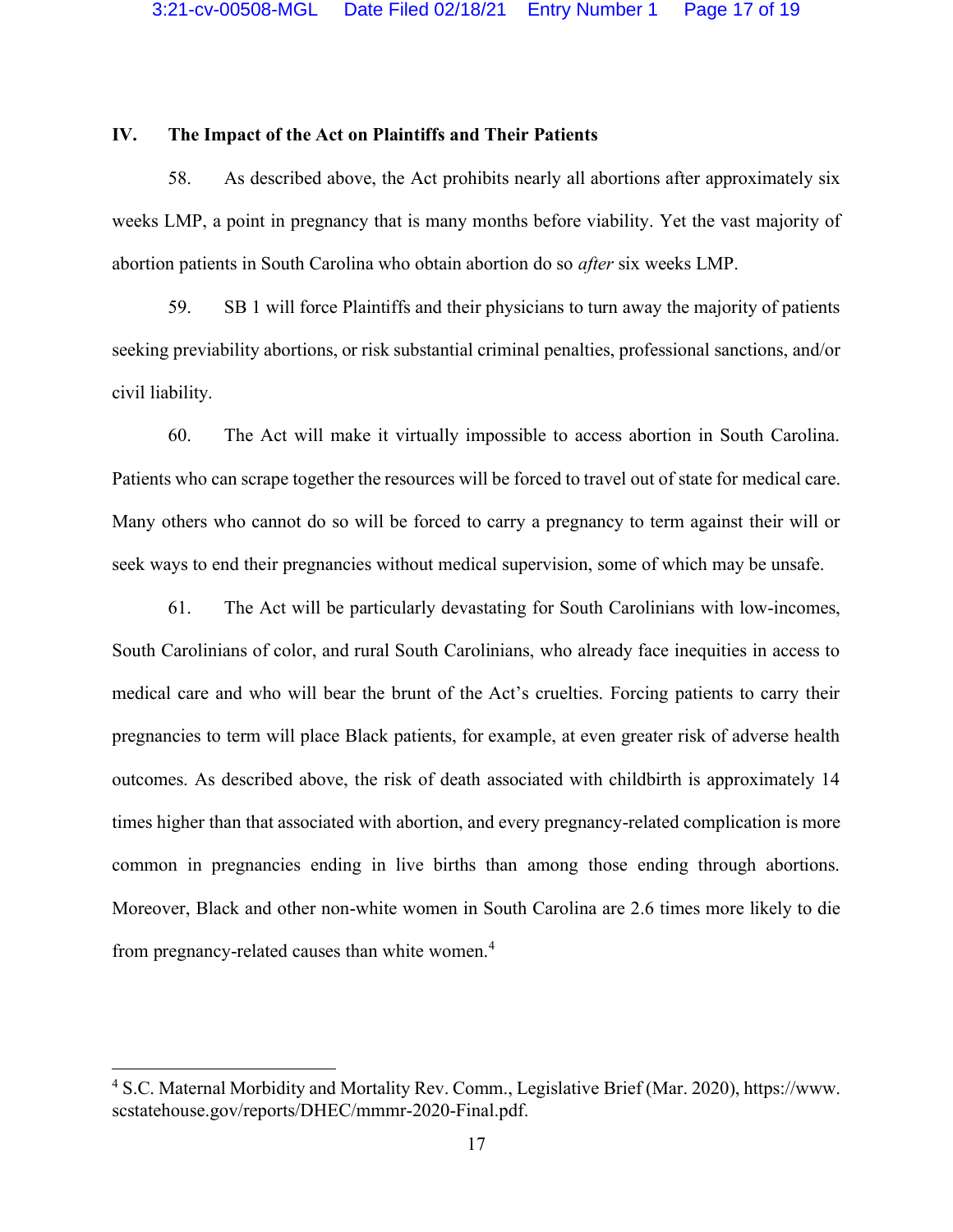#### 3:21-cv-00508-MGL Date Filed 02/18/21 Entry Number 1 Page 18 of 19

62. Each of these consequences constitutes irreparable harm to Plaintiffs' patients and constitutes a violation of the constitutional rights to which they are entitled.

63. The Act's narrow exceptions to the Six-Week Ban do not cure these constitutional violations. Indeed, even those patients able to qualify for one of the exceptions will be harmed. Because of the Act, the decision to have an abortion—one that a patient is constitutionally entitled to make—will instead be carefully scrutinized. Moreover, the Act will require health care professionals to disclose to a local sheriff the names and contact information of sexual assault survivors in order to provide care to these patients at or after approximately six weeks LMP. This requirement blatantly intrudes on a patient's right to privacy and autonomy and will effectively prevent patients from accessing abortion in South Carolina.

64. Plaintiffs have no adequate remedy at law.

#### **CLAIM FOR RELIEF (Substantive Due Process)**

65. Plaintiffs reallege and incorporate by reference the allegations contained in paragraphs 1 through 64 above.

66. By banning previability abortion upon identification of embryonic or fetal cardiac activity, which may occur as early as six weeks LMP (or even sooner), the Act violates the substantive due process rights of Plaintiffs' patients to previability abortion, as guaranteed by the Fourteenth Amendment to the U.S. Constitution.

#### **REQUEST FOR RELIEF**

WHEREFORE, Plaintiffs request that this Court:

67. Declare that SB 1 is unconstitutional under the Fourteenth Amendment to the U.S. Constitution;

18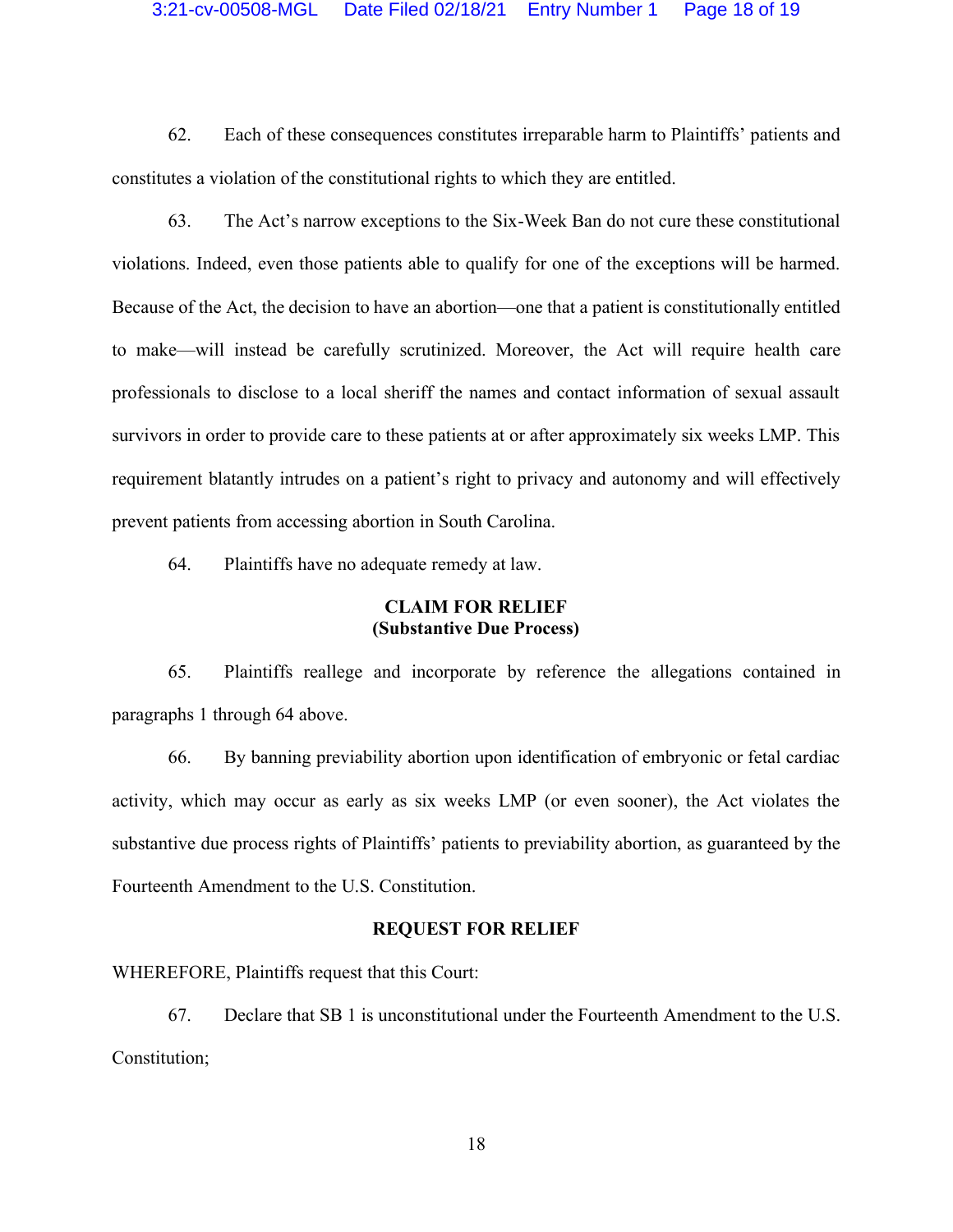68. Issue preliminary and permanent injunctive relief, without bond, enjoining

Defendants, their employees, agents, and successors from enforcement of SB 1 statewide;

- 69. Award Plaintiffs their attorneys' fees and costs pursuant to 42 U.S.C. § 1988; and
- 70. Grant such other relief as this Court deems just and proper.

Respectfully submitted,

/s/ *M. Malissa Burnette* M. Malissa Burnette (Fed. Bar No. 1616) Kathleen McDaniel (Fed. Bar No. 10139) Grant Burnette LeFever (Fed. Bar No. 12943) Burnette Shutt & McDaniel, PA P.O. Box 1929 Columbia, SC 29202 (803) 904-7913 mburnette@burnetteshutt.law kmcdaniel@burnetteshutt.law glefever@burnetteshutt.law

*Attorneys for Plaintiffs*

Julie A. Murray\* Hannah Swanson\* Planned Parenthood Federation of America 1110 Vermont Avenue, NW, Suite 300 Washington, DC 20005 (202) 803-4045 julie.murray@ppfa.org hannah.swanson@ppfa.org

*Attorneys for Plaintiff Planned Parenthood South Atlantic*

Alexandra S. Thompson\*  Jennifer Beard\* Center for Reproductive Rights  199 Water Street, 22nd Floor  New York, NY 10038  (917) 637-3639 athompson@reprorights.org jbeard@reprorights.org

*Attorneys for Plaintiffs Greenville Women's Center and Dr. Terry L. Buffkin* 

 *\* Pro hac vice motions to be filed* 

Dated: February 18, 2021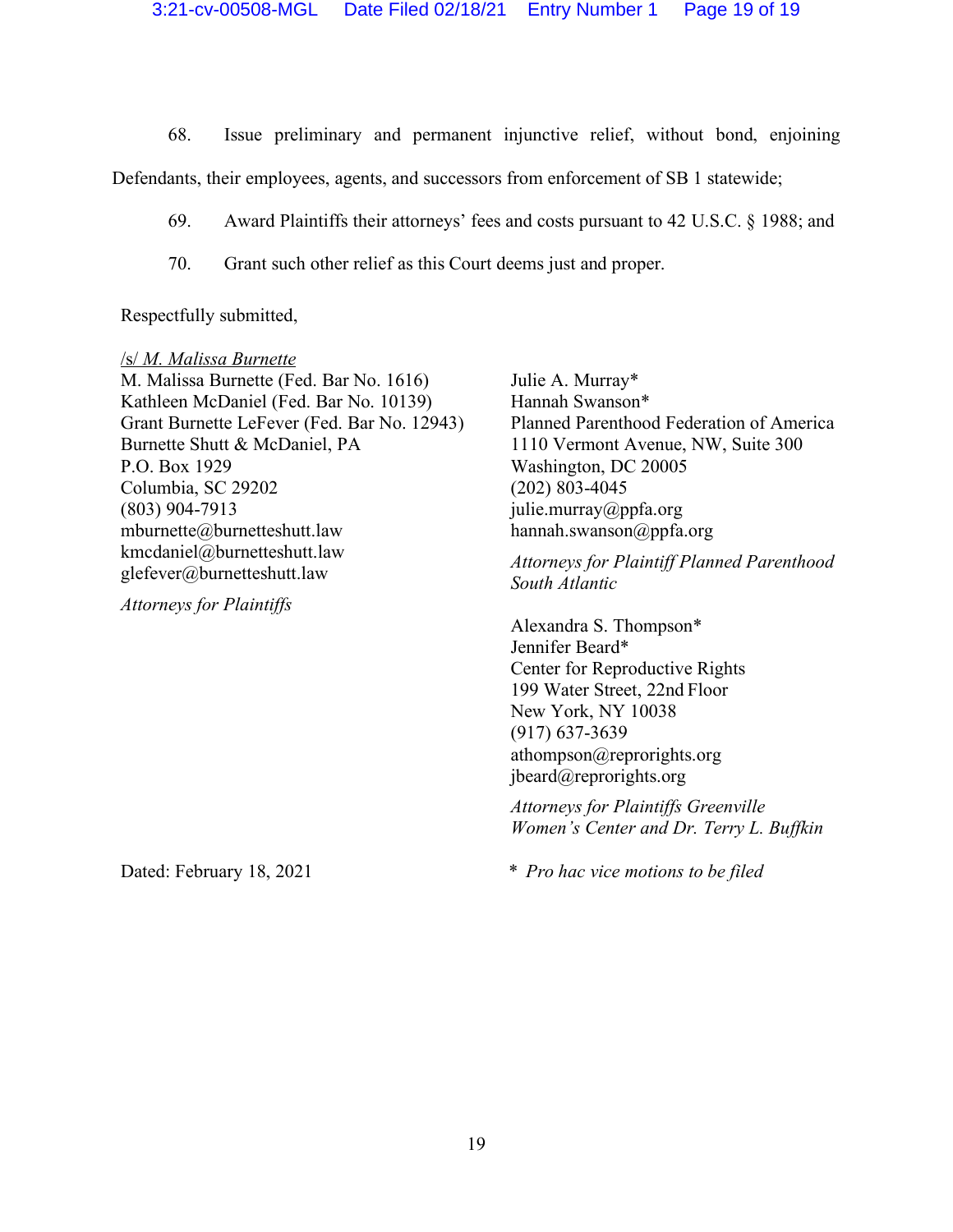# **EXHIBIT A**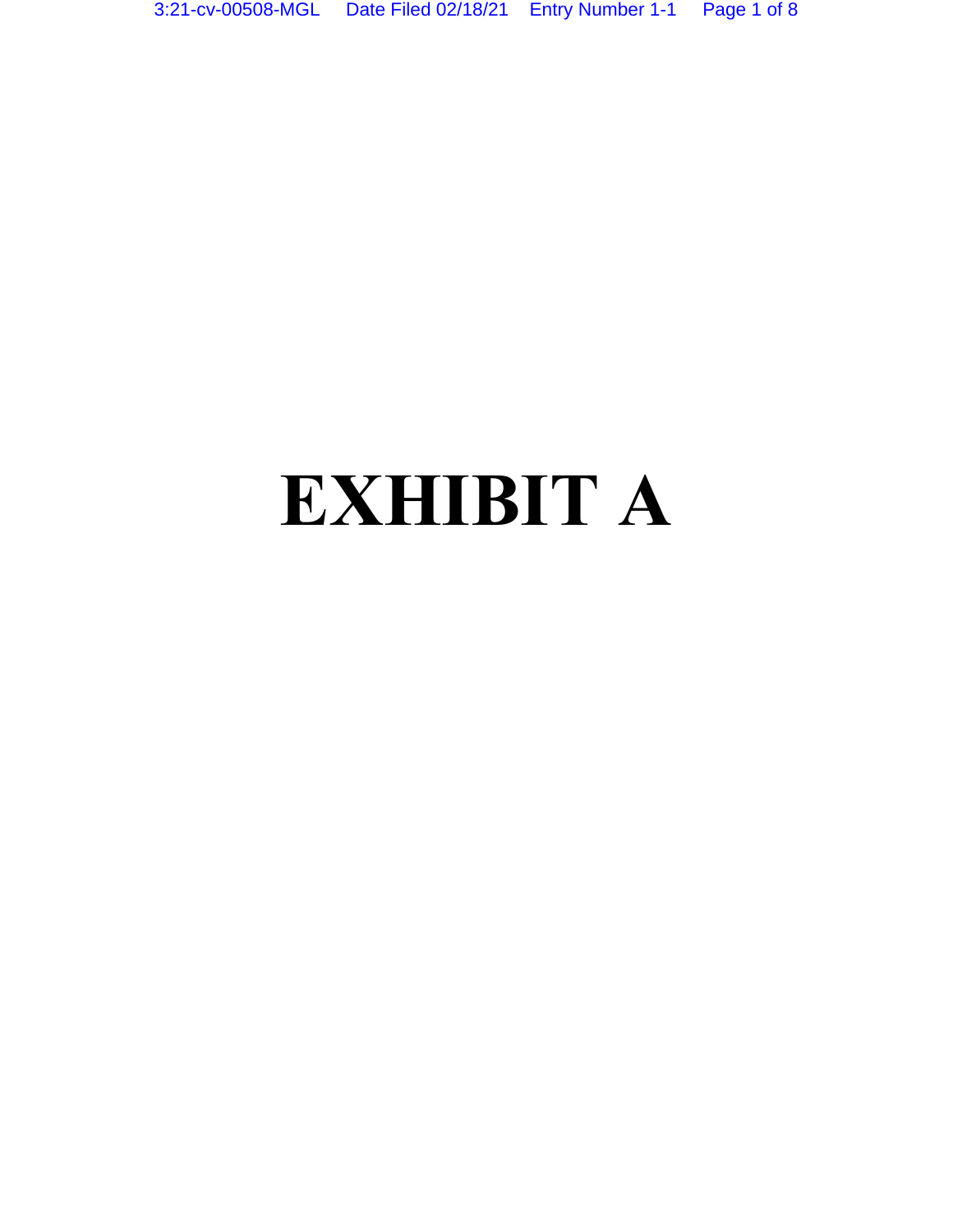**South Carolina General Assembly**

124th Session, 2021-2022

Download [This Version](https://www.scstatehouse.gov/sess124_2021-2022/prever/1_20210210.docx) in Microsoft Word format

**Bill 1**

Indicates Matter Stricken Indicates New Matter

(Text matches printed bills. Document has been reformatted to meet World Wide Web specifications.)

Indicates Matter Stricken

Indicates New Matter

COMMITTEE REPORT

February 10, 2021

**S. 1**

Introduced by Senators Grooms, Verdin, Kimbrell, Garrett, Martin, Shealy, Climer, Corbin, Cromer, Rice, Adams, Hembree, Gambrell, Loftis and Campsen

S. Printed 2/10/21--H.

Read the first time February 2, 2021.

#### **THE COMMITTEE ON JUDICIARY**

To whom was referred a Bill (S. 1) to enact the "South Carolina Fetal Heartbeat and Protection from Abortion Act"; to amend Chapter 41, Title 44 of the 1976 code, etc., respectfully

#### **REPORT:**

That they have duly and carefully considered the same and recommend that the same do pass:

CHRIS MURPHY for Committee.

# **A BILL**

TO ENACT THE "SOUTH CAROLINA FETAL HEARTBEAT AND PROTECTION FROM ABORTION ACT"; TO AMEND CHAPTER 41, TITLE 44 OF THE 1976 CODE, RELATING TO ABORTIONS, BY ADDING ARTICLE 6, TO REQUIRE TESTING FOR A DETECTABLE FETAL HEARTBEAT BEFORE AN ABORTION IS PERFORMED ON A PREGNANT WOMAN, TO PROHIBIT THE PERFORMANCE OF AN ABORTION IF A FETAL HEARTBEAT IS DETECTED, TO PROVIDE MEDICAL EMERGENCY EXCEPTIONS, TO REQUIRE CERTAIN DOCUMENTATION AND RECORDKEEPING BY PHYSICIANS PERFORMING ABORTIONS, TO CREATE A CIVIL ACTION FOR A PREGNANT WOMAN UPON WHOM AN ABORTION IS PERFORMED, TO CREATE CRIMINAL PENALTIES, AND FOR OTHER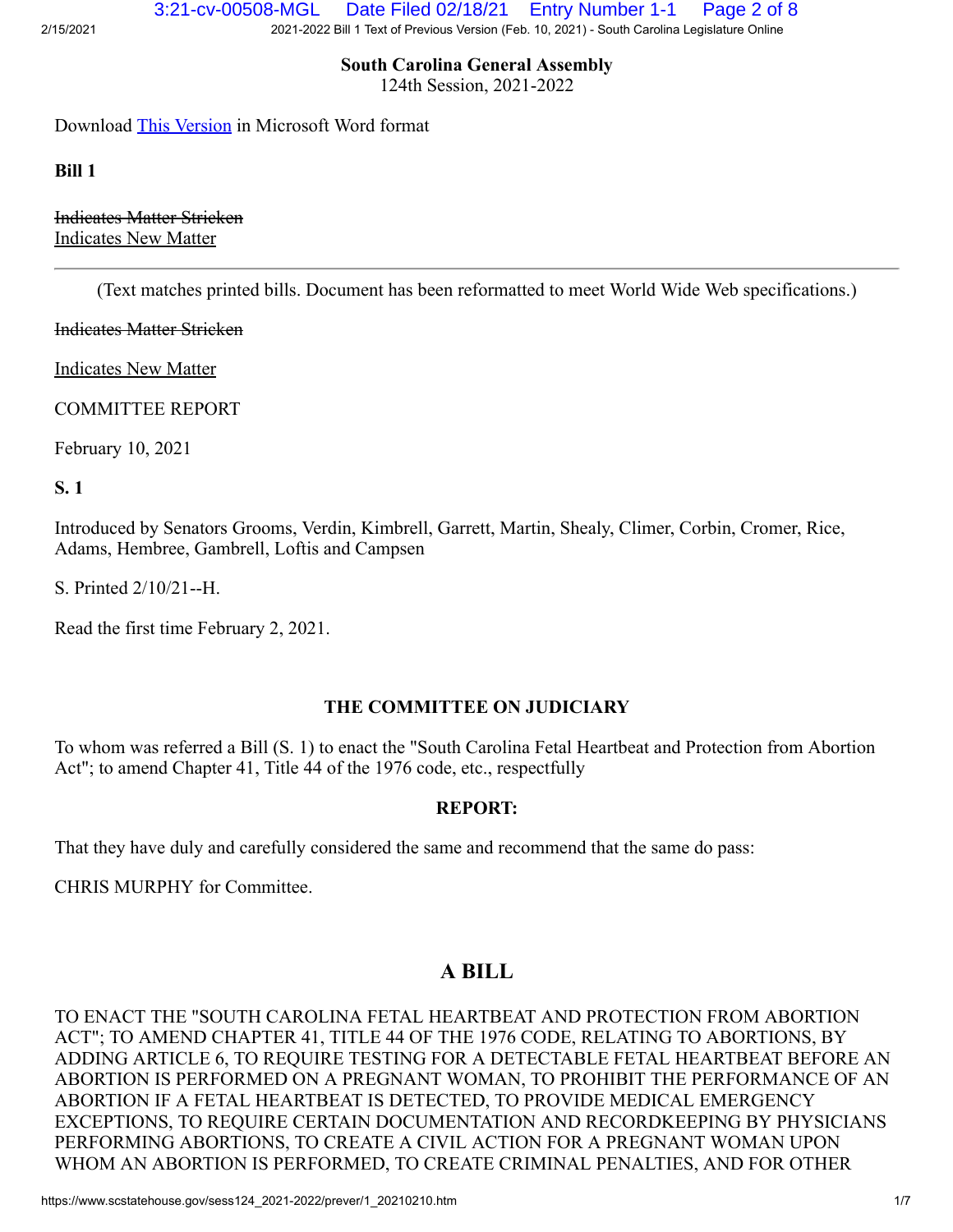#### 2/15/2021 2021-2022 Bill 1 Text of Previous Version (Feb. 10, 2021) - South Carolina Legislature Online 3:21-cv-00508-MGL Date Filed 02/18/21 Entry Number 1-1 Page 3 of 8

PURPOSES; TO AMEND SECTION 44-41-460(A) OF THE 1976 CODE, RELATING TO THE REQUIRED REPORTING OF ABORTION DATA TO THE DEPARTMENT OF HEALTH AND ENVIRONMENTAL CONTROL, TO ADD REPORTING OF FETAL HEARTBEAT TESTING AND PATIENT MEDICAL CONDITION DATA; AND TO AMEND SECTION 44-41-330(A)(1) OF THE 1976 CODE, RELATING TO A PREGNANT WOMAN'S RIGHT TO KNOW CERTAIN INFORMATION, TO REQUIRE NOTIFICATION OF THE DETECTION OF A FETAL HEARTBEAT.

Be it enacted by the General Assembly of the State of South Carolina:

SECTION 1. This act shall be known and may be cited as the "South Carolina Fetal Heartbeat and Protection from Abortion Act".

SECTION 2. The General Assembly hereby finds, according to contemporary medical research, all of the following:

(1) as many as thirty percent of natural pregnancies end in spontaneous miscarriage;

(2) fewer than five percent of all natural pregnancies end in spontaneous miscarriage after the detection of a fetal heartbeat;

(3) over ninety percent of in vitro pregnancies survive the first trimester if a fetal heartbeat is detected;

(4) nearly ninety percent of in vitro pregnancies do not survive the first trimester if a fetal heartbeat is not detected;

(5) a fetal heartbeat is a key medical predictor that an unborn human individual will reach live birth;

(6) a fetal heartbeat begins at a biologically identifiable moment in time, normally when the fetal heart is formed in the gestational sac;

(7) the State of South Carolina has legitimate interests from the outset of a pregnancy in protecting the health of the pregnant woman and the life of the unborn child who may be born; and

(8) in order to make an informed choice about whether to continue a pregnancy, a pregnant woman has a legitimate interest in knowing the likelihood of the human fetus surviving to full-term birth based upon the presence of a fetal heartbeat.

SECTION 3. Chapter 41, Title 44 of the 1976 Code is amended by adding:

# "ARTICLE 6

# Fetal Heartbeat and Protection from Abortion

Section 44-41-610. As used in this article:

(1) 'Conception' means fertilization.

(2) 'Contraceptive' means a drug, device, or chemical that prevents conception.

(3) 'Fetal heartbeat' means cardiac activity, or the steady and repetitive rhythmic contraction of the fetal heart, within the gestational sac.

(4) 'Gestational age' means the age of an unborn human individual as calculated from the first day of the last menstrual period of a pregnant woman.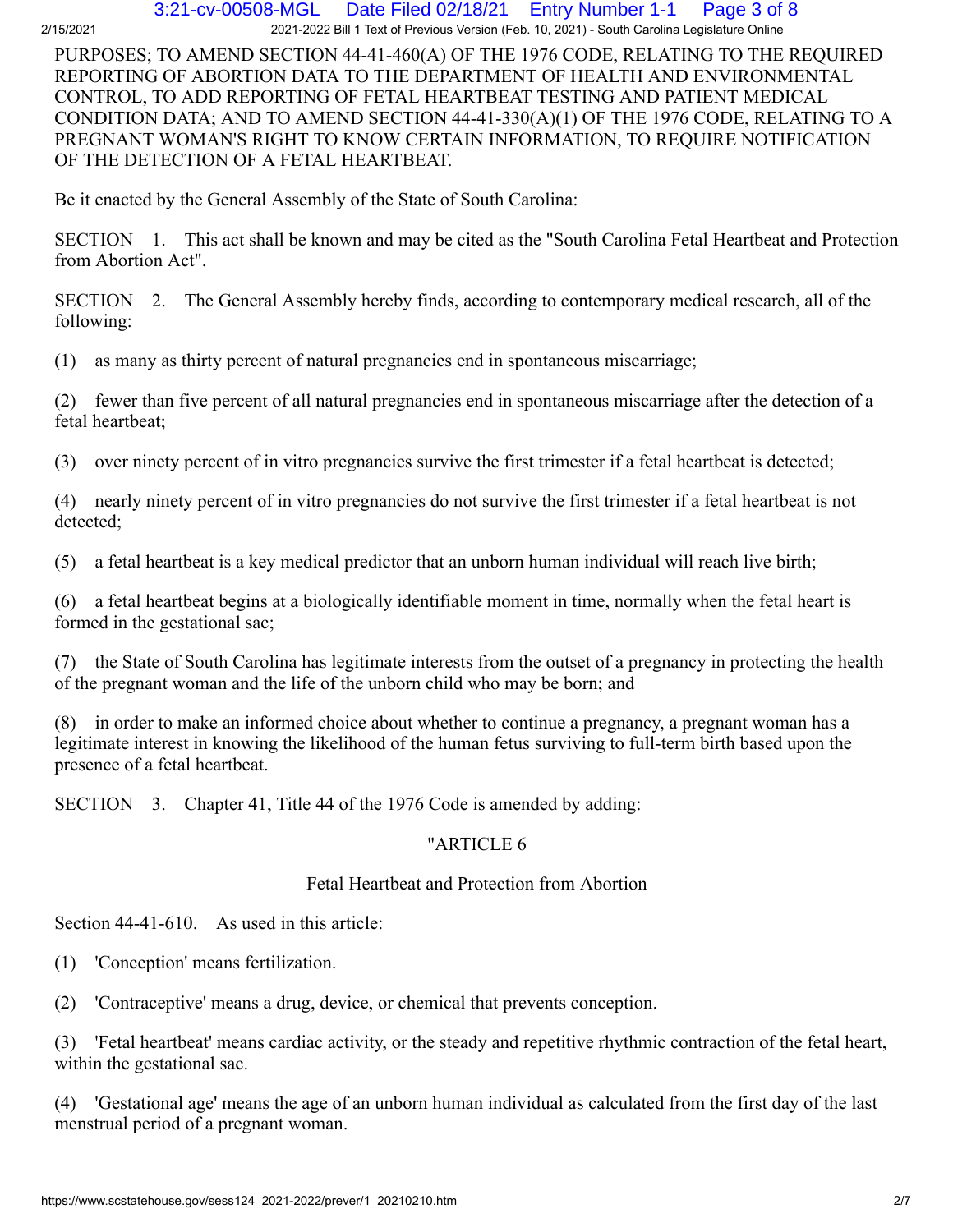(5) 'Gestational sac' means the structure that comprises the extraembryonic membranes that envelop the human fetus and that is typically visible by ultrasound after the fourth week of pregnancy.

(6) 'Human fetus' or 'unborn child' each means an individual organism of the species homo sapiens from fertilization until live birth.

(7) 'Intrauterine pregnancy' means a pregnancy in which a human fetus is attached to the placenta within the uterus of a pregnant woman.

(8) 'Medical emergency' means a condition that, by any reasonable medical judgment, so complicates the medical condition of a pregnant woman that it necessitates the immediate abortion of her pregnancy to avert her death without first determining whether there is a detectable fetal heartbeat or for which the delay necessary to determine whether there is a detectable fetal heartbeat will create serious risk of a substantial and irreversible physical impairment of a major bodily function, not including psychological or emotional conditions. A condition must not be considered a medical emergency if based on a claim or diagnosis that a woman will engage in conduct that she intends to result in her death or in a substantial and irreversible physical impairment of a major bodily function.

(9) 'Physician' means any person licensed to practice medicine and surgery, or osteopathic medicine and surgery, in this State.

(10) 'Reasonable medical judgment' means a medical judgment that would be made by a reasonably prudent physician who is knowledgeable about the case and the treatment possibilities with respect to the medical conditions involved.

(11) 'Spontaneous miscarriage' means the natural or accidental termination of a pregnancy and the expulsion of the human fetus, typically caused by genetic defects in the human fetus or physical abnormalities in the pregnant woman.

Section 44-41-620. (A) A court judgment or order suspending enforcement of any provision of this chapter is not to be regarded as tantamount to repeal of that provision.

(B) If the United States Supreme Court issues a decision overruling Roe v. Wade, 410 U.S. 113 (1973), any other court issues an order or judgment restoring, expanding, or clarifying the authority of states to prohibit or regulate abortion entirely or in part, or an amendment is ratified to the Constitution of the United States restoring, expanding, or clarifying the authority of states to prohibit or regulate abortion entirely or in part, then the Attorney General may apply to the pertinent state or federal court for either or both of the following:

(1) a declaration that any one or more of the statutory provisions specified in subsection (A) are constitutional; or

(2) a judgment or order lifting an injunction against the enforcement of any one or more of the statutory provisions specified in subsection (A).

(C) If the Attorney General fails to apply for relief pursuant to subsection (B) within a thirty-day period after an event described in that subsection occurs, then any solicitor may apply to the appropriate state or federal court for such relief.

| Section 44-41-630. An abortion provider who is to perform or induce an abortion, a certified technician, or |
|-------------------------------------------------------------------------------------------------------------|
| another agent of the abortion provider who is competent in ultrasonography shall:                           |

(1) perform an obstetric ultrasound on the pregnant woman, using whichever method the physician and pregnant woman agree is best under the circumstances;

(2) during the performance of the ultrasound, display the ultrasound images so that the pregnant woman may view the images; and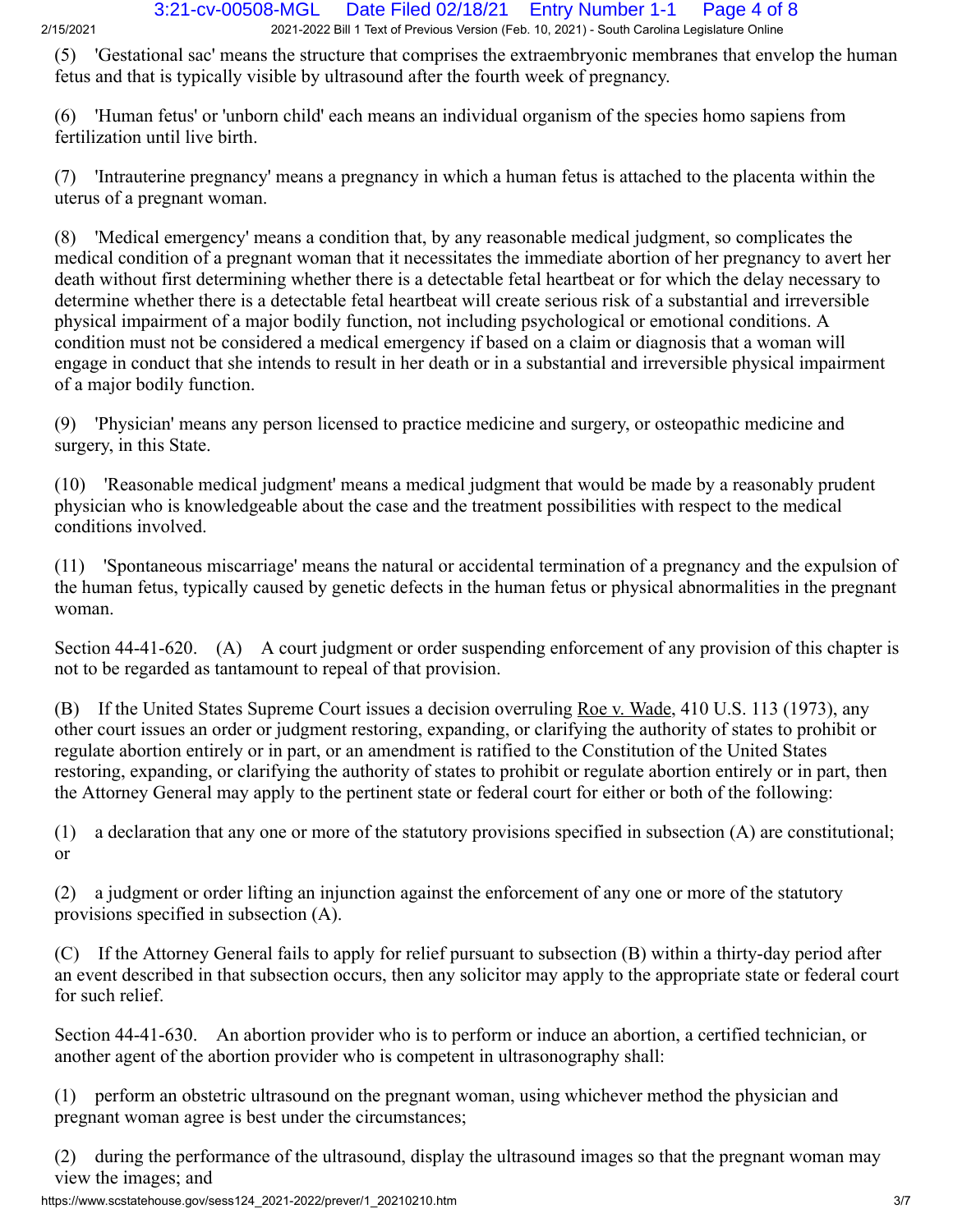(3) record a written medical description of the ultrasound images of the unborn child's fetal heartbeat, if present and viewable.

Section 44-41-640. If a pregnancy is at least eight weeks after fertilization, then the abortion provider who is to perform or induce an abortion, or an agent of the abortion provider, shall tell the woman that it may be possible to make the embryonic or fetal heartbeat of the unborn child audible for the pregnant woman to hear and shall ask the woman if she would like to hear the heartbeat. If the woman would like to hear the heartbeat, then the abortion provider shall, using whichever method the physician and patient agree is best under the circumstances, make the fetal heartbeat of the unborn child audible for the pregnant woman to hear.

Section 44-41-650. (A) Except as provided in Section 44-41-660, no person shall perform, induce, or attempt to perform or induce an abortion on a pregnant woman before a physician determines in accordance with Section 44-41-630 whether the human fetus the pregnant woman is carrying has a detectable fetal heartbeat.

(B) A person who violates subsection (A) is guilty of a felony and, upon conviction, must be fined ten thousand dollars, imprisoned not more than two years, or both.

Section 44-41-660. (A) Section 44-41-650 does not apply to a physician who performs or induces an abortion if the physician determines according to standard medical practice that a medical emergency exists that prevents compliance with the section.

(B) A physician who performs or induces an abortion on a pregnant woman based on the exception in subsection (A) shall make written notations in the pregnant woman's medical records of the following:

(1) the physician's belief that a medical emergency necessitating the abortion existed;

(2) the medical condition of the pregnant woman that assertedly prevented compliance with Section 44-41- 650; and

(3) the medical rationale to support the physician's conclusion that the pregnant woman's medical condition necessitated the immediate abortion of her pregnancy to avert her death.

(C) For at least seven years from the date the notations are made, the physician shall maintain in his own records a copy of the notations.

Section 44-41-670. A physician is not in violation of Section 44-41-650 if the physician acts in accordance with Section 44-41-630 and the method used to test for the presence of a fetal heartbeat does not reveal a fetal heartbeat.

Section 44-41-680. (A) Except as provided in subsection (B), no person shall perform, induce, or attempt to perform or induce an abortion on a pregnant woman with the specific intent of causing or abetting the termination of the life of the human fetus the pregnant woman is carrying and whose fetal heartbeat has been detected in accordance with Section 44-41-630.

(B) A physician may perform, induce, or attempt to perform or induce an abortion on a pregnant woman after a fetal heartbeat has been detected in accordance with Section 44-41-630 only if:

(1) the pregnancy is the result of rape, and the probable post-fertilization age of the fetus is fewer than twenty weeks;

(2) the pregnancy is the result of incest, and the probable post-fertilization age of the fetus is fewer than twenty weeks;

(3) the physician is acting in accordance with Section 44-41-690; or

(4) there exists a fetal anomaly, as defined in Section 44-41-430.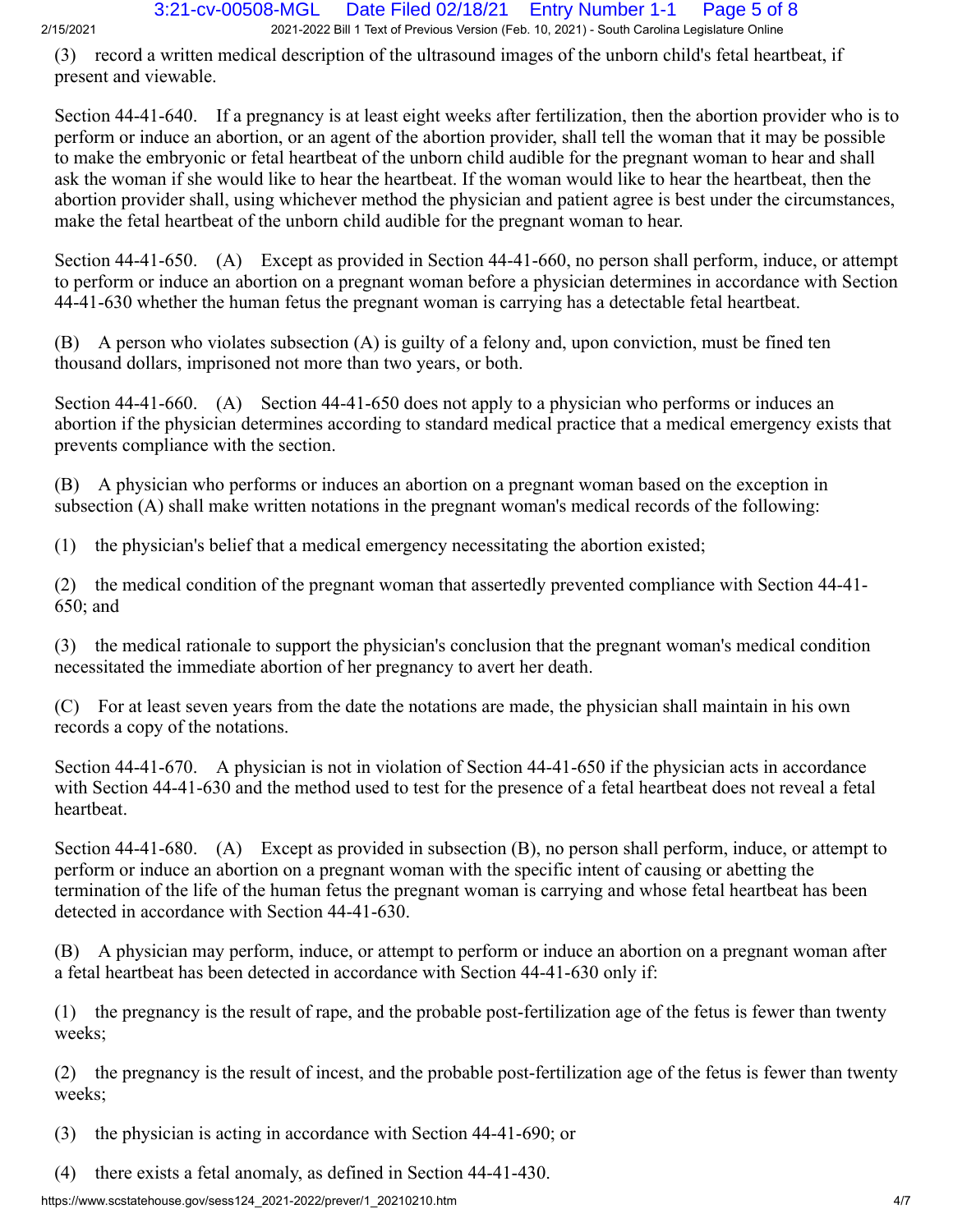2/15/2021 2021-2022 Bill 1 Text of Previous Version (Feb. 10, 2021) - South Carolina Legislature Online 3:21-cv-00508-MGL Date Filed 02/18/21 Entry Number 1-1 Page 6 of 8

(C) A physician who performs or induces an abortion on a pregnant woman based on the exception in either subsection (B)(1) or (2) must report the allegation of rape or incest to the sheriff in the county in which the abortion was performed. The report must be made no later than twenty-four hours after performing or inducing the abortion, may be made orally or otherwise, and shall include the name and contact information of the pregnant woman making the allegation. Prior to performing or inducing an abortion, a physician who performs or induces an abortion based upon an allegation of rape or incest must notify the pregnant woman that the physician will report the allegation of rape or incest to the sheriff. The physician shall make written notations in the pregnant woman's medical records that the abortion was performed pursuant to the applicable exception, that the doctor timely notified the sheriff of the allegation of rape or incest, and that the woman was notified prior to the abortion that the physician would notify the sheriff of the allegation of rape or incest.

(D) A person who violates subsection (A) is guilty of a felony and, upon conviction, must be fined ten thousand dollars, imprisoned not more than two years, or both.

Section 44-41-690. (A) Section 44-41-680 does not apply to a physician who performs a medical procedure that, by any reasonable medical judgment, is designed or intended to prevent the death of the pregnant woman or to prevent the serious risk of a substantial and irreversible impairment of a major bodily function of the pregnant woman.

(B) A physician who performs a medical procedure as described in subsection (A) shall declare, in a written document, that the medical procedure was necessary, by reasonable medical judgment, to prevent the death of the pregnant woman or to prevent the serious risk of a substantial and irreversible physical impairment of a major bodily function of the pregnant woman. In the document, the physician shall specify the pregnant woman's medical condition that the medical procedure was asserted to address and the medical rationale for the physician's conclusion that the medical procedure was necessary to prevent the death of the pregnant woman or to prevent the serious risk of a substantial and irreversible impairment of a major bodily function of the pregnant woman.

(C) A physician who performs a medical procedure as described in subsection (A) shall place the written document required by subsection (B) in the pregnant woman's medical records. For at least seven years from the date the document is created, the physician shall maintain a copy of the document in his own records.

Section 44-41-700. A physician is not in violation of Section 44-41-680 if the physician acts in accordance with Section 44-41-630 and the method used to test for the presence of a fetal heartbeat does not reveal a fetal heartbeat.

Section 44-41-710. This article must not be construed to repeal, by implication or otherwise, Section 44-41-20 or any otherwise applicable provision of South Carolina law regulating or restricting abortion. An abortion that complies with this article but violates the provisions of Section 44-41-20 or any otherwise applicable provision of South Carolina law must be considered unlawful as provided in such provision. An abortion that complies with the provisions of Section 44-41-20 or any otherwise applicable provision of South Carolina law regulating or restricting abortion but violates this article must be considered unlawful as provided in this article. If some or all of the provisions of this article are ever temporarily or permanently restrained or enjoined by judicial order, all other provisions of South Carolina law regulating or restricting abortion must be enforced as though such restrained or enjoined provisions had not been adopted, provided, however, that whenever such temporary or permanent restraining order or injunction is stayed or dissolved, or otherwise ceases to have effect, such provisions shall have full force and effect.

Section 44-41-720. Nothing in this article prohibits the sale, use, prescription, or administration of a drug, device, or chemical that is designed for contraceptive purposes.

Section 44-41-730. A pregnant woman on whom an abortion is performed or induced in violation of this article may not be criminally prosecuted for violating any of the provisions of this article or for attempting to commit, conspiring to commit, or acting complicitly in committing a violation of any of the provisions of the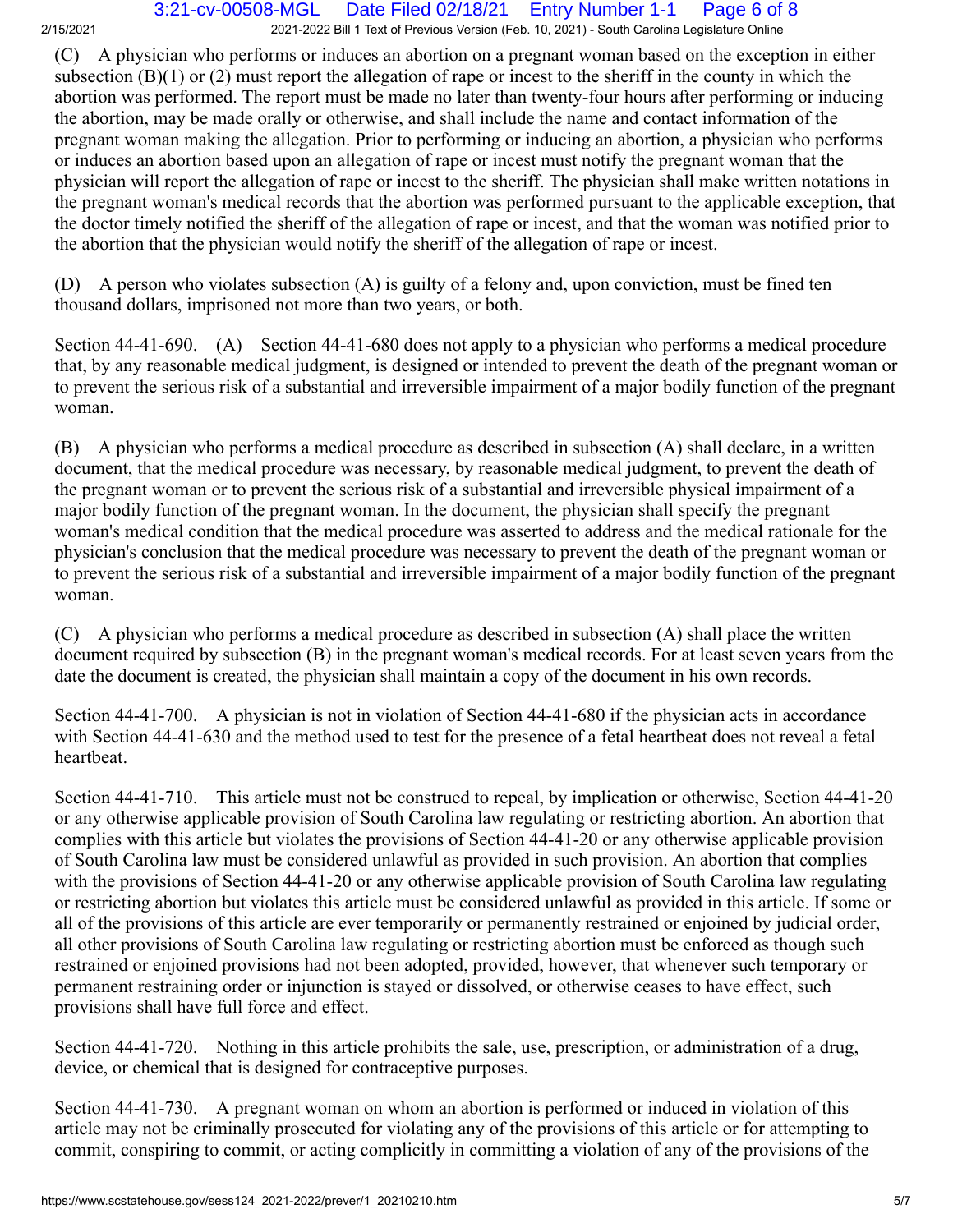article and is not subject to a civil or criminal penalty based on the abortion being performed or induced in violation of any of the provisions of this article.

Section 44-41-740. (A) A woman who meets any one or more of the following criteria may file a civil action in a court of competent jurisdiction:

(1) a woman on whom an abortion was performed or induced in violation of this article; or

(2) a woman on whom an abortion was performed or induced who was not given the information provided in Section 44-41-330.

(B) A woman who prevails in an action filed pursuant to subsection (A) shall receive the following from the person who committed the act or acts described in subsection (A):

(1) damages in an amount equal to ten thousand dollars or an amount determined by the trier of fact after consideration of the evidence; and

(2) court costs and reasonable attorney's fees.

(C) If the defendant in an action filed pursuant to subsection (A) prevails and the court finds that the commencement of the action constitutes frivolous conduct and that the defendant was adversely affected by the frivolous conduct, then the court shall award reasonable attorney's fees to the defendant, provided, however, that a conclusion of frivolousness cannot rest upon the unconstitutionality of the provision that was allegedly violated."

SECTION 4. Section 44-41-460(A) of the 1976 Code is amended by adding appropriately numbered new items at the end to read:

"( ) The information related to fetal heartbeat testing required pursuant to Sections 44-41-630, 44-41-660, and 44-41-690, as applicable.

( ) Whether the reason for the abortion was to preserve the health of the pregnant woman and, if so, the medical condition that the abortion was asserted to address and the medical rationale for the conclusion that an abortion was necessary to address that condition. If the reason for the abortion was other than to preserve the health of the pregnant woman, then the report must specify that maternal health was not the purpose of the abortion. This information must also be placed in the pregnant woman's medical records and maintained for at least seven years thereafter."

SECTION 5. Section  $44-41-330(A)(1)$  of the 1976 Code is amended to read:

 $\binom{n}{2}$  The woman must be informed by the physician who is to perform the abortion or by an allied health professional working in conjunction with the physician of the procedure to be involved and by the physician who is to perform the abortion of the probable gestational age of the embryo or fetus at the time the abortion is to be performed. If an ultrasound is performed, an abortion may not be performed sooner than sixty minutes following completion of the ultrasound. The physician who is to perform the abortion or an allied health professional working in conjunction with the physician must inform the woman before the ultrasound procedure of her right to view the ultrasound image at her request during or after the ultrasound procedure.

(b) If the physician who intends to perform or induce an abortion on a pregnant woman has determined pursuant to Section 44-41-630 that the human fetus the pregnant woman is carrying has a detectable fetal heartbeat, then that physician shall inform the pregnant woman in writing that the human fetus the pregnant woman is carrying has a fetal heartbeat. The physician shall further inform the pregnant woman, to the best of the physician's knowledge, of the statistical probability, absent an induced abortion, of bringing the human fetus possessing a detectable fetal heartbeat to term based on the gestational age of the human fetus or, if the director of the department has specified statistical probability information, shall provide to the pregnant woman that